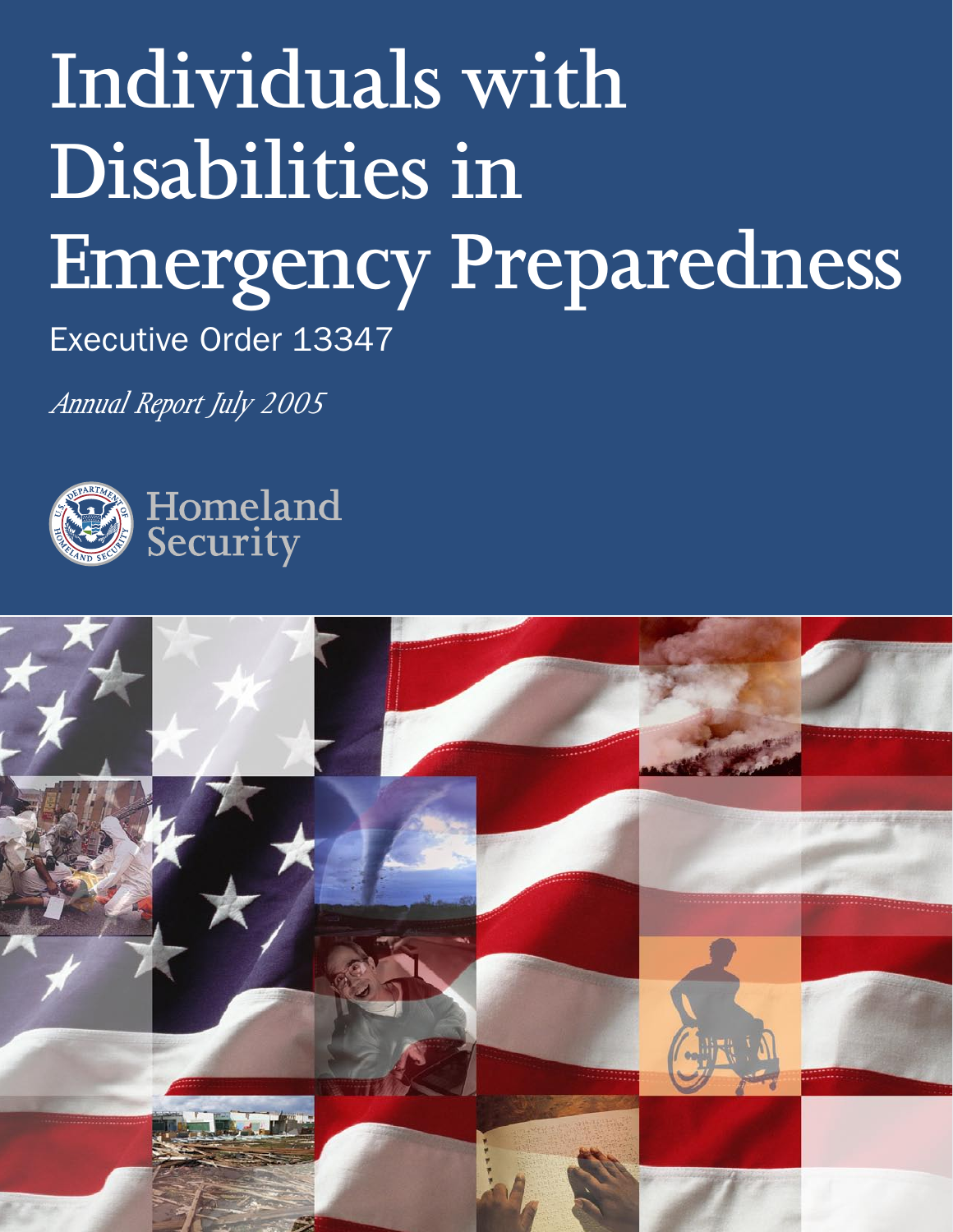#### **U.S. Department of Homeland Security Office for Civil Rights and Civil Liberties Washington, DC 20528**

#### **Individuals with Disabilities in Emergency Preparedness**

 This report is also available in alternative formats and on the DHS Web site (http://www.dhs.gov/disabilityprepardnessICC)

Publication date:

July 21, 2005

202-401-1474 Voice 202-401-0470 TTY 202-401-4708 FAX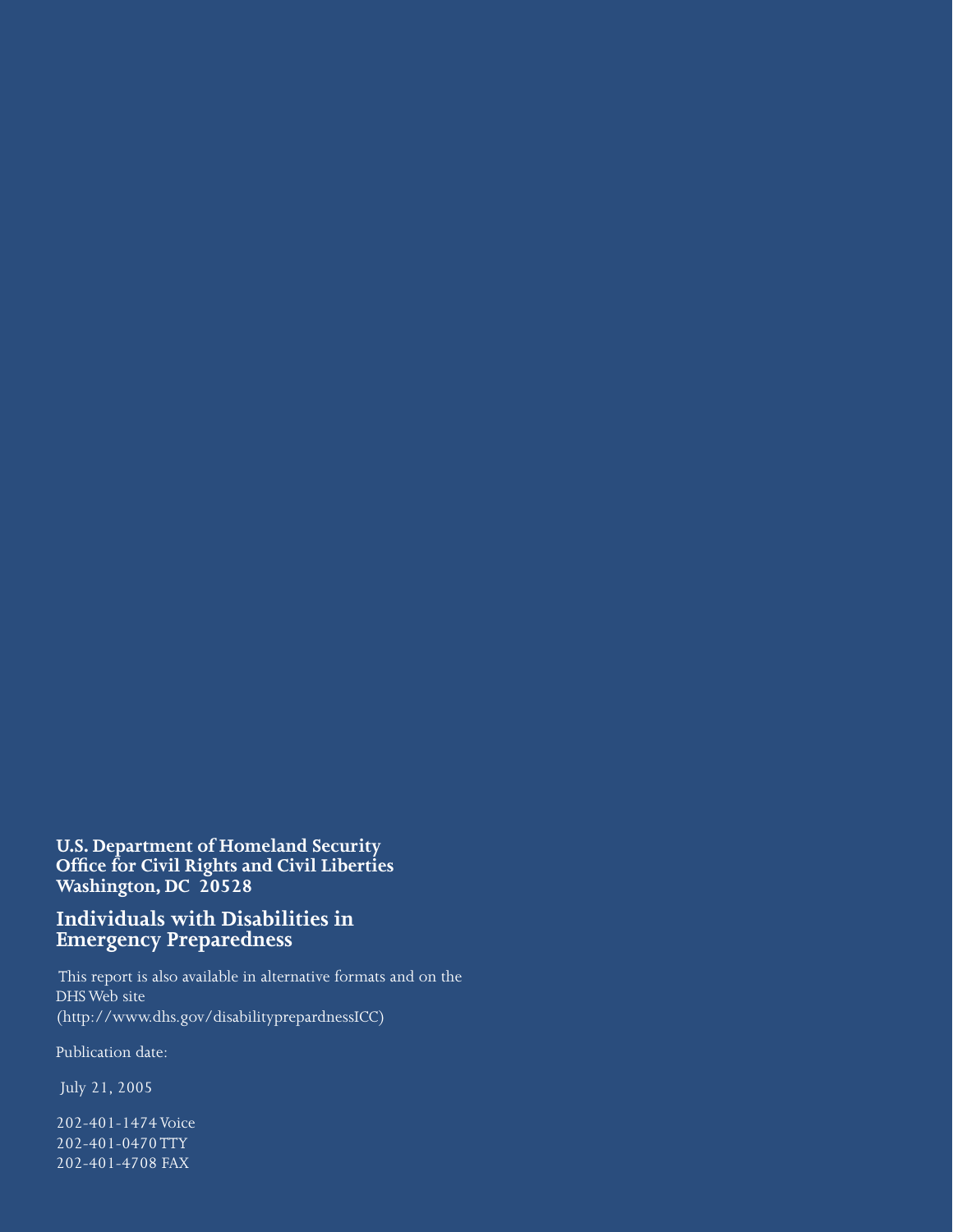## <span id="page-2-0"></span>**Acknowledgements**

The needs of individuals with disabilities must be integrated into the planning for all types of disasters and emergency situations. To that end, this report is but one of several outcomes from the collaborative work of the Interagency Coordinating Council on Emergency Preparedness and Individuals with Disabilities (the "Interagency Coordinating Council," "Council" or "ICC").

Pursuant to Executive Order 13347, the Interagency Coordinating Council is comprised of senior leadership from 23 Federal departments and agencies. These leaders have enthusiastically applied their knowledge and experience to analyzing the current state of planning as it relates to individuals with disabilities, as well as formulating creative solutions to the problems found. Their commitment to ensuring that emergency mitigation, preparedness, response and recovery plans encompass the needs of people with disabilities is highly laudable.

The Interagency Coordinating Council is fortunate to be assisted by a multitude of partners and stakeholder organizations at the Federal, State, local and tribal levels. Unfortunately, there are too many of these entities—whose expertise provided valuable insight to the ICC and greatly enhanced its work—to thank individually. The ICC extends special thanks to the Department of Homeland Security Office for Civil Rights and Civil Liberties for its exceptional work and support.

The Interagency Coordinating Council also extends its sincere gratitude to the Subcommittee Chairs: Department of Education – Office of Special Education and Rehabilitative Services, National Institute on Disability Rehabilitation Research; Federal Communications Commission Disability Rights Office; Department of Homeland Security – Office for Civil Rights and Civil Liberties; Department of Justice – Civil Rights Division; Department of Labor – Office of Disability Employment Policy; Department of Health and Human Services – Office on Disability; Department of Transportation; as well as all the departments and agencies that assisted the Subcommittees in their work on this critical aspect of our nation's preparedness effort.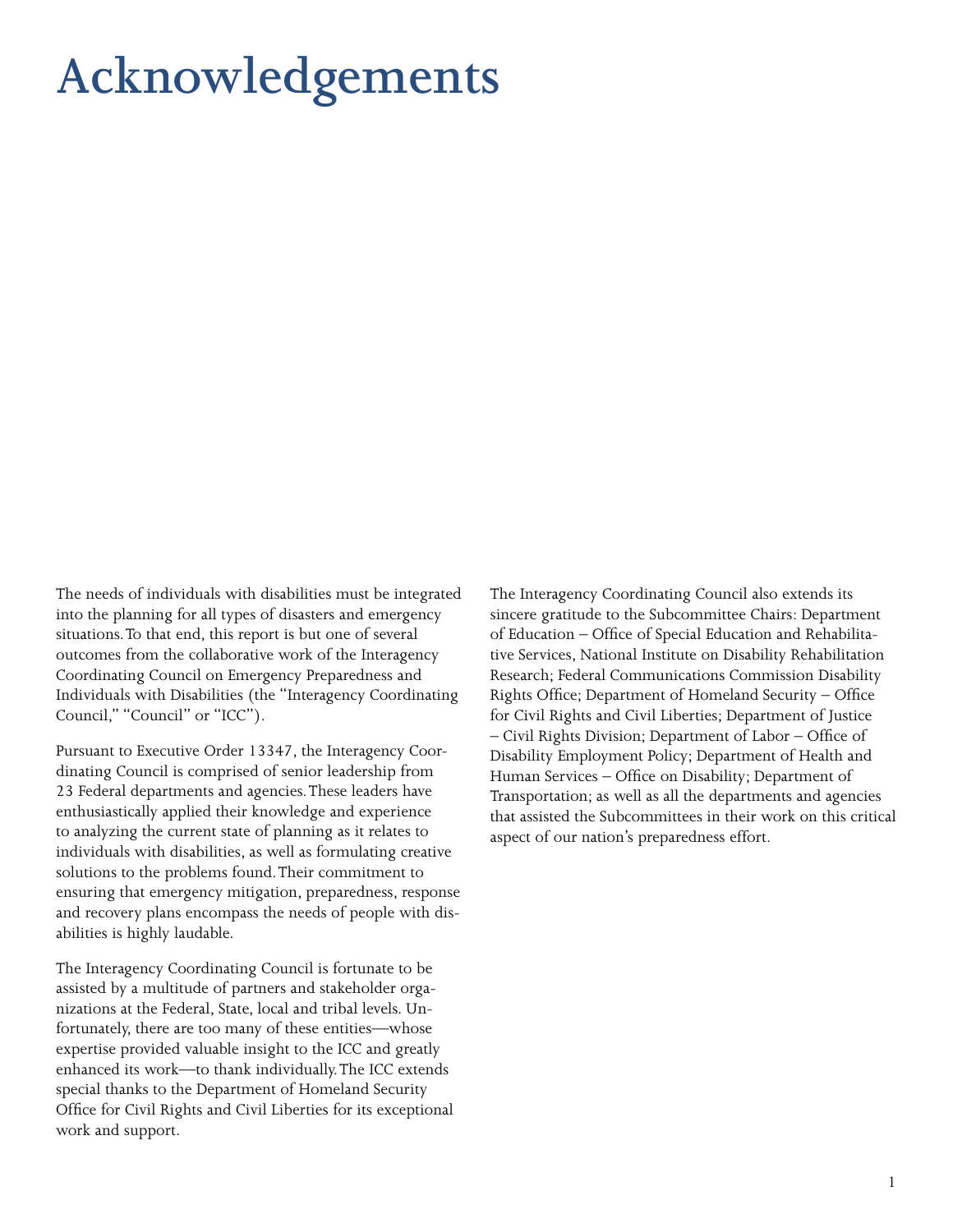## **Table of Contents**

| <b>Table of Contents</b>                                                                                                                                |    |
|---------------------------------------------------------------------------------------------------------------------------------------------------------|----|
| Acknowledgements                                                                                                                                        | 1  |
| I. Executive Summary                                                                                                                                    | 3  |
| II. Introduction                                                                                                                                        | 6  |
| III. Implementation of the Executive Order                                                                                                              | 9  |
| IV. Accomplishments                                                                                                                                     | 11 |
| A. Emergency Preparedness in the Workplace                                                                                                              | 11 |
| B. Emergency Communications                                                                                                                             | 14 |
| C. Emergency Transportation                                                                                                                             | 18 |
| D. Health                                                                                                                                               | 20 |
| E. Technical Assistance and Outreach                                                                                                                    | 24 |
| F. Research Subcommittee                                                                                                                                | 26 |
| G. State, Local and Tribal Government Coordination                                                                                                      | 29 |
| H. Private Sector Coordination                                                                                                                          | 33 |
| V. Recommendations                                                                                                                                      | 38 |
| VI. Conclusion                                                                                                                                          | 40 |
| VII. Appendices                                                                                                                                         | 41 |
| Appendix A: Text of Executive Order 13347                                                                                                               | 41 |
| Appendix B: Former DHS Secretary Ridge's Letter of January 3rd, 2005 to State and<br><b>Territorial Governors</b>                                       | 43 |
| Appendix C: An ADA Guide for Local Governments: Making Community Emergency<br>Preparedness and Response Programs Accessible to People with Disabilities | 45 |
| Appendix D: Glossary of Key Terms                                                                                                                       | 48 |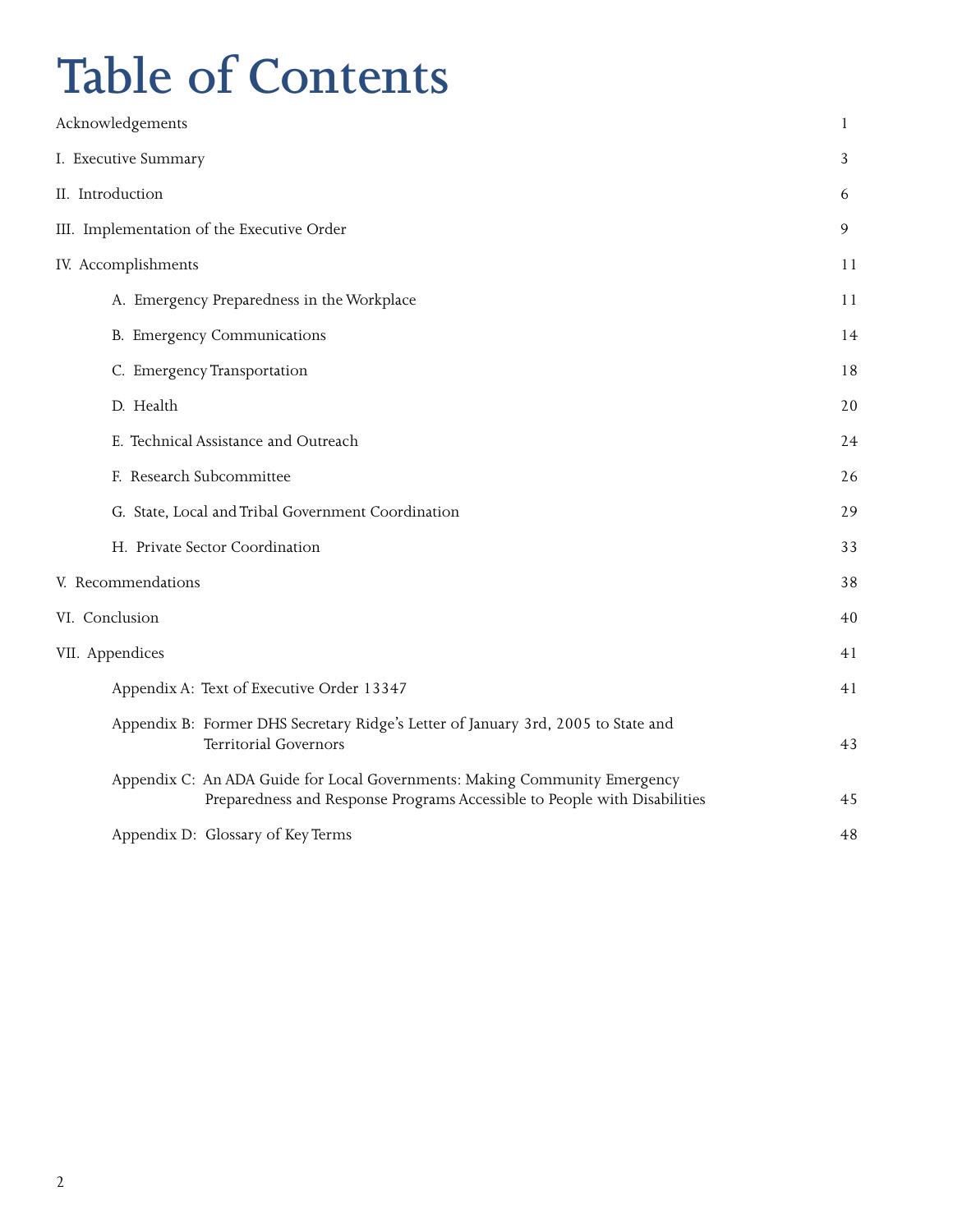## <span id="page-4-0"></span>**I. Executive Summary**

### Background

The September 11, 2001, terrorist attacks significantly increased awareness of the need to be prepared for all kinds of disasters and emergencies. As a nation, we are much more conscious of our vulnerabilities, not only to natural disasters such as tornadoes, fires, floods and hurricanes but also to acts of terrorism. We are more keenly aware of the compounded vulnerabilities and challenges the approximately 54 million Americans with disabilities face in time of disasters and emergencies. Yet disaster and emergency mitigation, preparedness, response and recovery planning efforts often overlook people with disabilities. Ensuring that people with disabilities become and remain an integral part of the nation's disaster and emergency mitigation, preparedness, response and recovery efforts requires a concerted approach to address a myriad of complex issues.

#### **Implementation of the Executive Order**

Recognizing that individuals with disabilities should feel as safe and secure in their communities and work environments as individuals without disabilities, President George W. Bush issued Executive Order 13347, Individuals with Disabilities in Emergency Preparedness. This Executive Order, a copy of which is provided as Appendix 1, sets forth the role of the Federal Government in effectively tackling these issues in a coordinated fashion. To ensure this, the President created the Interagency Coordinating Council on Emergency Preparedness and Individuals with Disabilities, directing multiple Federal executive departments and agencies to work together to ensure that emergency preparedness plans are as comprehensive as possible with regard to the issues presented by individuals with disabilities.

The Council has concentrated its work in eight major areas:

- (1) Emergency Communications;
- (2) Emergency Preparedness in the Workplace;
- (3) Emergency Transportation;
- (4) Health;
- (5) Private Sector Coordination;
- (6) Research;
- (7) State, Local and Tribal Government Coordination; and
- (8) Technical Assistance and Outreach.

#### **Results Achieved**

Under the leadership of senior officials from 23 Federal departments and agencies with distinct missions and responsibilities, the Council divided its work in eight Subcommittees. The Council initiated a number of innovative activities in implementation of the Executive Order. The outcome of these activities will have immediate and long-term positive impact on the overall preparedness of the disability community should an emergency or disaster strike. Highlights from the year include:

**• Disability Preparedness Resource Center Web site:** The ICC recognizes that a significant amount of technical assistance material and information have accumulated on this subject over the years. However, locating these valuable resources require people with disabilities and others to navigate through an increasingly complex maze of information. Among the critical first steps of the ICC is the consolidation of such information and resources for ease of access. On July 21, 2005, the ICC launched the "Disability Resource Center," a web-based portal for information covering topics on emergency preparedness and response for individuals with disabilities, emergency planners, first responders and service providers. Go to (http://www.dhs.gov/disabilitypreparedness)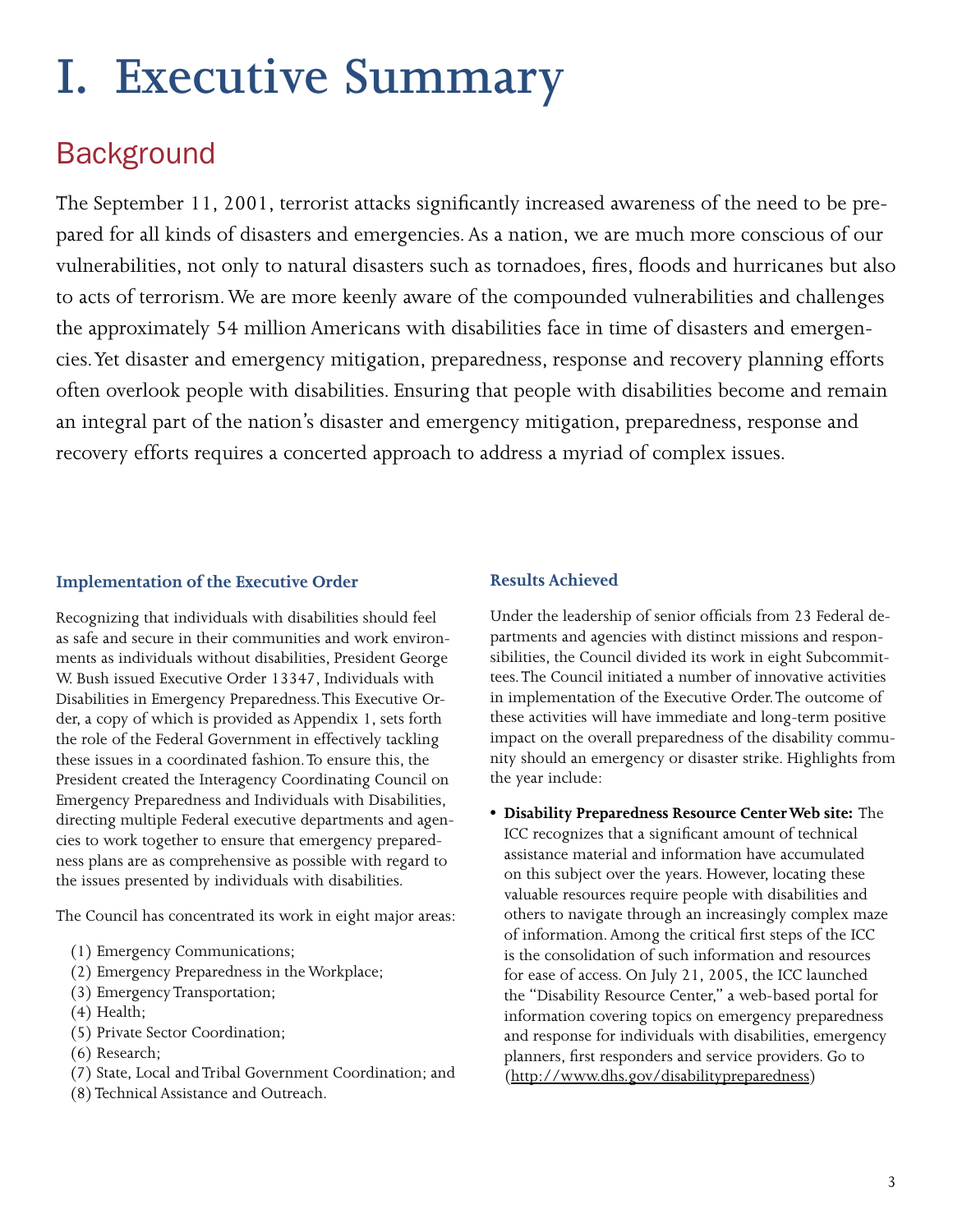- **Enforcement of Federal Communications Commission's Access to Emergency Information Rules:** In the past year, the Commission's Enforcement Bureau issued six Notices of Apparent Liability for Forfeiture against video programming distributors for apparent violations of Section 79.2 of the Commission rules for failing in a timely manner to make emergency information accessible to persons with hearing disabilities via captioning or other visual format during wildfires in California and tornadoes in Maryland and the Washington, DC metropolitan area.
- **Enforcement of the Americans with Disabilities Act's Access to Local Community Emergency Preparedness and Response Programs Requirements:** The Department of Justice's Civil Rights Division issued a new technical assistance document that provides guidance to local officials in making emergency preparedness plans consistent with the requirements of Title II of the Americans with Disabilities Act. The technical assistance document is an outgrowth of of settlement agreements the Department of Justice has negotiated with local governments in all areas of the country – from large to small, urban and rural. These agreements contain more than a dozen provisions designed to ensure that local government emergency management programs address the needs of persons with disabilities. Each agreement contains more than a dozen provisions designed to ensure that local government emergency management programs address the needs of persons with disabilities.
- **Workplace Emergency Preparedness Guidelines:** The ICC developed and disseminated a tool for Federal emergency planners, managers and employees that frames the effective practices and lessons learned by departments and agencies. This template of guidelines will assist in the development, implementation and maintenance of emergency plans that are fully inclusive of employees with disabilities.
- **Emergency Preparedness Grant:** The Department of Homeland Security awarded a \$1.5 million grant to a consortium of organizations that serve people who are deaf, late-deafened, hard-of-hearing and deaf-blind. The consortium is led by Maryland-based Telecommunications for the Deaf, Inc. (TDI), and includes organizations in Virginia, Massachusetts, California and South Dakota. Together these organizations will develop model emergency preparedness community education programs for their consumers throughout the United States.
- **Conference on Emergency Preparedness for People with Disabilities:** The National Capital Region, including homeland security advisors to the governors of Virginia and Maryland, as well as the mayor of the District of

Columbia and leaders from the disability community worked together to host an extremely successful three-day conference. The conference received significant support from DHS and was held in partnership with the National Organization on Disability. It brought together over 400 high-level authorities from emergency management and disability communities, government agencies, private business, and service, advocacy and care networks. This conference afforded these groups a much-needed opportunity for dialogue and partnership on disability issues in emergency planning.

- **National Citizen Corps Subcommittee on Individuals with Disabilities in Emergency Preparedness:** The ICC, in partnership with the National Citizen Corps, brought together representatives from national disability consumer and advocacy organizations to form a Citizen Corps Subcommittee. These organizations represent a wide cross-section of the disability community. The Subcommittee assists in the exchange of information between the disability community and the ICC and promotes the participation of this community in emergency preparedness training, exercises and volunteer programs.
- **Priority Restoration Status for Telecommunications Relay Service Providers (TRS):** The FCC qualified TRS providers for enrollment in the National Security/Emergency Preparedness Telecommunications Service Priority system. This system enables priority restoration of telecommunication service after a disaster for individuals with hearing and speech disabilities.
- **DHS Secretary Reaches Out to State Governors:** In January 2005, the Secretary of Homeland Security wrote a letter to all State and Territorial Governors emphasizing their emergency preparedness responsibilities to individuals with disabilities and listed several steps that emergency planners should undertake in order to ensure that their plans are as comprehensive as possible with regard to the needs of their constituents with disabilities. The Secretary emphasized that people with disabilities have a great deal of ideas and alternative solutions to offer that can benefit emergency planners, and encouraged them to include members of this community in the planning process. He also asked that they share best practices with DHS.
- *Emergency Preparedness NOW***:** In July 2005, the ICC disseminated the first issue of its quarterly newsletter that communicates ICC activities, features effective emergency preparedness practices and spotlights individuals who make a positive impact on emergency preparedness for individuals with disabilities.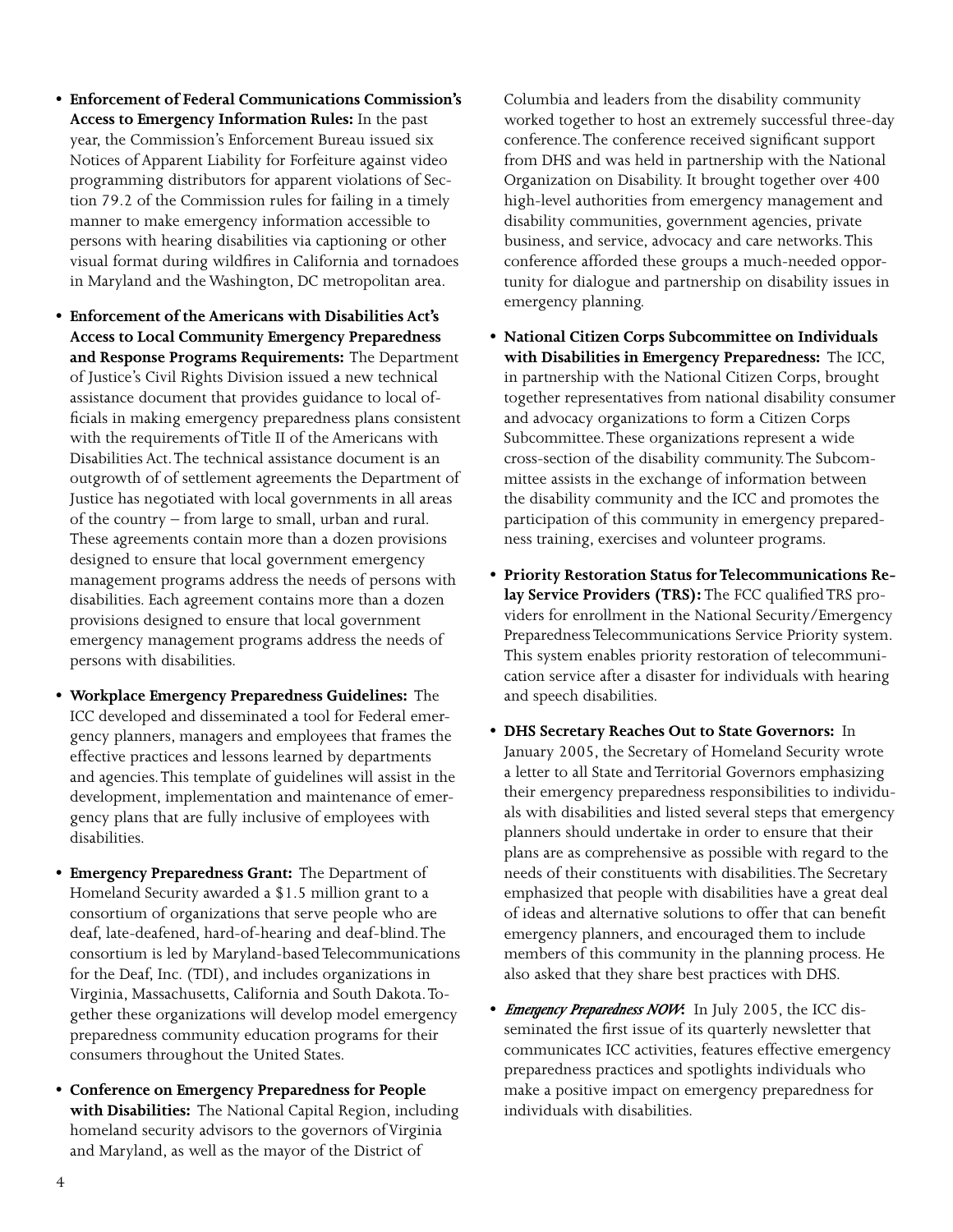**• Emergency Transportation Web site:** The Department of Transportation consolidated useful emergency transportation information and resources into a Web site that targets individuals with disabilities, their families and care givers, as well as transportation service providers. Resources cover a range of topics including providing accessible transportation services during and after a disaster or an emergency, safe and accessible evacuation from transit systems, and community transportation assistance programs.

#### **Summary of Recommendations**

(1) Increase the rate of participation of people with disabilities in emergency planning.

(2) Increase the rate of participation of people with disabilities in emergency preparedness, response and recovery drills and exercises.

(3) Direct homeland security funding to promote the full integration of people with disabilities in all aspects of emergency preparedness, response and recovery.

(4) Urge Federal building officials and managers to include the concerns of Federal employees and visitors with disabilities in developing emergency plans and continuity of government plans.

(5) Ensure that during an emergency, Telecommunications Relay Services (TRS) personnel, Public Safety Answering Point (PSAP) personnel and captioners can travel to and from their designated facilities to provide continuity of services for persons with hearing and speech disabilities.

(6) Integrate the needs of individuals with disabilities into the National Response Plan (NRP) and the National Incident Management System (NIMS).

(7) Coordinate evidence-based Federal research into the effectiveness of audio, visual, and/or tactile protocols and technologies related to emergency preparedness, alerting, warning and response for individuals with disabilities.

(8) Ensure comprehensive medical approaches that address the health care and medical needs of individuals with disabilities across the lifespan of an emergency event.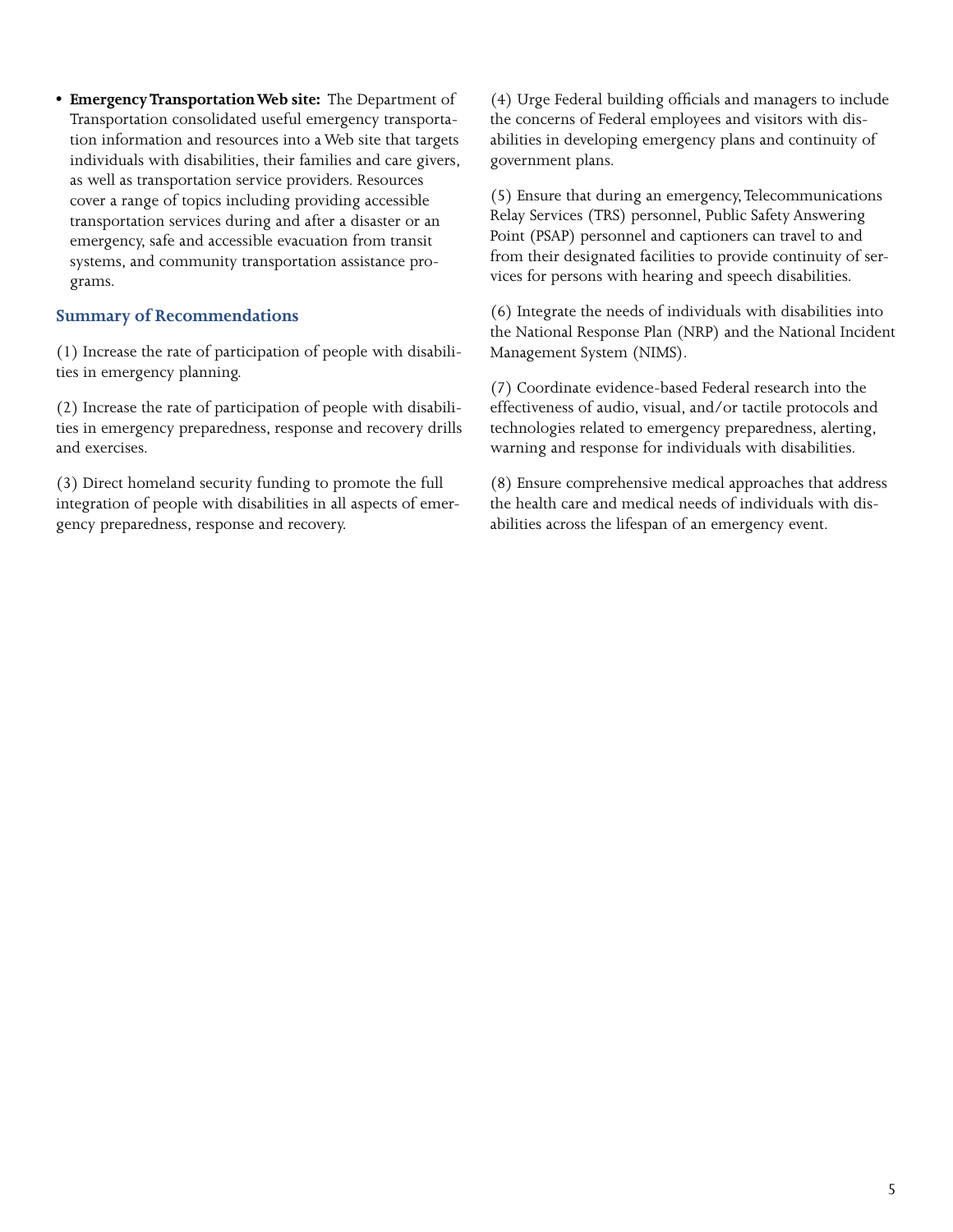## <span id="page-7-0"></span>**II. Introduction**

Americans with disabilities are living more independently and are more integrated into their communities than ever before. In the last several decades, legislation such as the Rehabilitation Act of 1973, Individuals with Disabilities Education Act (IDEA), and the Americans with Disabilities Act (ADA) as well as the *President's New Freedom Initiative* have enabled many Americans with disabilities to enjoy greater access to public programs and facilities, schools, mass transit systems, hospitals and the workplace.

Today more sidewalks have curb cuts allowing wheelchair users to navigate the streets independently; para-transit service allows individuals to be picked up at their homes and driven to their destinations; and individuals who are deaf or hard of hearing can independently communicate by telephone using the Telecommunication Relay Service which operates 24 hours a day, seven days a week.

Although strides are being made in these areas, many challenges continue to exist relating to emergency preparedness. News reports, personal accounts and research suggest that emergency planning and response efforts often overlook the needs of people with disabilities. This includes securing electrical power for respirators, keeping adequate stock of life-sustaining medication on hand, providing mobility assistance to those who need it and making emergency information accessible through alternative means such as closed captioning during emergency broadcasts and providing Braille or large print emergency information as requested. A 1995 assessment of the emergency preparedness and response efforts still seems applicable to the situation today:

[I]mportant mitigation efforts of both the disaster and disability communities have all too often failed to intersect. The simple, often low cost steps that save lives and reduce property damage in the face of disaster have often overlooked the needs of people with disabilities. Similarly, efforts to accommodate [Americans with disabilities] frequently ignore disaster preparedness and response. As a result, too few disaster response officials are trained to deal effectively with people with disabilities, and too few [Americans with disabilities] have the knowledge that could help them save their own lives.<sup>1</sup>

It is important to note that since September 11, 2001, the nation as a whole is more actively engaged with emergency planning and response to both man-made and natural disasters. Generally, people tend to avoid thinking, talking about or planning for an emergency situation. While disasters and emergencies affect everyone, their impact on people with disabilities are often compounded by factors such as reliance on elevators, accessible transportation and accessible communication, all of which can be compromised in emergency situations.

The tragic events of September 11 and other events that followed, such as the California wildfires, hurricanes in Florida and the power outages on the East Coast, serve as vivid reminders of our vulnerability as a nation and the need for every person with or without disability to prepare for various types of disaster and emergency situations. Effective preparedness strategies necessitate that planners tap into the skills and abilities of Americans with disabilities at all

<sup>&</sup>lt;sup>1</sup> Blanck, P. Disaster Mitigation for Persons with Disabilities: Fostering a New Dialogue. The Annenberg Washington Program in Communications Policy Studies of Northwestern University. 1995 Available: <http://www.forcedmigration.org/sphere/pdf/common/annenberg/annenbergdisabilities.pdf> (May, 2005)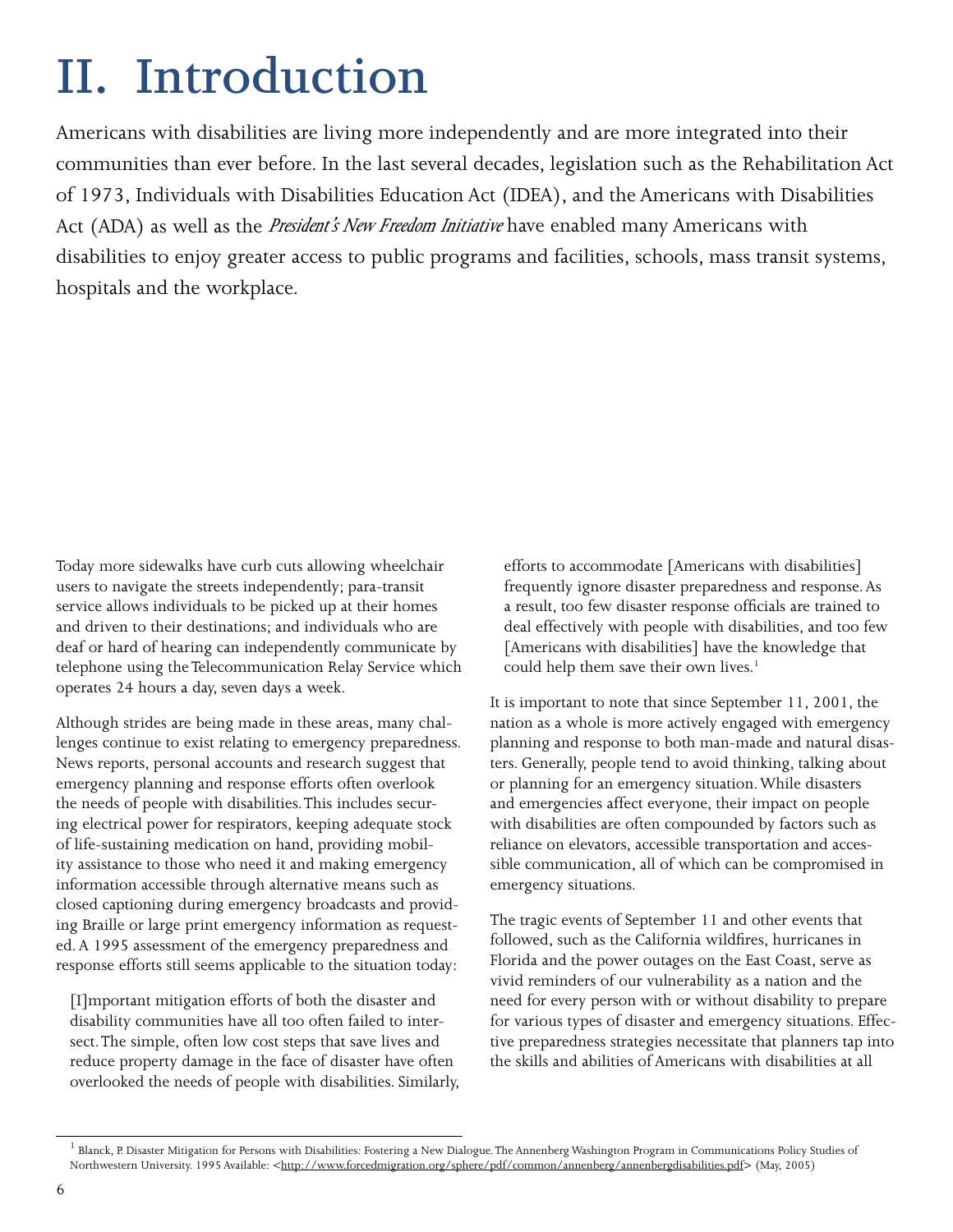#### Individuals with Disabilities in Emergency Preparedness

In the course of implementing Executive Order 13347, the Interagency Coordinating Council has uncovered varying degrees of opinion regarding the applicability of traditional narrow definition of disability within the emergency preparedness and response context. There seem to be a growing consensus that in emergency preparedness and disaster management activities it is important to think about disability broadly. Notably, the National Council on Disability (NCD) wrote in an April 2005 report on the inclusion of people with disabilities in emergency planning entitled, *Saving Lives: Including People with Disabilities in Emergency Planning:*

*Traditional narrow definitions of disability are not appropriate. Adopting a broad definition leaves no person behind. The term disability does not apply just to people whose disabilities are noticeable, such as wheelchair users and people who are blind or deaf. The term also applies to people with heart disease, emotional or psychiatric conditions, arthritis, significant allergies, asthma, multiple chemical sensitivities, respiratory conditions, and some visual, hearing, and cognitive disabilities.* 

The ICC also recognizes that the use of the term "special needs" is highly disputed by members of the disability community and their advocates. According to the article, *Emergency Services and "Special Needs" – Term of Art or Meaningless Term?*, written by June Isaacson Kailes, the term "special needs" refers to an extremely broad segment of the population, including people with disabilities, minority groups, people who do not speak English, children and the elderly (International Association of Emergency Managers Bulletin, April 2005). Kailes pointed out that many of these groups have little in common beyond the fact that they are often left out of emergency planning. Advocates for replacing the term "special needs" with more respectful and discrete grouping worry that this umbrella term lacks the specificity necessary for emergency managers to get an accurate idea of precise needs such as who might need alternative warning, evacuation, sheltering or other services.

levels of planning and response. As emphasized in the 1995 report, *Disaster Mitigation for Persons with Disabilities: Fostering a New Dialogue:*

Leaders and experts within the disability community, members of relief organization, media professionals, local, State and Federal officials must establish a cooperative relationship to address this shortcoming. The challenges ahead will be overcome only by ongoing dialogue among these and other groups.<sup>2</sup>

Activity has flourished with regard to emergency preparedness for both those with and without disabilities. However, several glaring problems with respect to information and efforts geared toward people with disabilities still exist. For example, the work that has taken place has often been fragmented and uncoordinated, leaving people with disabilities and others to navigate an increasingly complex maze of information and resources. Furthermore, existing information and activities are duplicative at times. These factors—along with the broad subject matter area and the diverse needs of the disability community—further compound the issues. Yet, these legitimate needs deserve meaningful inclusion and accommodation in existing and new emergency preparedness and response plans.

On February 1, 2001, President George W. Bush in his *New Freedom Initiative*, pledged to tear down the barriers to equality that many of the approximately 54 million Americans with disabilities face. On July 22, 2004, President Bush expanded his *New Freedom Initiative* to the critical area of emergency preparedness with Executive Order 13347, *Individuals with Disabilities in Emergency Preparedness*. This Executive Order calls for a coordinated effort among Federal agencies to ensure that the Federal Government appropriately supports safety and security for individuals with disabilities in all hazard situations.

The President's Executive Order has provided an important impetus to rectify the problems associated with this issue. The commitment and enthusiasm of members of the Interagency Coordinating Council and its partners at the State, local and tribal levels and stakeholder organizations suggest that there will continue to be dramatic improvement in emergency preparedness for people with disabilities.

<sup>&</sup>lt;sup>2</sup> Ibid. Notably, Blanck's report outlined seven key principles that should guide the dialogue: (1) Accessible disaster facilities and services; (2) Accessible communications and assistance; (3) Accessible and reliable rescue communications; (4) Partnerships with the media, largely to ensure that predictive advisories are delivered in alternative formats; (5) Partnerships with the disability community; (6) Disaster preparation, education and training; and (7) Universal design and implementation strategies. These seven principles remain relevant today.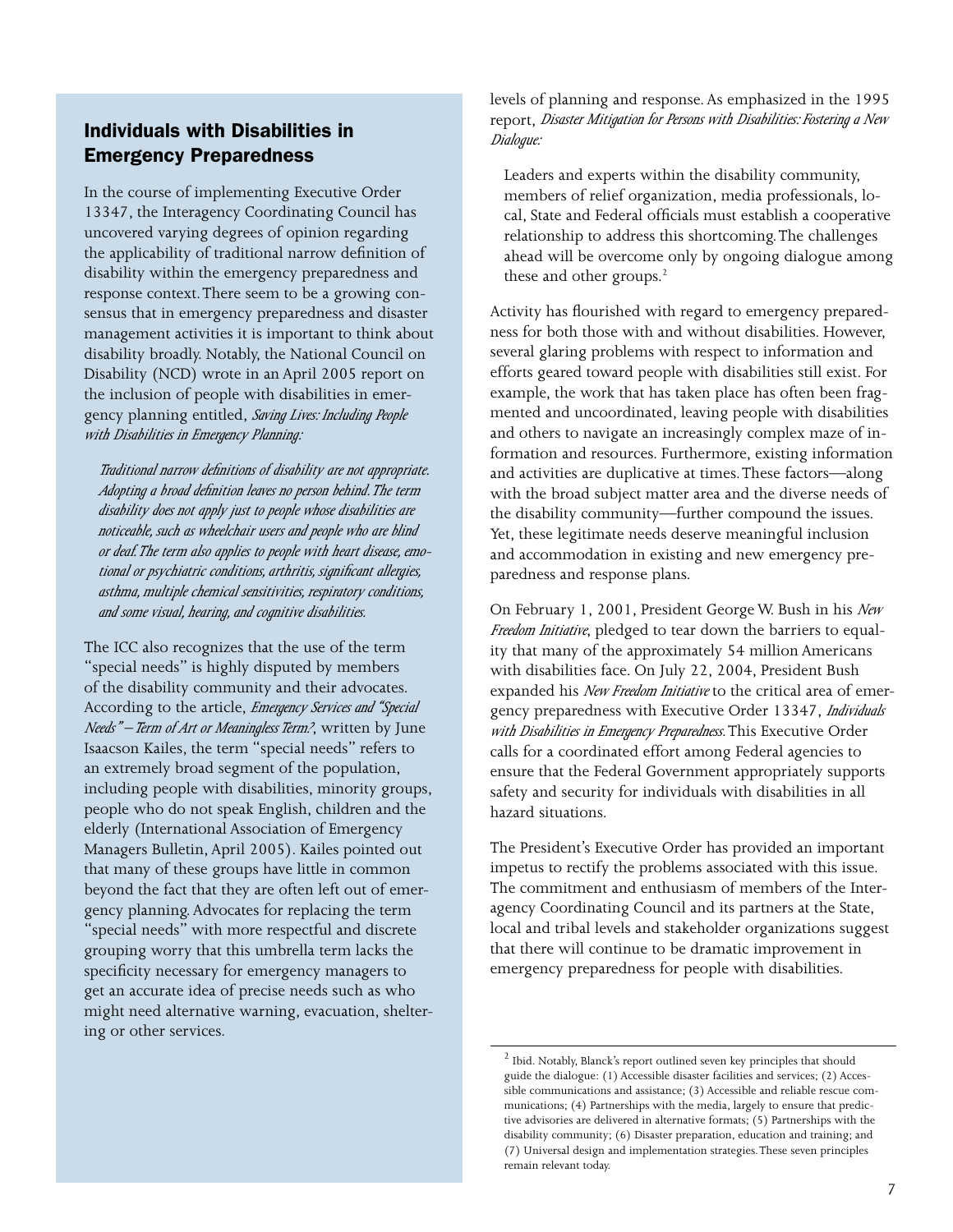This document meets the Executive Order's requirement that the Council submit an annual report to the President which describes the following:

- a) Achievements of the Council in implementing the policy set forth in Section 1 to:
	- i) Consider during emergency planning the unique needs of agency employees with disabilities and individuals with disabilities whom the agency serves;
	- ii) Encourage consideration of the unique needs of employees and individuals with disabilities served by State, local, and tribal governments, private organizations and individuals in emergency preparedness planning; including the provision of technical assistance, as appropriate;
	- iii) Facilitate cooperation among Federal, State, local, and tribal governments, private organizations and individuals in the implementation of emergency preparedness plans related to individuals with disabilities.
- b) Best practices among Federal, State, local, and tribal governments, private organizations and individuals for emergency preparedness planning with respect to individuals with disabilities; and
- c) Recommendations of the Council for advancing the policy set forth in Section 1.

This Report to the President includes background information on disaster and emergency preparedness needs of people with disabilities; an overview of efforts to integrate these needs into the nation's preparedness efforts; a description of the implementation of the Executive Order; an accomplishments summary; and recommendations.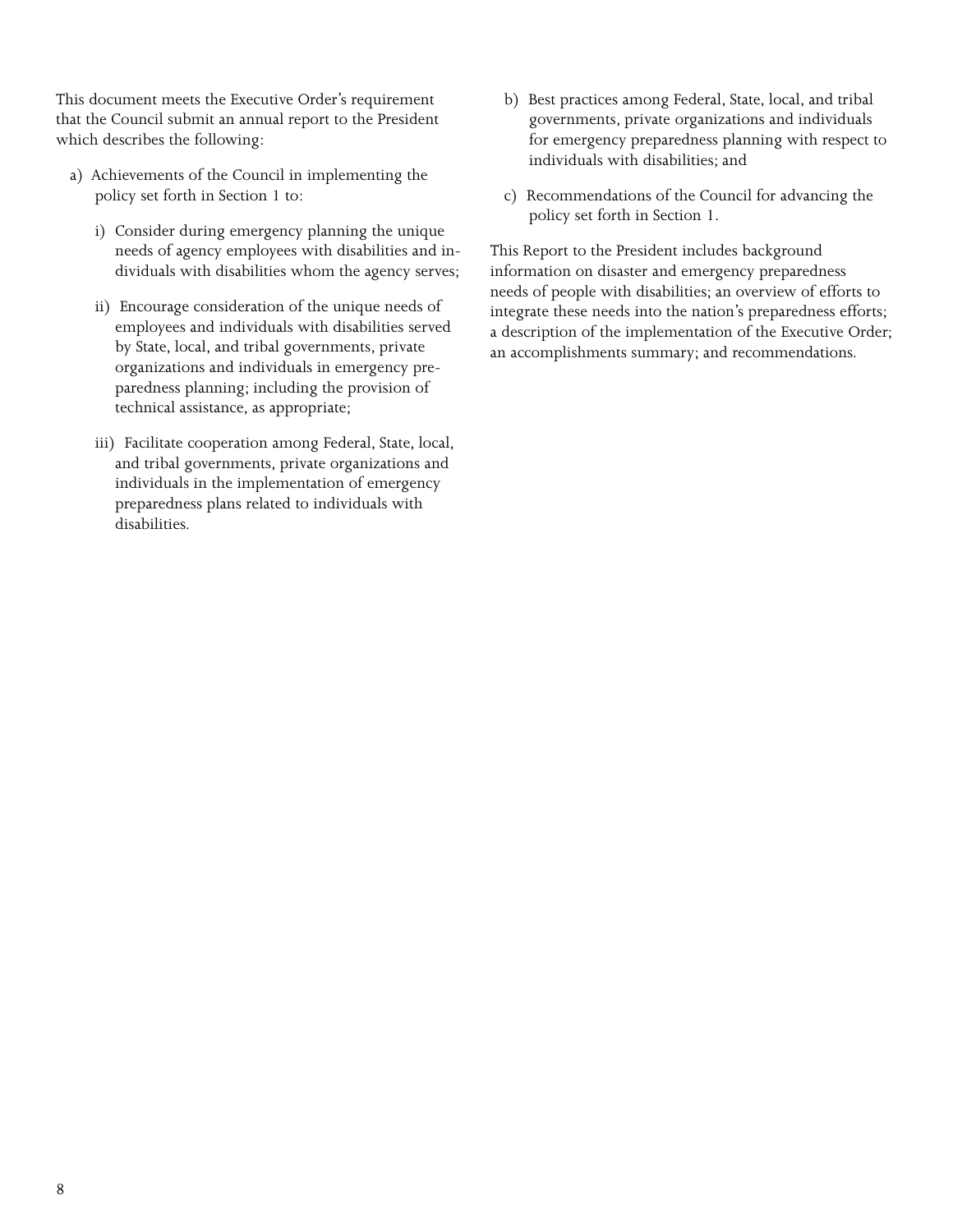## <span id="page-10-0"></span>**III. Implementation of the Executive Order**

The Executive Order recognizes the need for strengthening emergency preparedness with respect to individuals with disabilities in all hazard situations. It calls for coordination to ensure:

- The needs of individuals with disabilities are integrated in emergency preparedness and response planning by Federal Government departments and agencies, State, local and tribal authorities, private organizations and individuals;
- Identification of gaps in this work; and
- Formulation of initiatives and recommendations so that all important aspects of these issues are addressed.

To effectively implement the Executive Order, an Interagency Coordinating Council was created consisting of senior level representatives from each department and agency represented on the ICC.

The Executive Order designated the DHS Secretary as chair of the Interagency Coordinating Council. Members of the Council include heads of executive departments, the Administrator of the Environmental Protection Agency (EPA), the Administrator of the General Services Administration (GSA), the Director of the Office of Personnel Management (OPM), and the Commissioner of the Social Security Administration (SSA). Other department and agency heads have been invited to participate as members of the Council at the request of the DHS Secretary and with the concurrence of the Council.

The Interagency Coordinating Council consists of designated senior representatives of the following department and agencies.

- Access Board
- Department of Agriculture
- Department of Army
- Department of Commerce
- Department of Defense
- Department of Education
- Department of Energy
- Environmental Protection Agency
- Equal Employment Opportunity Commission
- Federal Communications Commission
- General Services Administration
- Department of Homeland Security
- Department of Housing and Urban Development
- Department of Interior
- Department of Justice
- Department of Health and Human Services
- Department of Labor
- Office of Personnel Management
- Social Security Administration
- Department of Transportation
- Department of Veterans Affairs
- National Council on Disability Advisory Role
- President's Committee for People with Intellectual Disabilities – Advisory Role

In addition to the agency head or designated representative who sits on the Council, each department or agency has also designated a senior employee to serve as its daily point of contact on matters relating to this Executive Order and the Council. The designated representatives of the Council meet on a quarterly basis, while the agency points of contact meet 'as needed'.

The work of the Council is carried out in eight Subcommittees, each chaired by the appropriate department or agency sitting on the Council. The eight Subcommittees each developed guiding principles and set out deliverables to achieve. Their primary objectives are as follows: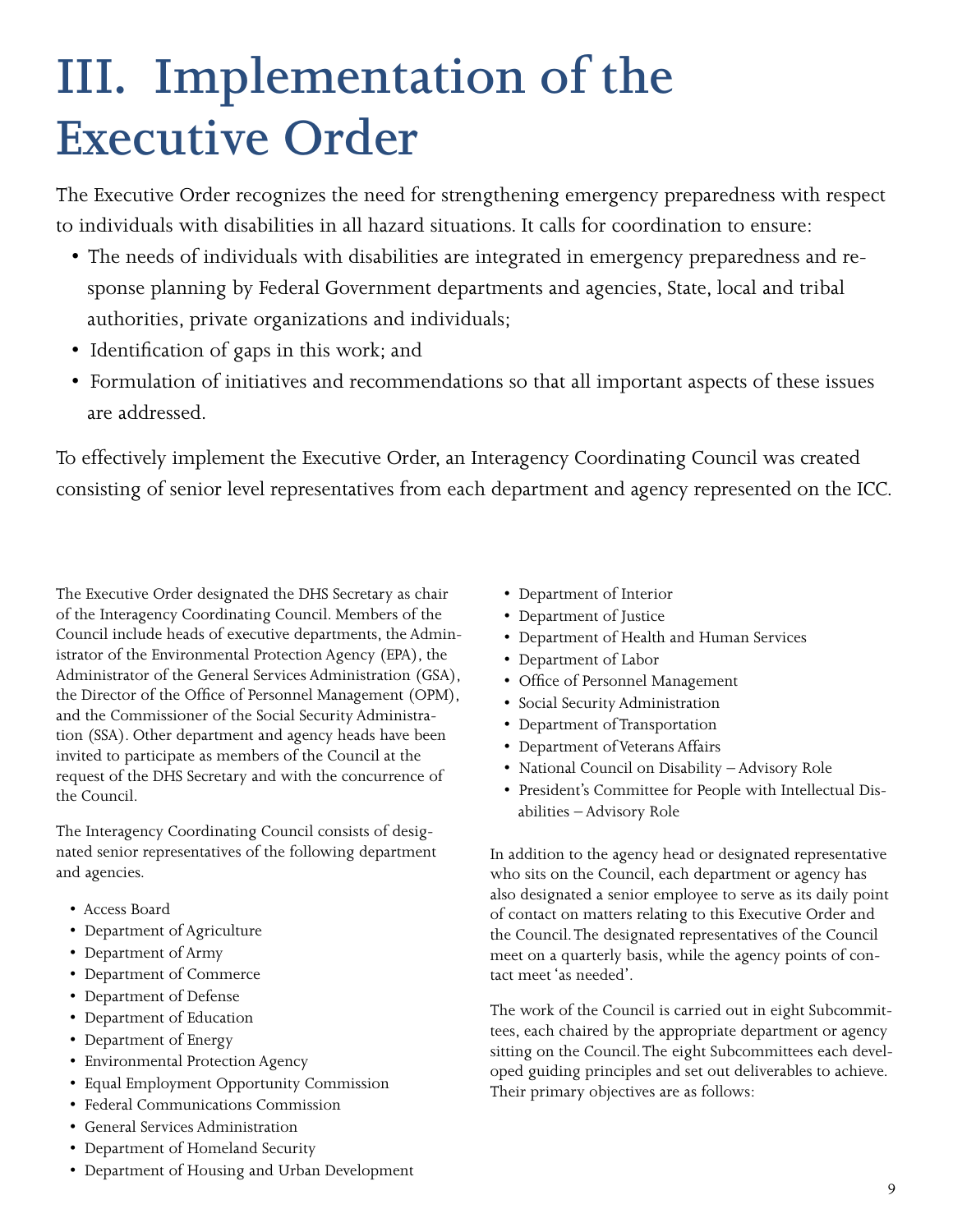#### **Emergency Communications Chair: Federal Communications Commission – Disability Rights Office, Consumer & Government Affairs Bureau**

This Subcommittee develops policies and programs relevant to the emergency communication needs of individuals with disabilities before, during and after an emergency.

#### **Emergency Preparedness in the Workplace Chair: Department of Labor – Office of Disability Employment Policy**

This Subcommittee focuses on the development, implementation and maintenance of strategies to ensure that workplace emergency preparedness plans fully integrate the unique perspectives and needs of individuals with disabilities within the governmental and private sector workplaces.

#### **Emergency Transportation Chair: Department of Transportation – Office of Civil Rights**

This Subcommittee develops policies and programs to address the transportation needs of individuals with disabilities during and after an emergency.

#### **Health**

#### **Chair: Department of Health and Human Services – Office on Disability**

This Subcommittee identifies and documents promising, evidence-based health practices for emergency preparedness for individuals with disabilities across the lifespan of an emergency. The Subcommittee also addresses health issues across the disaster cycle: preparedness, response, recovery and mitigation.

#### **Private Sector Coordination Chair: Department of Homeland Security – Office of Civil Rights and Civil Liberties**

This Subcommittee encourages collaboration and exchange of expertise and input among leaders of the various first responder disciplines, emergency management personnel, volunteer and nonprofit organizations, and disability consumer organizations on issues related to the safety and security of individuals with disabilities in situations involving natural or man-made disasters and emergencies.

#### **Research**

#### **Chair: Department of Education – Office of Special Education and Rehabilitative Services, National Institute on Disability Rehabilitation Research**

This Subcommittee assesses, coordinates and promotes Federal research related to emergency preparedness for individuals with disabilities.

#### **State, Local and Tribal Government Coordination Chair: Department of Homeland Security – Office for Civil Rights and Civil Liberties**

This Subcommittee encourages consideration of the needs of individuals with disabilities served by State, local and tribal governments, private organizations and individuals in emergency preparedness planning. The Subcommittee also facilitates cooperation in the implementation of emergency preparedness plans as they relate to individuals with disabilities.

#### **Technical Assistance and Outreach Chair: Department of Justice – Civil Rights Division**

This Subcommittee develops outreach and technical assistance materials addressing the needs of individuals with disabilities before, during and after an emergency.

The eight Subcommittees meet and communicate regularly to share information and to develop and refine strategies to further their objectives and key deliverables. The Subcommittees and the Council are supported by a team of professional and administrative staff within the Department of Homeland Security Office for Civil Rights and Civil Liberties.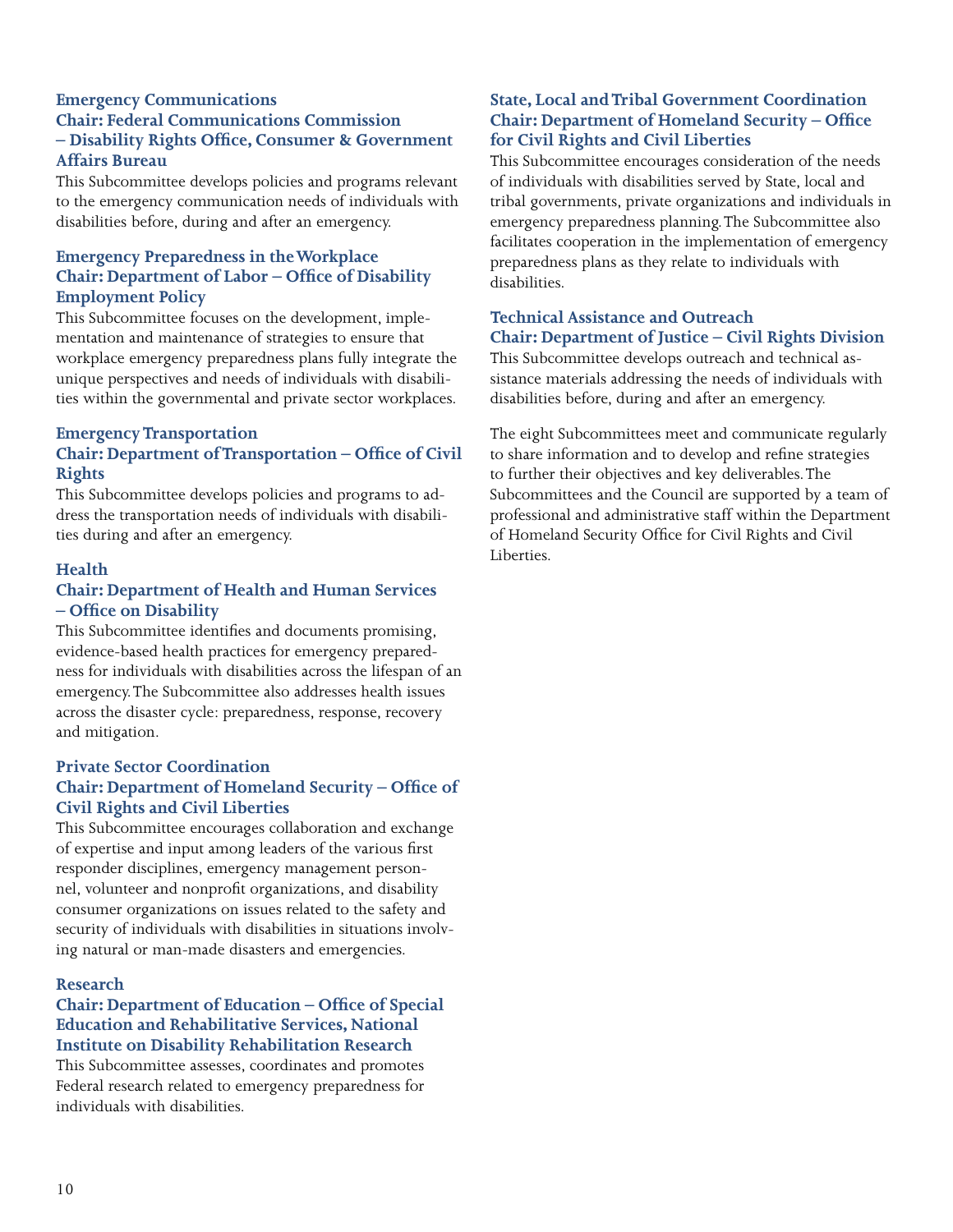## <span id="page-12-0"></span>**IV. Accomplishments**

## A. Emergency Preparedness in the Workplace

#### **Summary of Objective**

The Interagency Coordinating Council established the Emergency Preparedness in the Workplace Subcommittee (Workplace Subcommittee) to address emergency preparedness related to individuals with disabilities within the governmental and private sector workplaces. The Workplace Subcommittee focuses on strategies for ensuring the development, implementation and maintenance of workplace emergency preparedness plans that fully include the unique perspectives and needs of individuals with disabilities.

During 2004 and 2005, the Workplace Subcommittee focused on the Federal Government, documenting effective emergency preparedness strategies and identifying key gaps associated with full inclusion of individuals with disabilities. The lessons learned by Federal departments and agencies will enable the Interagency Coordinating Council to approach other employment sectors with effective practices and model policies that can be readily modified for use by State and local governments, nonprofit organizations and the business community.

The Workplace Subcommittee provided a forum for sharing the insights and experiences of many Federal departments and agencies. The following departments and agencies have participated in the Workplace Subcommittee's work to date:

| ,,,,,,,,,                                  |                                             |  |
|--------------------------------------------|---------------------------------------------|--|
| Access Board                               | Department of State                         |  |
| Department of Homeland<br>Security         | Department of Transportation                |  |
| Department of Agriculture                  | Department of Treasury                      |  |
| Department of Commerce                     | <b>Environmental Protection Agency</b>      |  |
| Department of Defense                      | Equal Employment Opportunity<br>Commission  |  |
| Department of Education                    | <b>Federal Communications</b><br>Commission |  |
| Department of Energy                       | <b>General Services Administration</b>      |  |
| Department of Health and<br>Human Services | Office of Personnel Management              |  |
| Department of Interior                     | Social Security Administration              |  |
| Department of Justice                      |                                             |  |

#### Department of Labor, Office of Disability Employment Policy (Chair)

#### **Scope of the Workplace Issues**

It has been recognized that while preparedness at home and in the community is crucial, having a disaster contingency plan for the workplace is just as important. In addition to keeping employees safe, there is a need to ensure the safety of customers as well. Unfortunately, research over the last decade has shown that people with disabilities are one segment of the workforce that is often overlooked during such planning efforts.

The reasons for employer neglect vary but often include fear, a lack of knowledge and understanding, disregard for the seriousness of potential threats, or the belief that they bear no special personal responsibilities. Employers may also be hesitant to recruit or retain people with disabilities due to liability concerns related to securing their safety during an emergency. Often they are simply unfamiliar with the topic or would rather not consider the possibility of an emergency arising at all.

Consider a recent case filed by The Equal Employment Opportunity Commission (EEOC) with the U.S. District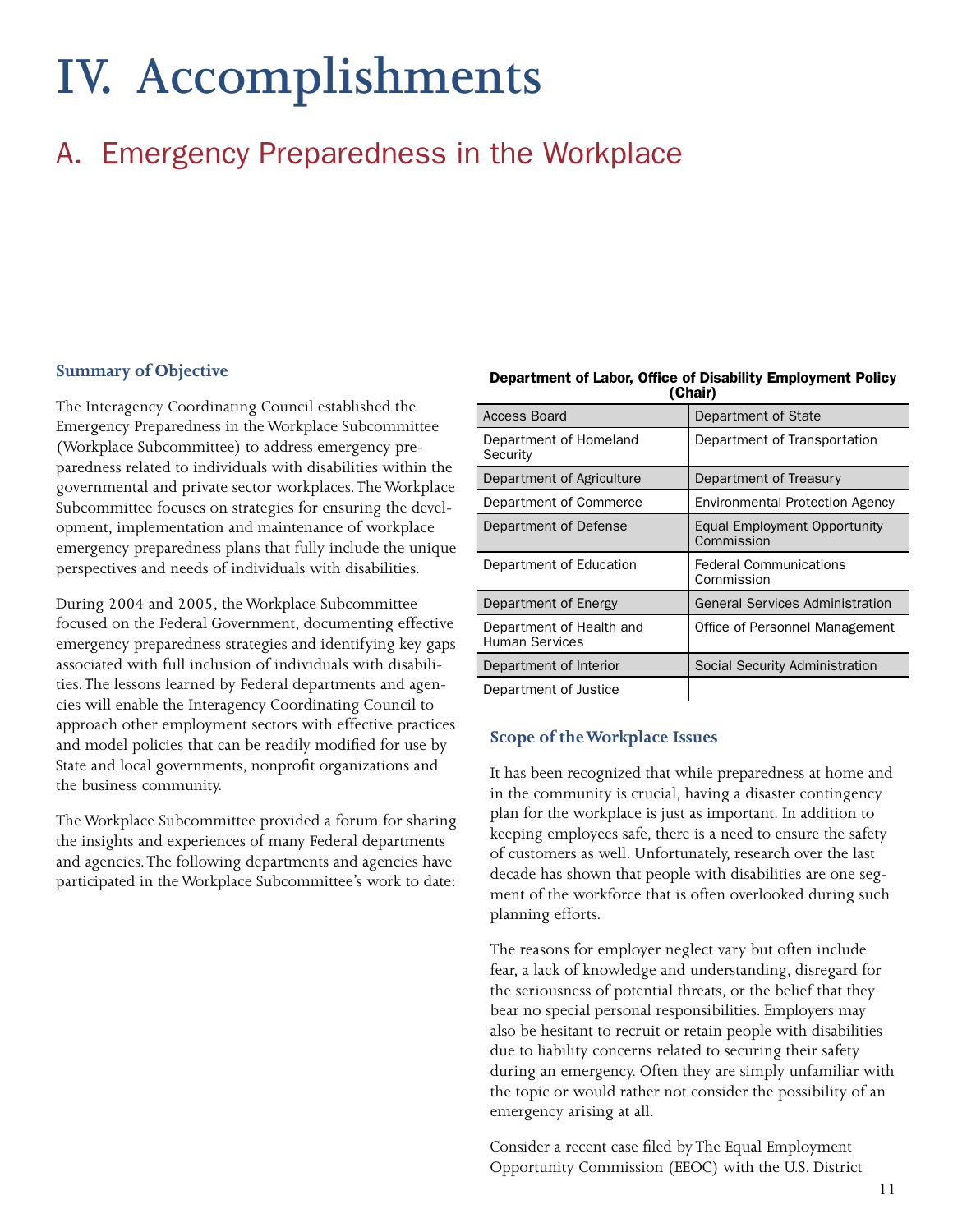Court for the Eastern District of Louisiana, in which a former employee was awarded nearly \$1.3 million after being terminated. The employer, an international science and chemical company, asserted that the employee was a "direct threat" due to the company's own inability to safely evacuate her because she could not walk. However, a Human Resources Manager later admitted under oath that the employee was not a 'threat' and was capable of safe evacuation with assistance.

Job seekers, employees and customers with disabilities may have similar concerns. In fact, persons with disabilities may be reluctant to seek employment or remain in a particular job location due to fear of being trapped or not being accommodated during a dangerous situation. Consequently, emergency preparedness plans that do not include or adequately consider the needs of people with disabilities may hinder the employment, promotion and retention possibilities of an applicant or employee with a disability.

Even those plans that do consider the needs of employees and customers with disabilities must consistently be reevaluated. This fact is exemplified in the following account of a Compliance Assistance Officer working for the U.S. Department of Labor's Occupational Safety and Health Administration (OSHA):

*In August 2001, OSHA staff at the Manhattan Area Office completed an uneventful evacuation drill from their offices on the top floor of Building 6 of the World Trade Center complex. Managers felt confident that everyone could escape the building safely in an emergency—including an employee who had recently returned to work and was temporarily using a wheelchair. The evacuation plan had specifically been revised to accommodate his needs.*

*This practice proved more valuable than anyone could have imagined. On the morning of September 11, 2001, OSHA employees had begun a routine day when an explosion shook the building. The Assistant Area Director immediately ordered everyone to evacuate. As the first plane hit the North Tower of the World Trade Center, debris began falling on Building 6. Staff rushed into the hallways. Three employees helped their co-worker in the wheelchair down the corridor and into a freight elevator they had used during the practice drill. They descended to the basement, into a garage, down some steps, and into another garage, where they escaped from the building. The group moved outside just as the second plane hit the South Tower. As they moved away from the site, the North Tower collapsed, destroying OSHA's Manhattan Office.* 

While there are no guarantees in the event of a major emergency, this OSHA employee is living proof of the importance and efficacy of planning for those both with and without disabilities. Planning does make a difference: "Sticking to the plan, and using the elevators is probably

what saved us," explained the OSHA employee's co-worker.<sup>3</sup>

#### **Projects Initiated**

In December 2003, the Department of Labor's Office of Disability Employment Policy (ODEP) convened the firstever Seminar of Exchange for Federal Government Managers on the subject of Emergency Preparedness and People with Disabilities; participants included more than 200 representatives from 90 Federal agencies and offices. This interagency forum served as a launching point for the Workplace Subcommittee's work under the Executive Order. Nationally recognized experts informed and facilitated the exchange of insights.

The Seminar revealed four prevailing themes:

- The importance of timely and accurate communication that is accessible and includes all employees, including people with disabilities.
- The necessity for support and commitment from senior-level management within each agency.
- A flexible process that combines clear guidelines for the general workforce and that can be customized to meet the unique circumstances of an individual with a disability is key.
- Rigorous and regular practice of the plan is essential, providing opportunities to evaluate procedures and keeping the issue in the minds of agency managers and employees.

Also during 2004 and 2005, ODEP issued and disseminated nationwide the comprehensive report of the Seminar's proceedings. Stakeholder demand for the thoughtprovoking, timely and relevant guidance contained in the report exhausted the initial 2,500 copies within the first four months. In spring 2005, an additional 5,000 copies were specifically targeted for dissemination to key contacts in Federal field offices, State and local governments, and business associations.

#### **Results Achieved**

Based on insights from these activities, the Emergency Preparedness in the Workplace Subcommittee concluded that its first priority should be the creation of a tool for Federal emergency planners, managers and employees that frames the effective practices and lessons learned by agencies. Thus, this Subcommittee has focused its 2004-05 efforts on the development of a Template of Guidelines for assisting

<sup>3&</sup>lt;br>Miles, D. "An OSHA Office Evacuates." Job Safety & Health Quarterly. 2001,13(1) 20-22. Available: <http://www.osha.gov/Publications/JSHQ/jshq-v13-1fall2001.pdf> (April, 2005)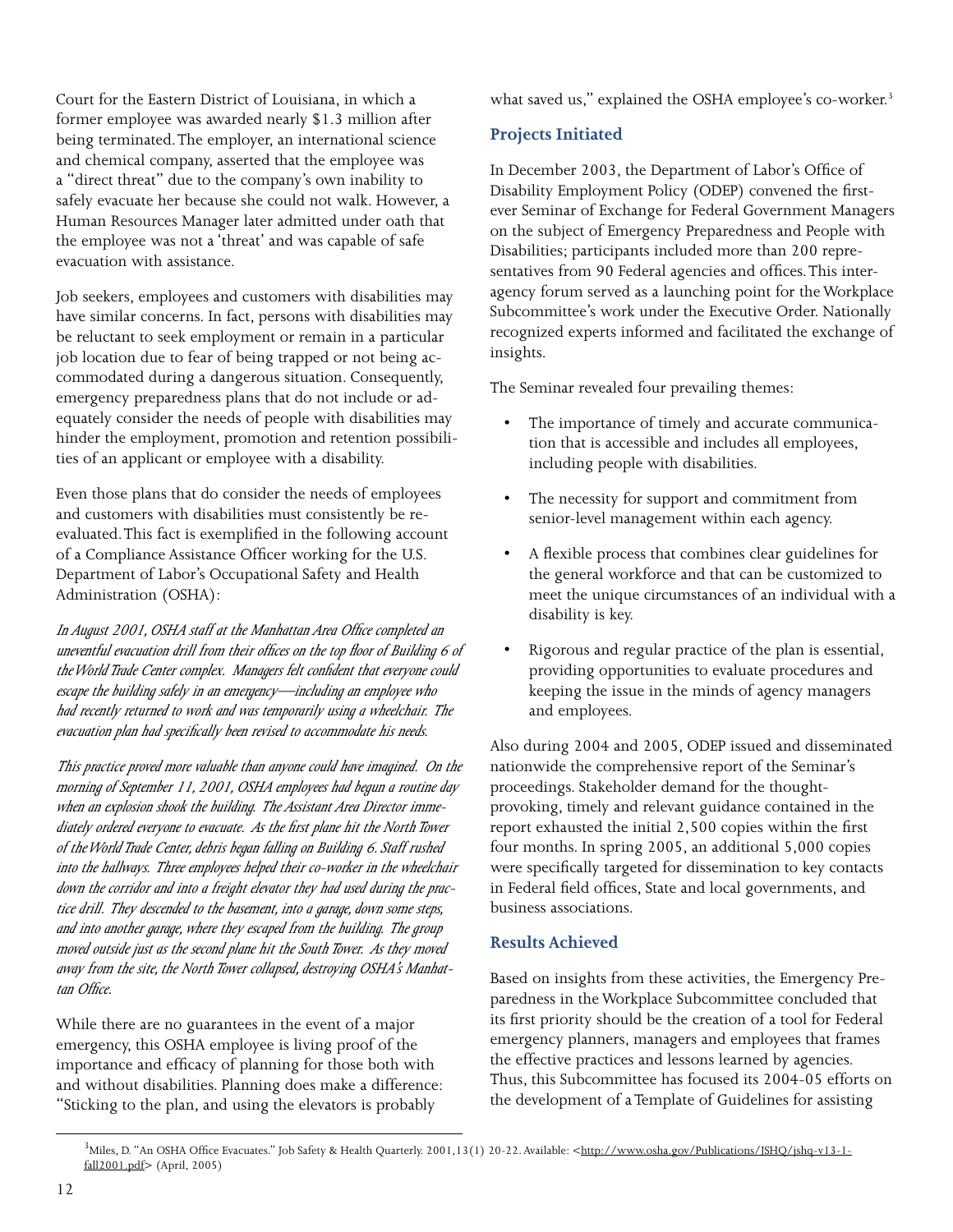Federal agencies in the development, implementation and maintenance of emergency plans that are fully inclusive of employees with disabilities.

Scheduled for release in summer 2005, the Template of Guidelines presents each planning topic with a brief introduction, key considerations and illustrative examples from Federal agencies, along with critical questions that highlight the primary principles. Topics address the following areas of key consideration:

#### *First-Responder Responsibilities and Employee Right to Self-*

*Determination:* Issues include alerting first responders of employee needs, communicating with emergency response personnel during an emergency, understanding first responders' considerations and priorities and reconciling these with the employee's wishes.

#### *Employer Responsibilities and Employee Right to Self-*

*Determination:* The Emergency Preparedness in the Workplace Subcommittee analyzed data indicating that many employers have questions about issues concerning the evacuation of employees with disabilities. Examples include the extent to which an employer is responsible for ensuring the safety of employees, or the best means for balancing the right to self-determination of several employees with the safety of all employees.

*Legal Considerations Related to Emergency Preparedness Planning and Job Applicants/Employees with Disabilities:* Issues include an employer's legal responsibility to have an emergency preparedness plan in place for all employees, including those with disabilities, as well as the degree to which emergency preparedness may be a factor in hiring, retaining or promoting job applicants/employees with disabilities.

*Effective Practices Among Federal and Private Sector Employers:*  While there is no one-size-fits-all approach for every employer or office space, there are a number of practices that have become widely accepted and implemented. These practices include flexibility and redundancy of efforts, support from upper-level management, dedication of resources (i.e., staff and financial) to emergency preparedness, and practicing and updating plans on a regular basis.

During the development of the Template of Guidelines, the Emergency Preparedness in the Workplace Subcommittee produced an inventory of available resources on the topic of emergency preparedness in the workplace. This Workplace Resource Inventory was included in the Technical Assistance and Outreach Subcommittee's Disability Preparedness Resource Center Web site and will be updated with the latest publications.

#### **Future Goals**

The Workplace Subcommittee has adopted the following steps for ensuring that the Template of Guidelines reaches the broadest possible audience and has the greatest informative impact on Federal agency plans in 2005-06 and beyond:

- Complete the Template of Guidelines in summer 2005, and articulate its relevance to current Federal policy, particularly existing GSA and OPM guidance.
- Facilitate the modifications of existing policies through collaboration with GSA, OPM and other Federal agencies, to reflect the insights being developed through the Emergency Preparedness in the Workplace Subcommittee's work.
- Provide new guidelines to Executive Branch Federal offices, particularly personnel within department and agency regional and field locations.
- Partner with Federal departments and agencies and real estate management associations to provide new guidelines to Federal offices that use private space and other employment arrangements outside the oversight of Federal building management.
- Collaborate with key contacts within State, local and tribal governments, nonprofit organizations, and the business sector to reshape and disseminate the guidance to reach the widest possible audience within the non-Federal employment sectors nationwide.

#### **Conclusion**

As workplace emergency plans continue to evolve, it is vital to consider the needs of all employees and customers, including those with disabilities. The perspectives of people with disabilities should be taken into account throughout the planning, implementation and maintenance phases. While much has been done, much remains to be done throughout the Federal Government and within the private sector. Employees, including those with disabilities, cannot and should not assume plans will be made on their behalf with regard to emergency preparedness. It is the responsibility of each person to actively prepare to the greatest extent possible. It is also important to keep in mind that some individuals with cognitive or developmental disabilities may need assistance to preparing for emergencies. Consequently, thoughtful planning, collaboration and steadfast commitment by executives, managers, planners, first responders and employees are the keys to ensuring a safer workplace for all.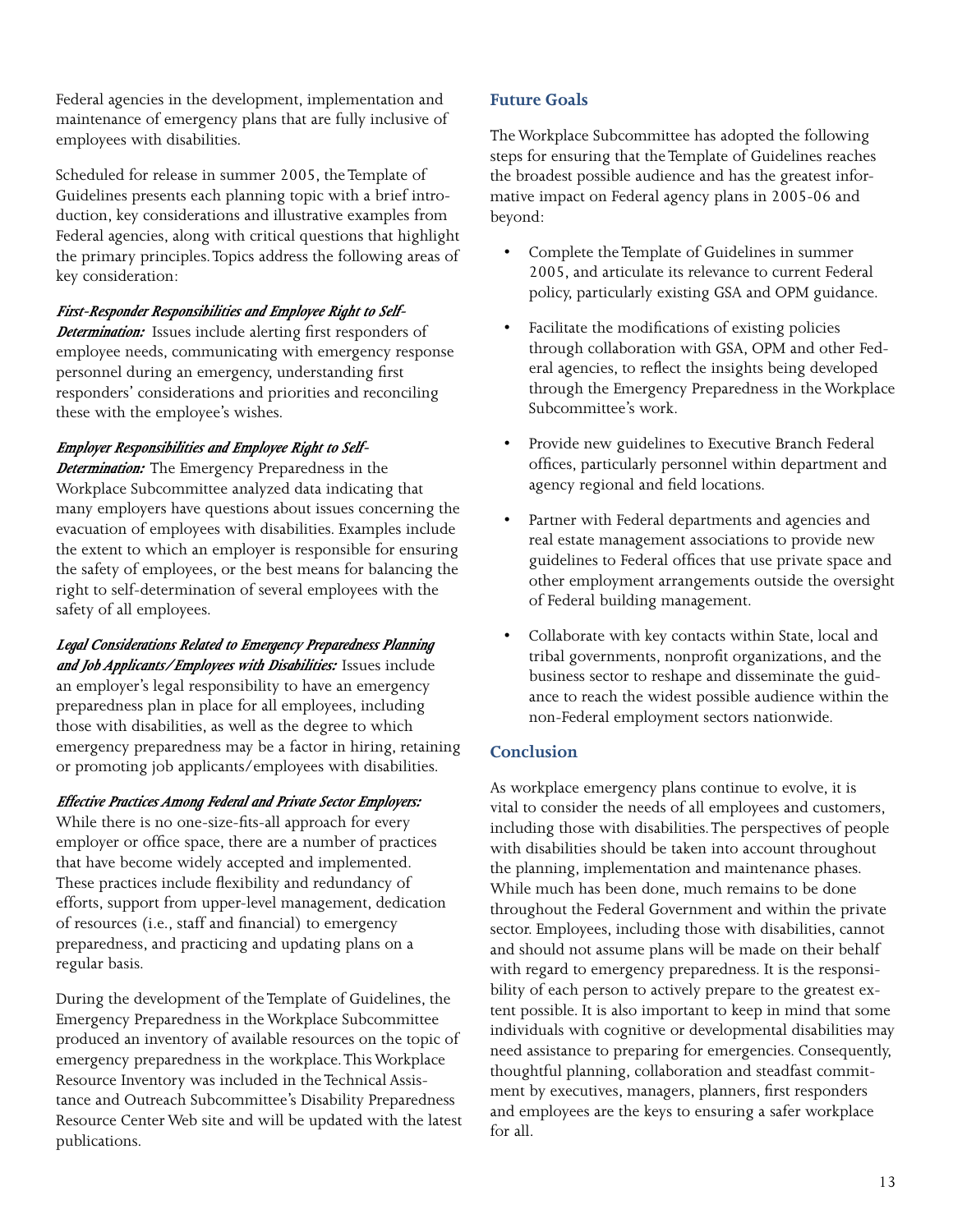### <span id="page-15-0"></span>B. Emergency Communications

#### **Summary of Objective**

The Emergency Communications Subcommittee develops policies and programs regarding the emergency communication needs of individuals with disabilities before, during and after an emergency. When it comes to emergency preparedness and notification of individuals with disabilities, it is critical to recognize that there is diversity among not only individuals themselves, but also with regard to their needs.

The FCC was designated to chair the Emergency Communications Subcommittee. Representatives from most Interagency Coordinating Council member agencies have participated in the Emergency Communications Subcommittee activities, including the following departments: Commerce, Defense, Education, Energy, Health and Human Services, Homeland Security, Interior, Justice, Transportation, and the Environmental Protection Agency, General Services Administration, National Council on Disability, and the Office of Personnel Management.

#### **Scope of Emergency Communications Issues**

Public alert and warning systems save lives and reduce panic. During an emergency situation, most Americans rely on their televisions, radios or telephones to obtain additional information. However, for the disability community, these may not be viable means of receiving the same life-saving information. In the public arena, oftentimes notification is limited to electronic billboards and loudspeaker systems, where they exist at all. While these methods cater primarily to the mainstream public, they do not offer sufficient accessibility to emergency alert and warning systems for persons with hearing, speech or vision disabilities. As a result, people with these types of disabilities may not have the information necessary to make informed decisions. This not only increases the likelihood of confusion, but also the potential for bodily harm and loss of life.

In an effort to address the deficiencies in emergency alert protocols for persons with hearing, speech or vision disabilities, the FCC is working to strengthen enforcement of the use of a variety of specialized communication methods. While there is a critical need to quickly restore damaged communication systems for all citizens, people with disabilities are generally at a higher risk. As a result, the agency has been encouraging, and providing technical assistance to carriers to restore systems based on greatest need under the Telecommunications Service Priority Program.

The Subcommittee is committed to ensuring that everyone impacted by a disaster receives the information they need to preserve property and save lives. It will strive to effectively meet this goal through ongoing collaboration with Federal, State and local partners.

#### **Projects Initiated**

In support of the objectives of the Council, the FCC launched outreach efforts aimed at ensuring that Telecommunications Relay Services (TRS) facilities are designated priority for restoration of service in case of emergency or disaster through a Federal program known as the National Security/Emergency Preparedness Telecommunications Service Priority (NS/EP TSP).

In October 2004, FCC encouraged all providers of TRS and State TRS programs to apply for priority restoration

When disaster strikes, most Americans reach for their phones to call family and friends to assure them they are safe or to check on them. Americans with hearing and speech disabilities accomplish this through a system known as TRS, a unified, nationwide telecommunications system for persons with hearing and speech disabilities. TRS is a telephone transmission service that uses a relay operator or communications assistant (CA), to relay a call back åspeech disability and a hearing person.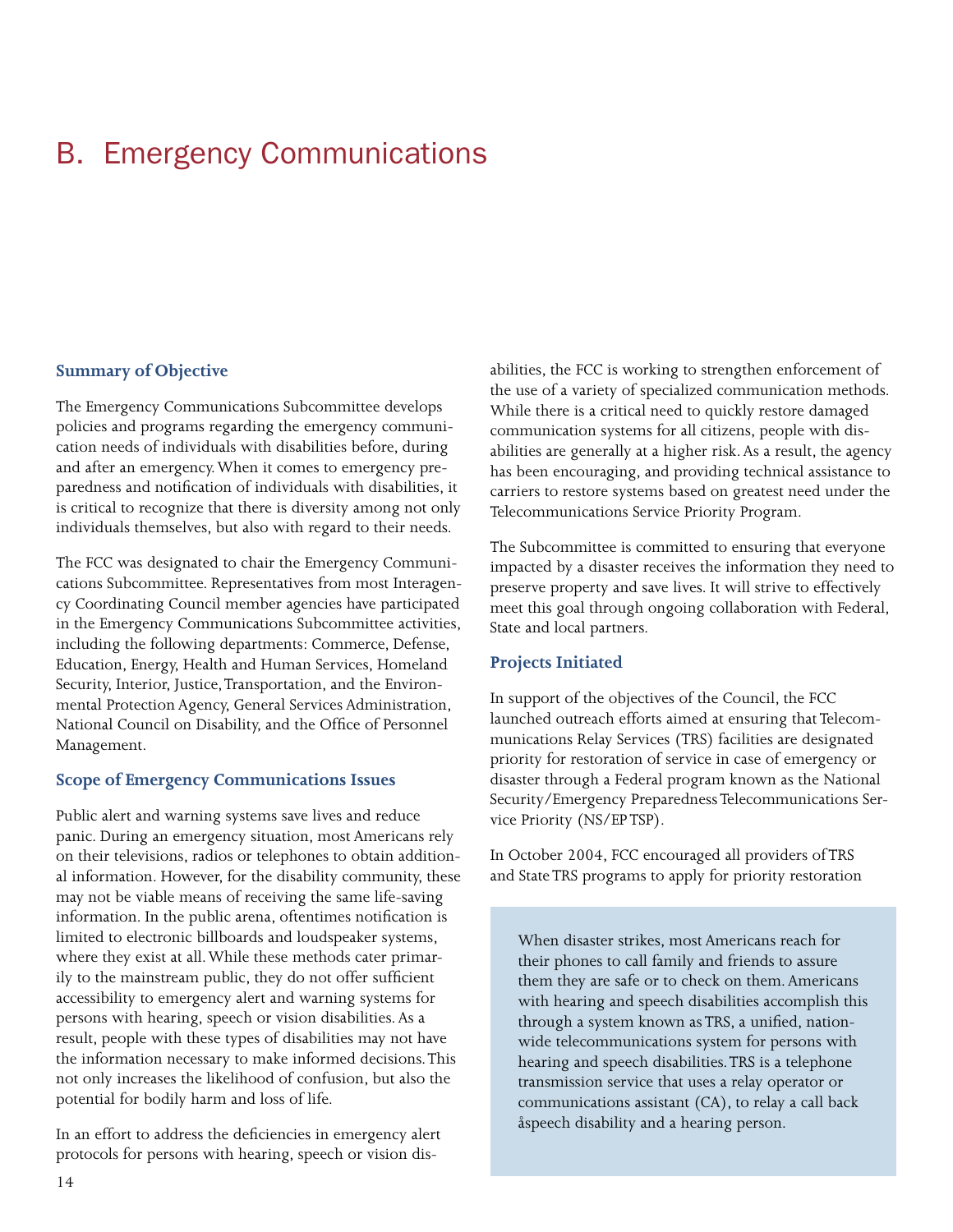designation. Entities engaged in national security and emergency preparedness activities that rely on telecommunications services to carry out their activities qualify for participation in the program under the NS/EP TSP rules. Under this program, qualifying services are given priority over non-TSP designated public and private services with regard to restoration of existing circuits or provisioning of new circuits. Types of priority restoration designees include telecommunications lines and circuits serving Federal, State and local government agencies (such as 9-1-1 call centers).

The FCC recognizes that TRS facilities perform a function that falls within the NS/EP categories. Consequently, certain telecommunications services lines or circuits that support each individual TRS facility or relay center would be eligible for priority restoration. The Emergency Communications Subcommittee raised awareness for all stakeholders, emphasizing the importance of enrollment of TRS facilities in the NS/EP TSP program. All TRS providers and State TRS programs received letters from the FCC, which advised them of the TSP program and invited them to ensure that their TRS facilities would receive priority restoration in times of emergency. When providers sought clarification and technical assistance in preparing their applications for the designation, one-on-one consultation was provided. At the time of this report, several TRS providers have been enrolled in TSP and others have applications pending.

Several emergencies and disasters in recent years have highlighted existing vulnerabilities in regard to communicating with individuals with vision, speech and hearing disabilities, specifically the 2003 San Diego, California wildfires. On February 23, 2005, the FCC's Enforcement Bureau released Notices of Apparent Liability for Forfeiture (NAL) regarding three video programming distributors in the San Diego area.<sup>4</sup> These NALs cite numerous apparent violations of the FCC's Section 79.2 rule. In short, information broadcast in October 2003 concerning wildfires throughout southern California was not made accessible via captioning or other visual presentation in a timely fashion. As a result, crucial information on road closure and evacuation, emergency and shelter locations and possible health concerns (as a result of the related air pollution) was not communicated to persons

who are deaf or hard of hearing. These actions taken by the FCC's Enforcement Bureau were the first NALs in the FCC's history related to emergency programming. On May 25, 2005, the FCC issued three additional NALs against three television stations in the Washington, DC, metropolitan area as a result of their apparent failure to provide accessible emergency information with regard to May 2004 tornado warnings.<sup>5</sup>

In August 2004, the FCC launched a new rulemaking proceeding to examine the modernization of the Emergency Alert System (EAS). The Subcommittee reviewed the public record of the FCC's proceedings, focusing on ways to integrate emergency notification of individuals with disabilities into the digital and alternative technologies, as well as to enhance the provision of accessible alerts and information for persons with hearing, speech or vision disabilities. Subcommittee representatives also participated in conferences and panels sponsored by national and Washington, DC metro area public and private organizations. In an effort to increase the accessibility of emergency notification and warning systems, Subcommittee members also provided technical assistance to public and private agencies. Through these collaborative efforts, the Emergency Communications Subcommittee provided substantive information to public alert and warning providers about accessibility requirements related to their services and products.

In a continuing effort to ensure emergency communications within the disability community, the Emergency Communications Subcommittee plans to facilitate a dialogue between representatives of the disability community and Federal programs responsible for public alert and warning notification of emergency and disaster events, including consultation with the FCC on the EAS rulemaking proceeding.

The Emergency Communications Subcommittee met with the Deaf and Hard of Hearing Consumer Advocacy Network (DHHCAN) to discuss their report, Emergency Preparedness and Emergency Communications Access.<sup>6</sup> The Subcommittee then brought together representatives from DHHCAN and key Federal programs responsible for public alert and warning, affording advocates an opportunity to provide input, insight and concrete means of improving the acces-

<sup>4</sup> *In The Matter Of Midwest Television, Inc. San Diego, CA,* 2005 WL 425312 (F.C.C. Feb 23, 2005), Notice of Apparent Liability for Forfeiture (NO. EB-04-TC-061, FRN0003750775, DA05-455); *In The Matter of Channel 51 of San Diego, Inc. San Diego, CA*, 2005 WL 425310 (F.C.C. Feb 23, 2005), Notice of Apparent Liability for Forfeiture (NO. EB-04-TC-067, FRN0002965655, DA05-456); *In The Matter Of Mcgraw-Hill Broadcasting Company, Inc. San Diego, CA,* 2005 WL 425311 (F.C.C. Feb 23, 2005), Notice of Apparent Liability for Forfeiture (NO. EB-04-TC-068, FRN0003476827, DA05-457).

<sup>&</sup>lt;sup>5</sup> In The Matter Of ACC Licensee, Inc. Licensee Of WJLA-TV Washington, D.C., 2005 WL 1249052 (F.C.C. May 25, 2005), Notice of Apparent Liability for Forfeiture (NO. EB-04-TC-100, FRN0007517576, DA05-1511); *In The Matter Of NBC Telemundo License Co. Licensee Of WRC-TV Washington, D.C.,* 2005 WL 1249053 (F.C.C. May 25, 2005), Notice of Apparent Liability for Forfeiture (NO. EB-04-TC-101, FRN0009825456, DA05-1512); *In The Matter Of Fox Television Stations, Inc. Licensee Of WTTG (TV) Washington, D.C.,* 2005 WL 1249054 (F.C.C. May 25, 2005), Notice of Apparent Liability for Forfeiture (NO. EB-04-TC-104, FRN0012916607, DA05-1513).

<sup>&</sup>lt;sup>6</sup>Heppner, C., Stout, C. & Brick, K. Emergency Preparedness and Emergency Communications Access, Lessons Learned Since 9/11 and Recommendations 2004. Available: <http://www.tdi-online.org/tdi/emergencypreparedness/dhhcanemergencyreport.pdf> (May, 2005)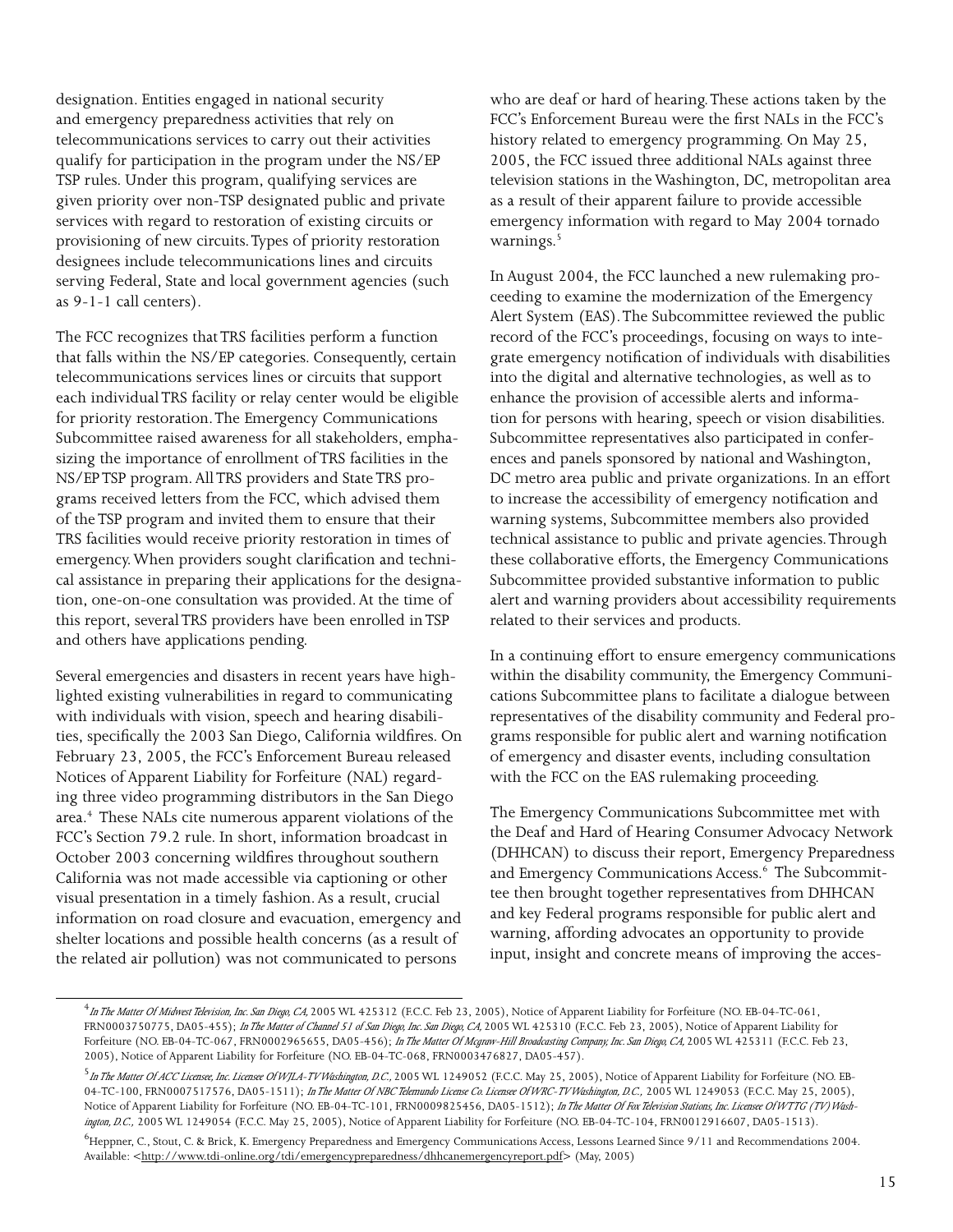sibility of emergency alert and notification systems. Similar meetings were facilitated between advocates of persons with vision disabilities and key Federal representatives. As a result of these briefings, accessibility of emergency alert and warnings for persons with hearing, speech and vision disabilities in any federally-authorized emergency alert and warning notification will be substantially increased.

The April 2005 NCD report, *Saving Lives: Including People with Disabilities in Emergency Planning*, recommends steps for the Federal Government to build a solid and resilient infrastructure, which includes accessibility. Recommended infrastructure incorporates access to technology, physical plants, programs, and communications, and includes procurement and emergency programs and services.

The Emergency Communications Subcommittee took steps to ensure that key personnel in all Federal departments and agencies, offices and commissions providing services or programs for persons with disabilities have a Government Emergency Telephone System (GETS) card for priority communication in times of emergency and disaster.

The GETS is a White House-directed emergency phone service provided by the National Communications System (NCS) in the Information Analysis and Infrastructure Protection Division of DHS. GETS supports Federal, State, local and tribal government, industry and non-governmental organization (NGO) personnel in performing their National Security and Emergency Preparedness missions. GETS provides emergency access and priority processing in the local and long distance segments of the Public Switched Telephone Network (PSTN). It is intended for use in emergency or crisis situations, when the PSTN is congested and there is a significantly decreased probability of completing a call by any other means.

Natural disasters, power outages, fiber cable cuts and software problems can cripple the telephone services of entire regions. However, during times of emergency or crisis, personnel with NS/EP missions need to be confident that their calls will go through. GETS addresses this need. Using enhancements based on existing commercial technology, GETS allows the NS/EP community to communicate over existing PSTN paths with a high likelihood of call completion, even during severe congestion and disruption. The result is a cost-effective, easy-to-use emergency telephone service accessed through a simple dialing plan and Personal Identification Number (PIN) card verification methodology. Enhanced routes and priority treatment are several means used to overcome network outages and maintain the system in a constant state of readiness.

Through the efforts of the Emergency Communications Subcommittee, all agency representatives to the Interagency Coordinating Council have been provided with information necessary to receive GETS designation through their respective agencies. The Emergency Communications Subcommittee facilitated the application process between NCS and the key personnel designations for Federal agencies, offices and commissions that oversee services or programs for persons with disabilities.

#### **Future Goals**

In 2005-2006, the Emergency Communications Subcommittee will continue implementation of the TSP for TRS facilities outreach to ensure that valuable and necessary telecommunications services are given priority restoration status in the event of disruption to the public telecommunications network. In addition, the Subcommittee will work with DHS and FEMA to ensure that TRS personnel receive designations as essential personnel so that they may travel to and from their designated TRS facilities during emergency situations.

TRS providers and local exchange carriers who have not enrolled for TSP will be individually contacted by representatives of the ICC. The goal is to achieve 100 percent participation by TRS providers, a critical step to ensuring priority restoration of this valuable communication service to persons with hearing and speech disabilities. In addition, the Subcommittee will collaborate with DHS, FEMA and the nation's State and local governments in developing strategies that will allow TRS personnel to travel to TRS facilities to facilitate continuity of relay services for persons with hearing and speech disabilities.

The Subcommittee will also partner with both the Emergency Transportation and Technical Assistance and Outreach Subcommittees in conducting a needs assessment related to accessibility of warnings in various transportation systems. People who are deaf or hard of hearing rely on visual warnings whereas persons who are blind or low-vision rely on auditory warnings. Emergency communications for people in transit, whether it is during a commute, business travel or vacation, must be compatible with diverse communication requirements.

The Emergency Communications Subcommittee will continue to interface with video programming broadcasters and the FCC to ensure that persons with disabilities have equal access to public warnings in the most accessible and efficient manner. Current FCC rules require all distributors of video programming (including local broadcasters, cable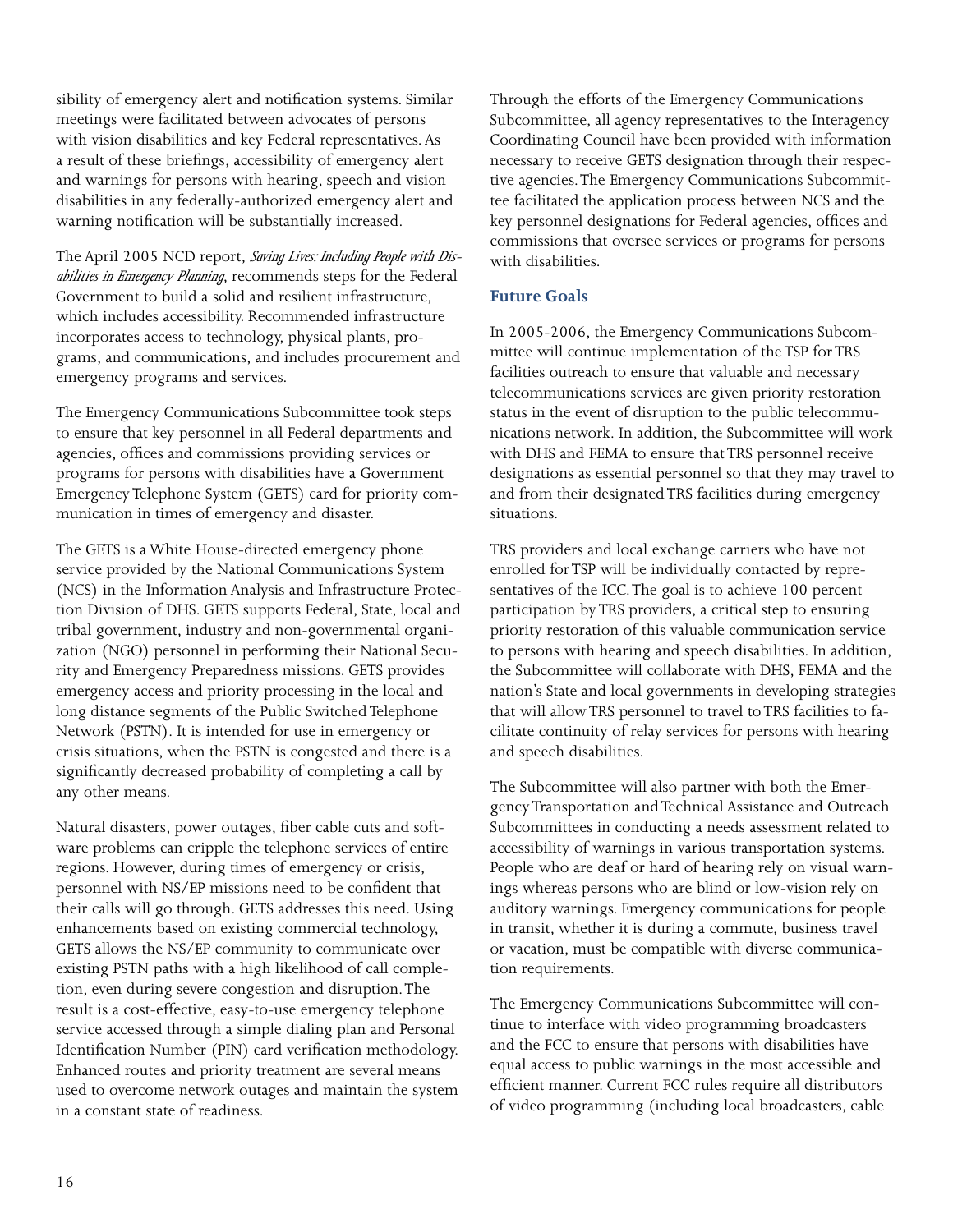#### Section 713 of the Communications Act

Section 713 of the Communications Act requires the Commission to prescribe rules on Video Programming Accessibility.<sup>7</sup> Pursuant to section 713, and out of a concern that the same critical emergency information be available to every television viewer, including persons with hearing disabilities, the Commission adopted section 79.2 of the rules.<sup>8</sup> Section  $79.2(b)(1)(i)$  requires that video programming distributors providing emergency information in the audio portion of programming "must" provide persons with hearing disabilities with equal access to such information as distributors provide to other listeners, either through captioning or by using another method of visual presentation.<sup>9</sup> Section 79.2 does not require closed captioning, but allows for other methods of visual presentation, including, but not limited to open captioning, crawls or scrolls. In addition, other methods of visual presentation could include maps, signs and charts, each of which can communicate emergency information to those with hearing disabilities. The Commission has mandated equal accessibility because emergency information is of "equal or greater importance to persons with hearing disabilities, and television plays a critical role in its dissemination." Where appropriate, the FCC will pursue enforcement actions.

operators and satellite television service providers) that provide emergency information do so in a format that is accessible to persons with hearing and vision disabilities. Representatives of the deaf/hard of hearing and blind/low-vision communities and their advocates have raised concerns about non-compliance with these rules in times of local emergencies such as flooding, tornadoes, hurricanes and wild fires.

The Emergency Communications Subcommittee will provide technical assistance and outreach to broadcasters, reminding them of their obligations in this regard. The same emergency information must also be provided in an audible manner that is accessible to persons who are blind or have low vision. Emergency information that is provided in the video portion of a regularly scheduled newscast or a newscast that interrupts regular programming must also be made accessible to persons who are blind or have low vision.

The Emergency Communications Subcommittee will continue its collaboration and support of the Emergency Alert System to ensure that accessible communications are integral to the nation's public alert and warning system. During 2004-2005, the Emergency Communications Subcommittee facilitated briefings between representatives of the disability community on issues relating to accessible alerts and emergency information. As the nation continues to improve its ability to notify and inform the general public about emergencies and threats of danger to life and property, Federal, State, tribal and local entities will adopt technologically advanced means of accessibility.

#### **Conclusion**

Through the work of the ICC, emergency communications for persons with disabilities have been strengthened and opportunities for the receipt of accessible emergency communications have been expanded. Continued review of, and challenge to, the adequacy and effectiveness of emergency preparedness for notification, information, response and recovery for persons with disabilities will continually reinforce accessibility for and integrate fully the diverse needs of persons with disabilities into the planning and implementation of effective emergency preparedness nationwide.

 $7$  47 U.S.C § 613.

<sup>8</sup> *Closed Captioning and Video Description of Video Programming, Implementation of Section 305 of the Telecommunications Act of 1996, and Accessibility of Emergency Programming, Second Report and Order,* 15 FCC Rcd 6615, 6621-22, para. 12 (2000) ("*Second Report and Order*").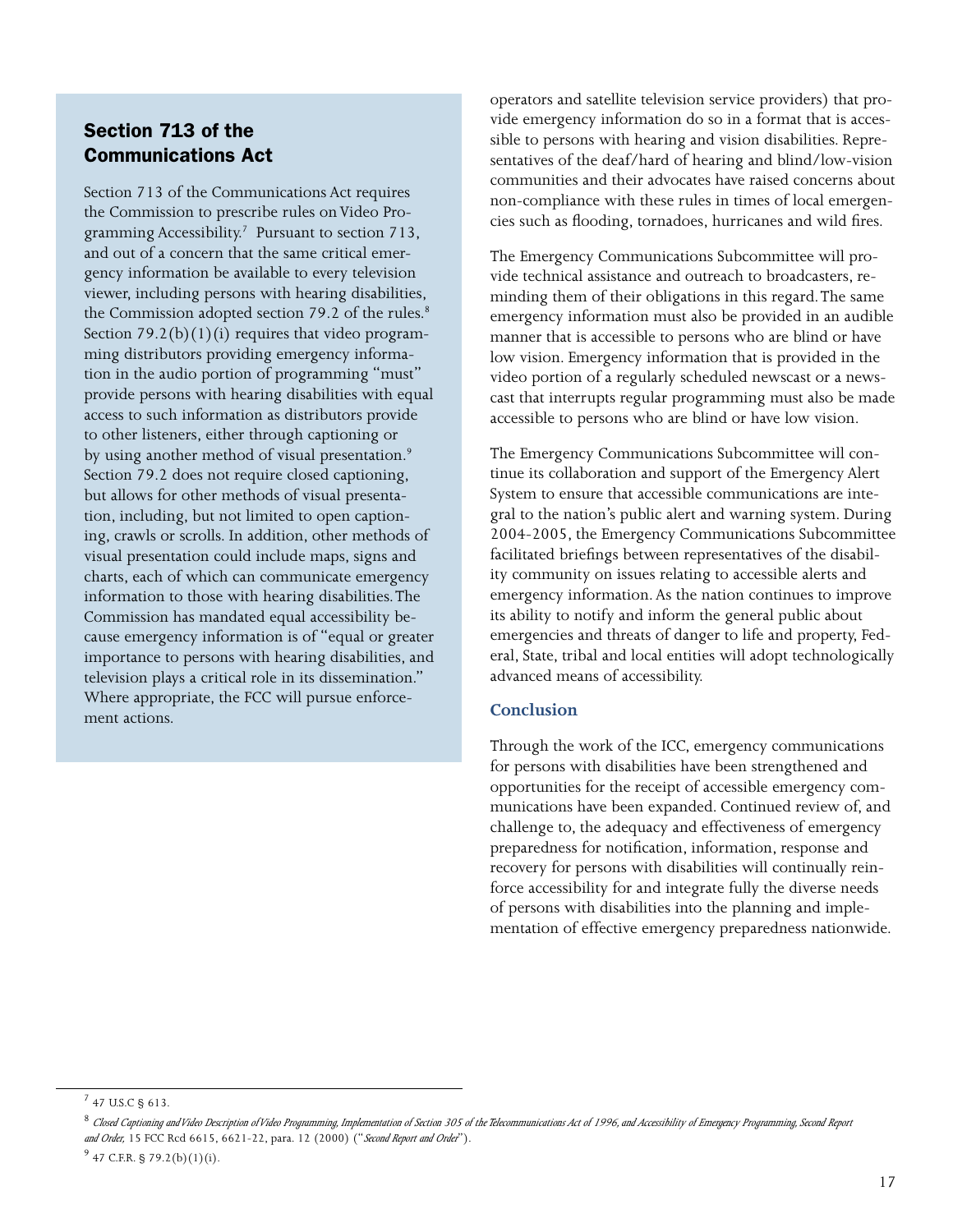### <span id="page-19-0"></span>C. Emergency Transportation

#### **Summary of Objectives**

The Emergency Transportation Subcommittee serves as a mechanism to evaluate the status of emergency preparedness as it relates to people with disabilities and transportation systems. In the midst of an emergency, communication about the incident and the means to remain safe are critical to avoiding panic, minimizing injuries and saving lives. The Emergency Transportation Subcommittee is evaluating existing transportation regulations and their relationship to the needs of individuals with disabilities during an emergency. In addition, the Subcommittee plans to research, evaluate and provide examples of best practices and systems for planning and implementing emergency preparedness transportation policies and programs for people with disabilities, their family members, their employers and service providers.

#### **Scope of Emergency Transportation**

The Subcommittee's research revealed a lack of coordination and knowledge related to the use of transportation systems to evacuate people with disabilities during an emergency. According to an article by Carl T. Cameron, Emergency Planning for People with Disabilities and Other Special Needs, when the southeast coast of the United States was hit by hurricanes in 2004, emergency transportation was dispatched for residents of a coastal community. As the bus arrived, the driver discovered a group of individuals with physical disabilities who needed a lift-equipped bus in order to board. As a result, the operator left the group at the side of the road to wait for appropriate transportation for their safe evacuation. Better planning and coordination will help in preventing such problems in the future.

The Emergency Transportation Subcommittee is committed to researching best practices and sharing information that will aide in addressing the transportation needs of people with disabilities during and after an emergency.

#### **Projects Initiated**

In its preliminary deliberations and research, the Emergency Transportation Subcommittee concluded that there are insufficient infrastructure and information products in place to educate people with disabilities and transportation providers on evacuating safely from a mass transit system or using public transportation in an emergency.

In light of these findings, the Department of Transportation created a Web site on the use of transportation by individuals with disabilities during an emergency. This evolving communication and resource tool will be linked to the ICC's Disability Preparedness Resource Center Web site. It contains an exhaustive listing of online resources to improve emergency preparedness planning and implementation in mass transit systems. The ability to access critical information and emergency resources in a timely manner will be a crucial component of the Web site. Additionally, an expert from the American Public Transportation Association will periodically review the Web site in order to provide feedback and additional information that would benefit individuals with disabilities and other visitors.

#### **Future Goals**

The Emergency Transportation Subcommittee will strongly urge mass transit providers to be proactive in meeting the emergency preparedness and response needs of people with disabilities. Mass transit providers must not only have the means to evacuate people with disabilities, but they must educate and alert their passengers with disabilities about safely evacuating in an emergency situation. The Subcommittee intends to prepare and disseminate detailed information on addressing the transportation needs of people with disabilities.

Finally, the Emergency Transportation Subcommittee recommends that the Secretary of Transportation issue a guidance letter outlining the policy of Executive Order 13347 and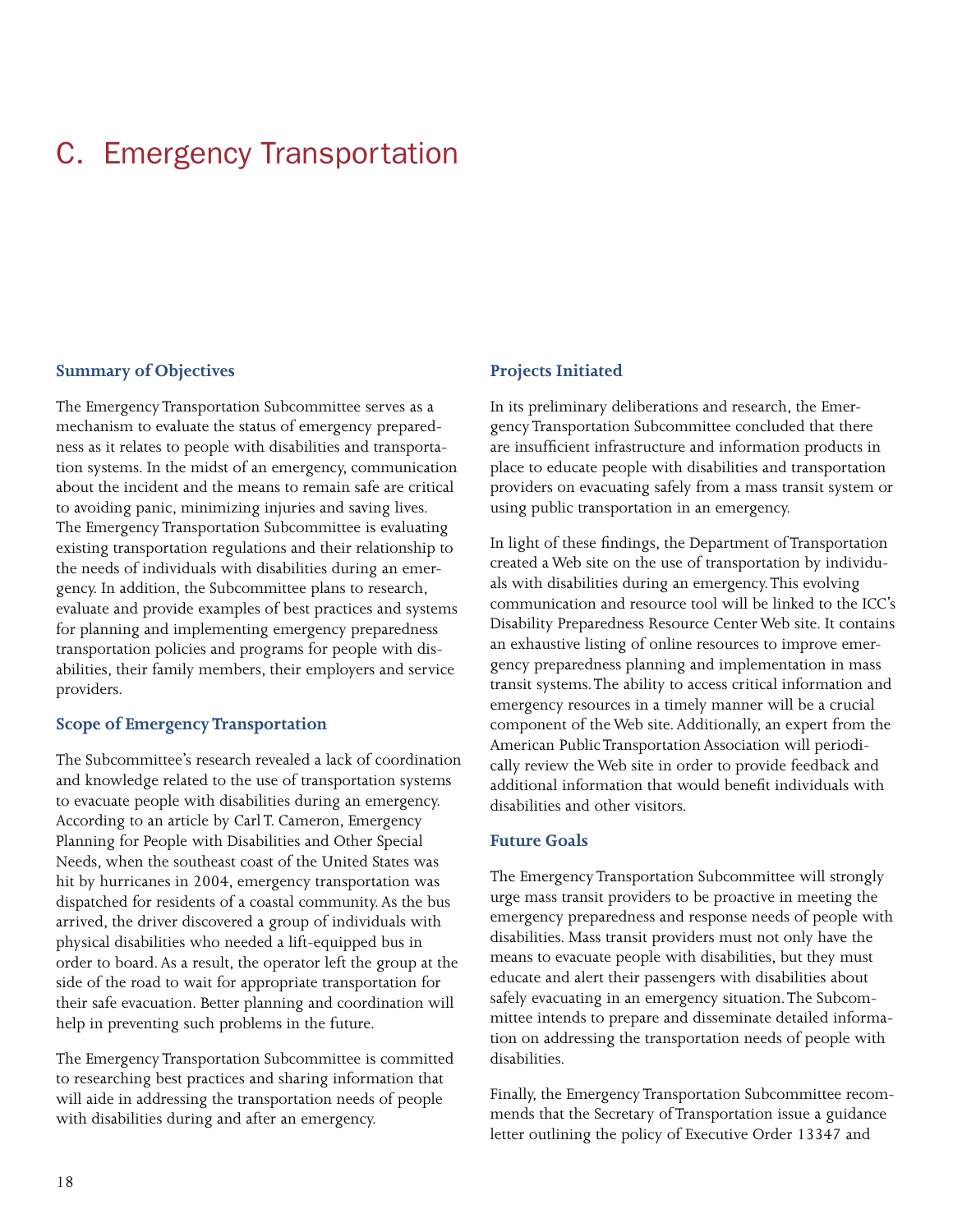#### Emergency Transportation Practices That Work

In Minnesota, white strobe lights have been placed on top of the traffic lights to alert deaf and hard of hearing individuals of an oncoming emergency vehicle. These strobe lights have been an emergency transportation success for the entire community, as they also augment the auditory siren for hearing motorists and pedestrians.

legal obligations that exist under the ADA to State, local and tribal transportation department providers. This letter would address effective means by which organizations can ensure that the emergency transportation needs of people with disabilities are met. Additionally, the Secretary's letter would contain information on available emergency transportation resources, including the Web site and guidance issued by the Department of Transportation.

#### **Conclusion**

Although progress has been made, the Emergency Transportation Subcommittee has identified many gaps in the full inclusion of individuals with disabilities in transportation evacuation and emergency plans. As a first step towards addressing this problem, the Subcommittee has developed a comprehensive Web site that will serve as an information resource for individuals with disabilities as well as for disaster relief and emergency preparedness personnel. Through compiling and critically evaluating case studies, the Transportation Subcommittee will continue to develop effective and thorough emergency transportation methodologies. Following the launch of the Web site, the Subcommittee will pursue additional research and guidance development relating to emergency transportation for people with disabilities.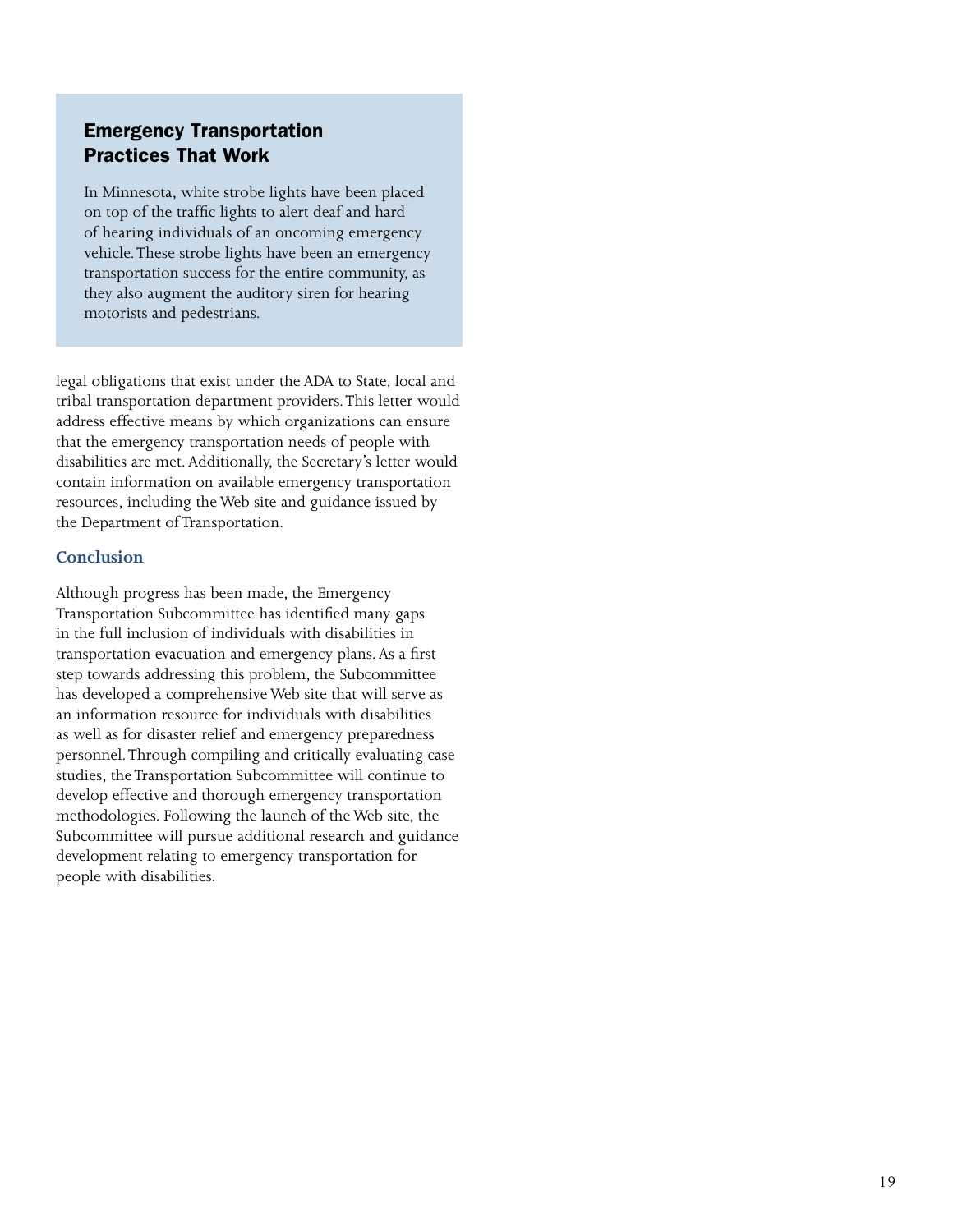### <span id="page-21-0"></span>D. Health

#### **Summary of Objectives**

The Health Subcommittee draws substantially from the Office on Disability-directed Health and Human Services (HHS) New Freedom Initiative Work Group on Emergency Preparedness for Individuals with Disabilities. The HHS Work Group which is coordinated by the Office on Disability, includes representatives from all major HHS offices and Operating Divisions (Op Divs), many of which specialize in the disability arena through their offices or Op Div. Through these mechanisms, the Health Subcommittee identifies and documents promising health-related emergency preparedness best practices for individuals with disabilities—whether physical, sensory, cognitive, behavioral or chronic medical disorders—across the lifespan of an emergency event. The Subcommittee also collaborates with other ICC Subcommittees, emergency managers and disability services, advocacy and care networks to develop solutions based on effective practices in health-related disaster preparedness, to determine the key steps to identifying best practices.

#### **Scope of Health Subcommittee**

When a disaster occurs, health issues for persons with disabilities can be exacerbated before, during and after an evacuation, particularly if the issues are not recognized or managed. Of concern are both the most urgent life-threatening situations, (e.g., lost power to a respirator) as well as more likely problems (e.g., loss of crucial medications). The overall issues, from housing to transportation and from employment to communication, as related to the health and well being of persons with disabilities in emergency preparedness, must be considered.

In the health arena, emergency preparedness includes planning across the full disaster lifecycle: mitigation, preparedness, response and recovery (including individuals with

#### Lessons Learned

In *Lessons Learned from the World Trade Center Disaster: Emergency Preparedness for People with Disabilities in New York,*<sup>10</sup> several stories illustrate the challenges that faced both persons with disabilities and individuals who became disabled—whether permanently or temporarily—as a result of the events of September 11, 2001.

*JC, a 45-year-old man, worked as a hotel employee in the World Financial Center on September 11, 2001. The father of four, JC became unemployed after the WTC events, not only because his workplace was destroyed, but also a severe WTC-related injury to his legs and the worsening of a liver condition required immediate medical attention. The onset of post-traumatic stress further exacerbated his health problems.*

*RG's scooter was left behind when she was evacuated from her Battery Park City apartment. While the Red Cross nurse asked RG about her need for crutches, she never asked about a replacement scooter or fully questioned RG about the extent of her disability. The Red Cross believed that all of RG's needs were being met, even though she was staying at a friend's apartment where the shower was inaccessible. As a result of poor hygiene and a lack of mobility, secondary conditions arose and went untreated; her health and independence both declined substantially.* 

both acute and long-term health concerns). While some health issues for persons with disabilities arise immediately following a disaster, other physical and behavioral health issues arise following the "first responder" phase. As such, in

<sup>&</sup>lt;sup>10</sup> Lessons Learned from the World Trade Center Disaster: Emergency Preparedness for People with Disabilities in New York. 2004. New York: <u>Center for Independence of the Disabled in</u> New York. Available: <http://www.rtcil.org/lesson.htm> (April, 2005)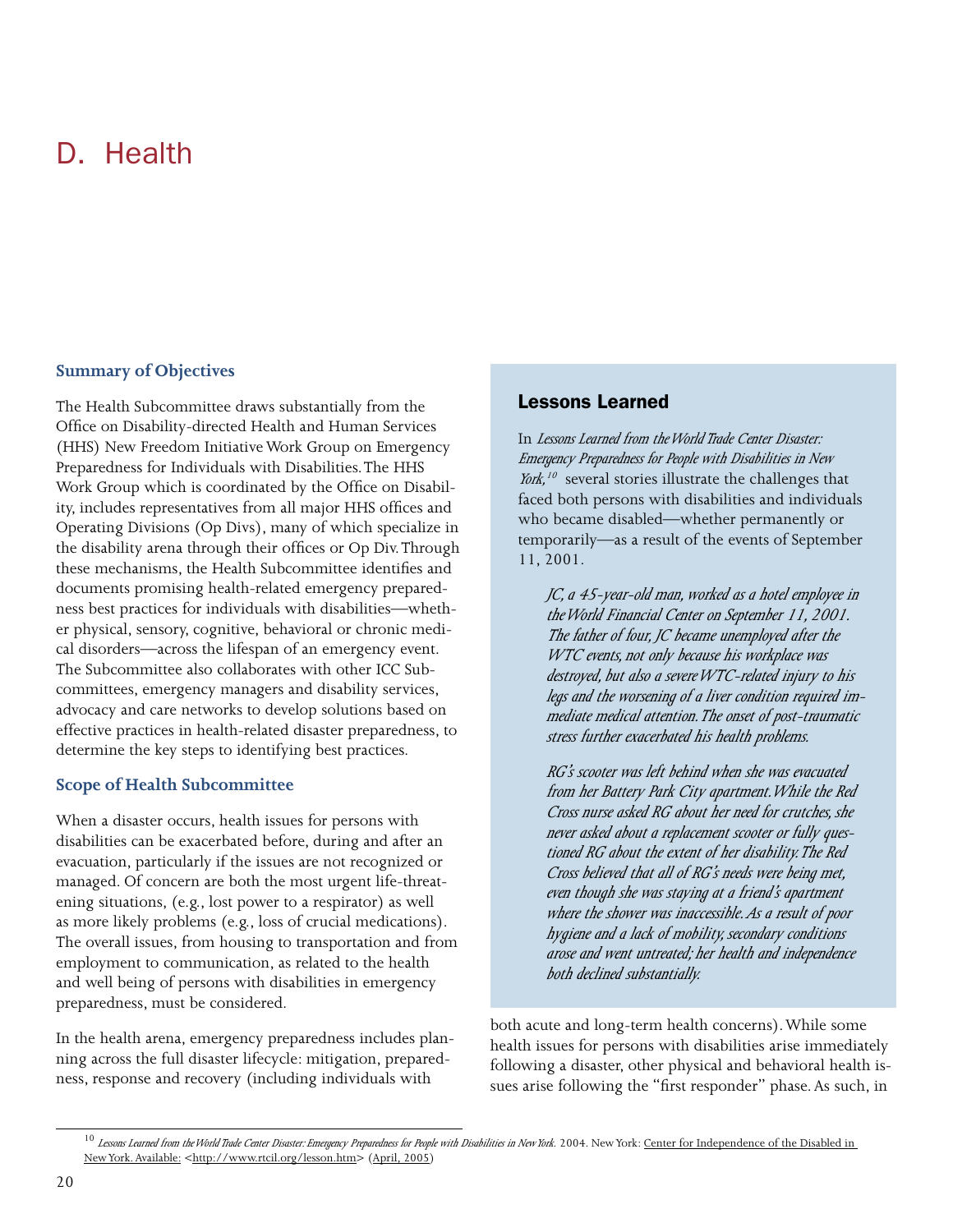the case of fire, preparedness must account for the specialized needs of persons with disabilities. It is important to ensure that those with sensory disabilities receive timely, accurate and complete information. Individuals with cognitive or behavioral disabilities may require assistance in understanding the severity of a risk or in making timely decisions. Other issues may include assistive devices, medications, health services and health-related supplies. Additionally, rosters of individuals needing special assistance should be developed in advance.

Some individuals with disabilities may not recognize the urgent nature of their fire-related burns; others may be unable to feel the pain. Unless first responders are attuned to the impact a disability may have on perceptions of pain or urgency of care (e.g., persons with paralysis or those with cognitive disabilities) many might delay treatment. During an emergency an individual's medical records, medication and assistive devices may require replacement to safeguard his or her ongoing health and well being. In the longer term, living arrangements that promote physical and mental health needs for persons with disabilities can help avoid secondary conditions that can be as debilitating as the emergency itself.

Planning that meets the needs of persons with disabilities necessitate the inclusion of health and wellness considerations; housing, transportation, evacuation and employment can each affect health, for better or worse. There are several health care related questions worth answering before disaster strikes:

- What mechanisms are in place to effectively identify the specific health-related needs of each individual with a disability in advance, during and following an emergency?
- What mechanisms are in place to ensure that sufficient quantities of medical supplies (e.g., fresh medications, gloves, catheters, emergency resuscitation kits, etc.) are available to meet the needs of persons with disabilities and those at risk for potentially disabling injuries during an emergency? Has attention been paid to all locations where people gather (e.g., workplace, schools, places of worship, multiple-family dwellings and other locations that would provide sheltering services)?
- How can medical records be obtained that enable persons with disabilities to receive health care and sustained rehabilitation during all phases of disaster to preserve individual health and function?
- Who will assist persons with disabilities in locating their current health care providers or finding new

ones in the event that a community is destroyed?

- How will ongoing needs for care and service (e.g., treatment, rehabilitative services, medication, and medical history) for persons with disabilities be identified and met as a means of helping to avoid potential injury, debilitation or development of secondary conditions?
- How, when, and under what conditions will assistive technology used by persons with disabilities need to be replaced to maintain the ability to function in daily life, ensure mobility and avoid the onset of secondary conditions?
- How will the traumatic stress, mental health and substance abuse needs of individuals with disabilities be addressed, particularly for those disabilities not traditionally met by post-disaster mental health services?

The majority of these health-related emergency preparedness issues benefit from clear delineation of practices and protocols well in advance of disaster. It is important for first responders to understand that people with certain conditions will be at much higher risk in specific situations. Consider for example how an airborne biochemical agent or smoke from a burning building could have a deadly impact on someone with severe pulmonary disease, cystic fibrosis or another similar disabling condition.

To be most effective, up-to-date information related to the individual health care needs of persons with disabilities should be made available to appropriate agencies prior to an emergency. An effective tool is an individualized emergency preparedness plan, which provides information to meet emergency response and recovery needs. The Privacy Rule under the Health Insurance Portability and Accountability Act (HIPAA) permits the sharing of protected health information by covered entities for activities related to the delivery of quality health care, as well as for public priorities, such as public health and emergency preparedness. Depending on the context, covered entities may need to fulfill certain Privacy Rule requirements, which should be identified and considered in emergency response planning.

Another important preparedness-related policy issue was brought to light following recent hurricanes in Florida. Previously, many older adults with disabilities lived independently in their own homes. When their homes were destroyed, however, many of them were placed in nursing homes to await permanent housing. Once placed in these facilities, often at a distance from friends and family, many experienced a decline in their overall health. Separation from their normal health care providers may have resulted in changes in routine, medications and rehabilitative services.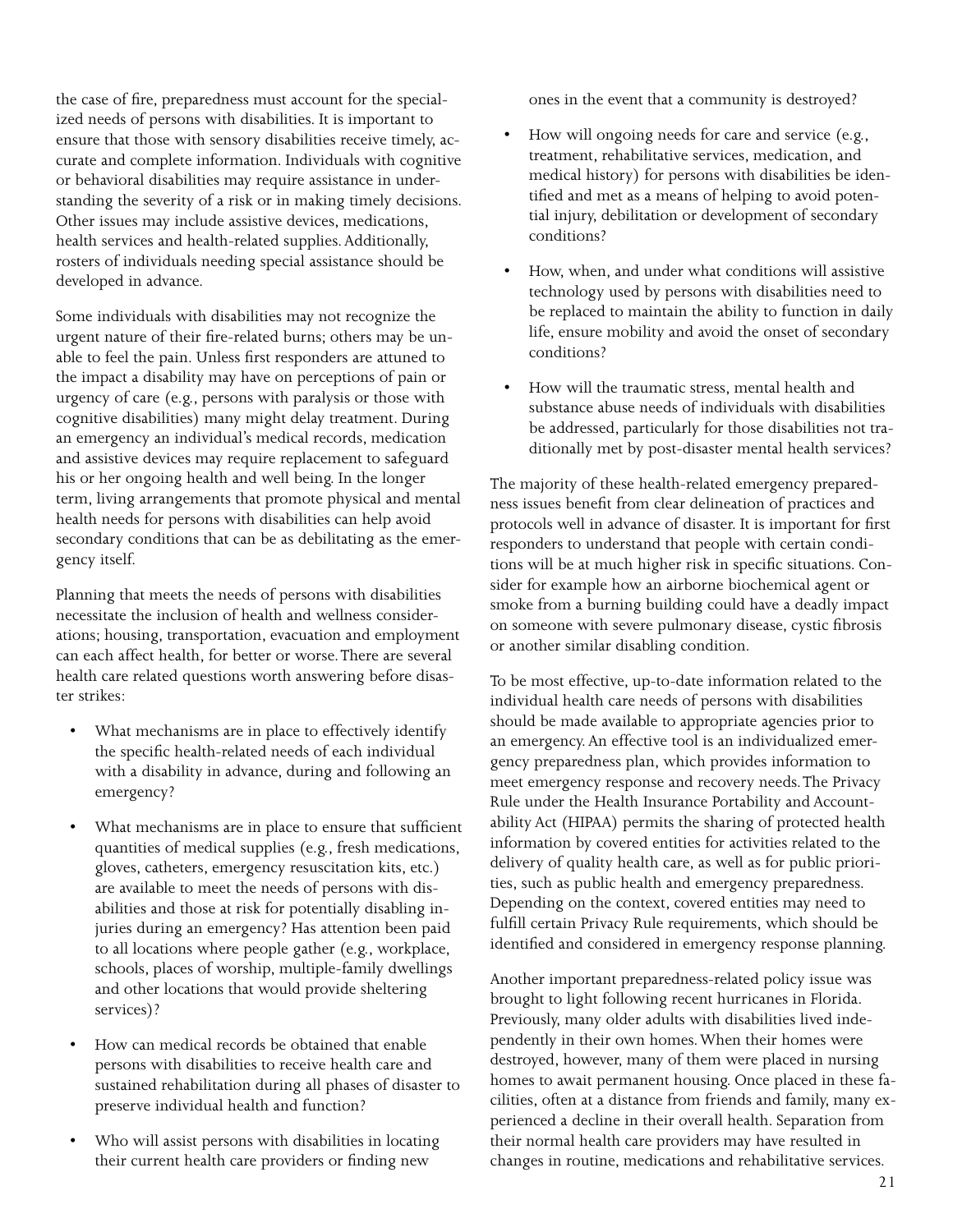Some may have experienced disorientation, post-traumatic stress disorder and depression without access to the post-disaster mental health services available to the broader community. Disaster planning encompassing special attention to the needs of these individuals may have preserved their independence, health, assets and perhaps even their lives.

#### **Projects Initiated**

To begin its work, the Health Subcommittee, working through the HHS Office on Disability, developed an inventory of information on emergency preparedness health issues for individuals with disabilities. Building this inventory included a literature search, disability Web site review, conversations with State and private sector leaders and experts in disaster recovery for persons with disabilities, suggestions from the Citizen Corps and information from other ICC Subcommittees. This inventory of information will become part of an overall template of available information and best practices for health-related emergency preparedness for persons with disabilities.

To complement this information-gathering process, a health care professional who directed a Federal special needs shelter following the Florida hurricanes shared both the challenges encountered and the lessons learned in serving persons with disabilities. The Director of the HHS Medical Reserve Corps (MRC) program described ways in which the MRC might help support disaster preparedness and response for persons with disabilities. Further, the Health Subcommittee met with individuals with disabilities/stakeholders to gather views on various health-related issues for consideration in developing emergency preparedness plans.

The Office on Disability, working with all agencies and offices of the HHS identified projects underway within HHS related specifically to emergency preparedness health issues for persons with disabilities. The Health Subcommittee members largely represent the agencies and organizations involved in these projects and are often directly involved themselves. Ongoing dialogue will help HHS ensure collaboration across operating divisions, leveraging both resources and knowledge.

- The Centers for Disease Control and Prevention (CDC), collaborating with the American Red Cross (ARC), is updating the 1990 booklet Disaster Preparedness for People with Disabilities, which will be available both in print and online as a resource to persons with disabilities, families and other concerned individuals and organizations.
- The Substance Abuse Mental Health Services Administration (SAMHSA) instituted a number of initiatives to strengthen State and local capacity for all-hazard disaster mental health and substance abuse

response. The initiatives represent a Federal "promising practice" to help State planners coordinate across agencies to implement all-hazard planning for persons with disabilities. These activities build upon a growing body of publications focusing specifically on health-related emergency preparedness for persons with mental and substance abuse disorders, with additional applicability to persons with other behavioral disabilities. These include:

(1) Providing grants to 35 States to develop all-hazard plans for disaster response that include individuals with disabilities;

(2) Convening a national conference for 56 State and territorial delegations focusing on developing State disaster plans for behavioral health;

(3) Holding six regional follow-up conferences to further assist States and territories in the development of their inclusive all-hazards plan;

(4) Publishing the Mental Health All-Hazards Disaster Planning Guidance in 2003, a document that addresses the needs of mental health and substance abuse service agencies during a disaster and specifically recommends partnering with vocational rehabilitation services in planning activities; and

(5) Establishing the SAMHSA Disaster Technical Assistance Center to provide assistance to jurisdictions planning for or facing an emergency event.

- The Agency for Healthcare Research and Quality's (AHRQ) bioterrorism portfolio includes several grants designed to produce evidence-based information aimed at improving health care for persons with disabilities after a bioterrorism incident.
- In collaboration with FEMA and the American Red Cross, the HHS Office of Public Health Emergency Preparedness is developing guidelines, which include people with disabilities, for defining various levels of sheltering needs. The shelters will house individuals needing varying levels of assistance ranging from disaster victims needing no support or assistance to persons requiring full time medical attention. Recommendations to improve safety and comfort for individuals with disabilities in congregate care facilities and for those in "medical needs shelters" (sometimes referred to as "special needs shelters") will also be incorporated into the guidelines.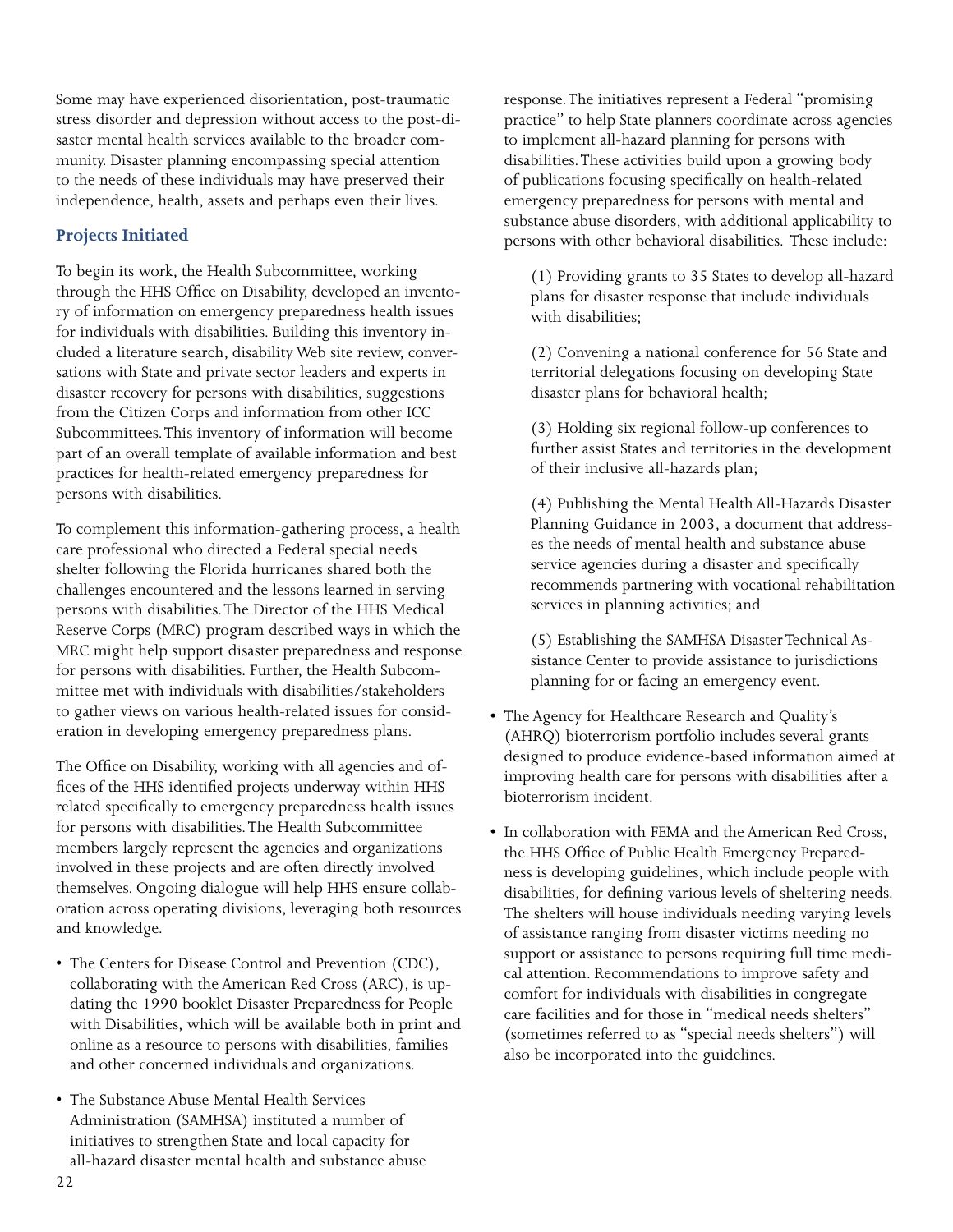#### **Future Goals**

The Health Subcommittee believes the following goals will help promote health and wellness, for persons with or at risk for disabilities, in emergency preparedness plans and implementation:

- *Adoption of a "functional" approach to initial emergency response for persons with disabilities, consistent with the ADA definition of disability.* Under such an approach, for example, systems-level emergency planning and initial response would address the immediate evacuation needs of persons with pre-existing or new disabilities, without regard to the diagnostic causes of their impairments.
- *Development of individualized emergency preparedness plans (IEPP)*. IEPPs would contain information about diagnosis, level of function and other care considerations (e.g., prescription medications or rehabilitation services). A universal approach to the development of IEPPs can help ensure that Americans of all ages benefit from them. To facilitate their adoption and availability, IEPPs can be readily integrated into existing care plan development mechanisms (e.g., physical, occupational or other therapies, school emergency notification plans and advanced care directives written for hospital or nursing). Full integration of IEPPs into electronic health records (consistent with HIPAA privacy requirements) as well as identification of alternative electronic record formats and technologies that promote a range of ways to access medical information following a disaster, will support and engage best recovery outcomes.
- *Competency-based training for health providers, emergency responders and other community personnel, that enable response to the short- and long-term health needs of persons with disabilities.* Initial emergency response calls upon a skill set focused on acute care and trauma needs; further training must include the knowledge and skills to support health over an extended period of time. Potential training topics should include: transferring persons with disabilities to safe locations and monitoring their ongoing well being over the long term, assessing cognitive capacity and providing cognitive cues to promote function in an altered environment, and assessing and managing care for persons with serious health-related issues (e.g., persons who utilize a ventilator to assist with breathing, persons with multiple disabling disorders, etc.).
- *Emergency preparedness drills and exercises at the national, State and local levels that include persons with disabilities, consistent with the ADA and the President's New Freedom Initiative to promote accessible communitybased services.* To help shape best practice guidelines and to focus health-related training, a standard reporting mechanism for drills and exercises would include development of a database about the range of immediate, intermediate

and long-term health care and support needs of persons with disabilities identified in emergency preparedness training activities.

- *Continue collaboration, including with non-traditional partners such as faith-based and other non-governmental organizations, to fully address the health-related emergency preparedness and response needs of persons with disabilities.* By building on lessons learned and best practices adopted, such collaborations can facilitate the efficiency and effectiveness of training and response.
- *Consideration, in emergency preparedness plans, of persons who may become disabled as a result of their experience in an emergency situation.* When possible, health and human services models that emphasize "one-stop shopping" should be utilized to facilitate the availability of necessary services in a timely manner.
- *Incorporate the needs of individuals with disabilities into health-related emergency planning and response training and guidance documents where appropriate.*

#### **Conclusion**

The Office on Disability and the HHS Work Group Health Subcommittee will continue to identify unmet needs, ongoing challenges and innovative practices to meet the requirements of persons with disabilities in emergency preparedness and intervention. The Office on Disability will continue to identify and leverage available Departmental resources to promote health-related emergency preparedness for persons with disabilities and will continue to promote ongoing partnerships with Federal, State, tribal and local governments as well as with constituent organizations both to receive useful input and to build an information dissemination network for new directions and innovations in healthrelated emergency preparedness.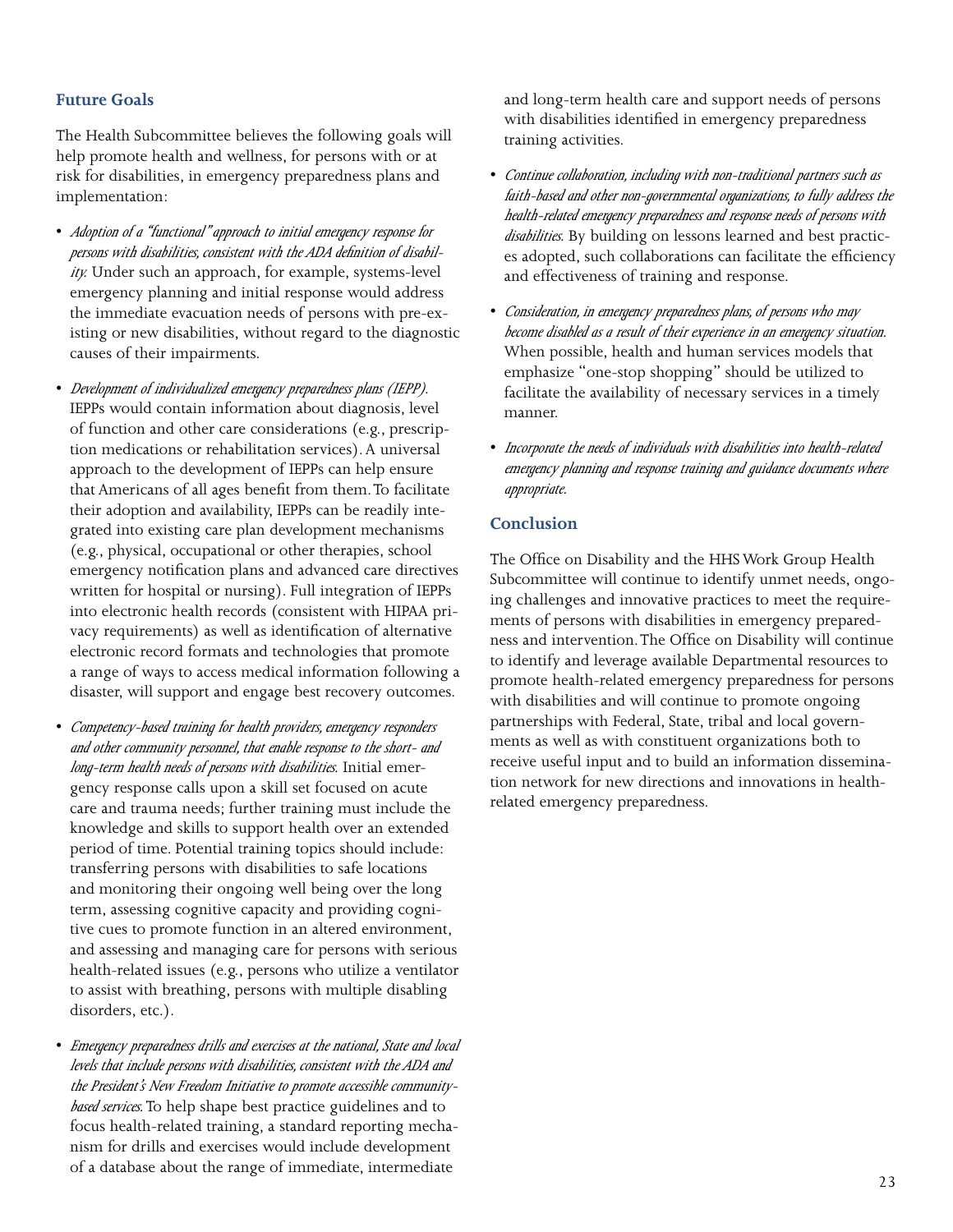### <span id="page-25-0"></span>E. Technical Assistance and Outreach

#### **Summary of Objectives**

The ICC recognizes that a significant amount of technical assistance material and information have accumulated on this subject over the years. However, locating these valuable resources requires people with disabilities and others to navigate through an increasingly complex maze of information. It is critical that effective systems are in place to ensure ease of access and highlight promising practices. The Technical Assistance and Outreach Subcommittee identified the following objectives:

- Develop an infrastructure to facilitate the cultivation and exchange of information and ideas across the emergency preparedness spectrum.
- Foster collaboration among government, nonprofit, and private sector organizations to develop greater coordination in response to disasters and emergencies.

#### **Scope of Technical Assistance and Outreach**

Among the critical first steps of the Technical Assistance and Outreach (TA&O) Subcommittee is the consolidation of technical assistance material and information that have accumulated on this subject over the years. This will provide people with disabilities easy access to critical emergency preparedness and planning resources. Additionally, it will aid emergency managers and planners seeking information pertaining to their planning and response efforts related to people with disabilities.

#### **Projects Initiated**

An important step in promoting effective practices in emergency preparedness for people with disabilities is centralizing existing information and resources to provide various stakeholders a more comprehensive look at these policies, practices and procedures. Toward this end, the Technical Assistance and Outreach Subcommittee created the Disability Preparedness Resource Center Web site.

Hosted by DHS, this Disability Preparedness Resource Center Web site serves as a convenient repository of information and resources. It is available to everyone interested in the integration of members of the disability community into all aspects of emergency preparedness.

The Resource Center topics include:

- Personal Preparedness Planning
- Information for Emergency Managers and Responders
- Information for Service and Care Providers
- Getting Involved in the Community

Consolidating resources is an ongoing process which will assist in the identification of gaps. It will also serve to stimulate improvements to existing emergency management systems and enhance cross sector collaboration.

The benefits of collaboration are evident from existing state and local initiatives as illustrated below:

**Indiana Department of Public Health.** The Public Health Emergency Preparedness and Response Division of the Indiana Department of Public Health compiled a CD-ROM of helpful resources to assist emergency planners understand the needs of people with disabilities and others needing assistance during an emergency. This CD-ROM is distributed to stakeholders within the public, private and governmental sectors. It includes a description of the State's Emergency Preparedness Initiative, an explanation of the Americans with Disabilities Act, information on Limited English Proficiency and directories of information and online resources.

**Los Angeles, California.** The City of Los Angeles Department on Disability, one of the few municipal offices of its kind in the U.S., is involved with all aspects of emergency preparedness, response, recovery and mitigation throughout Los Angeles. Their activities include: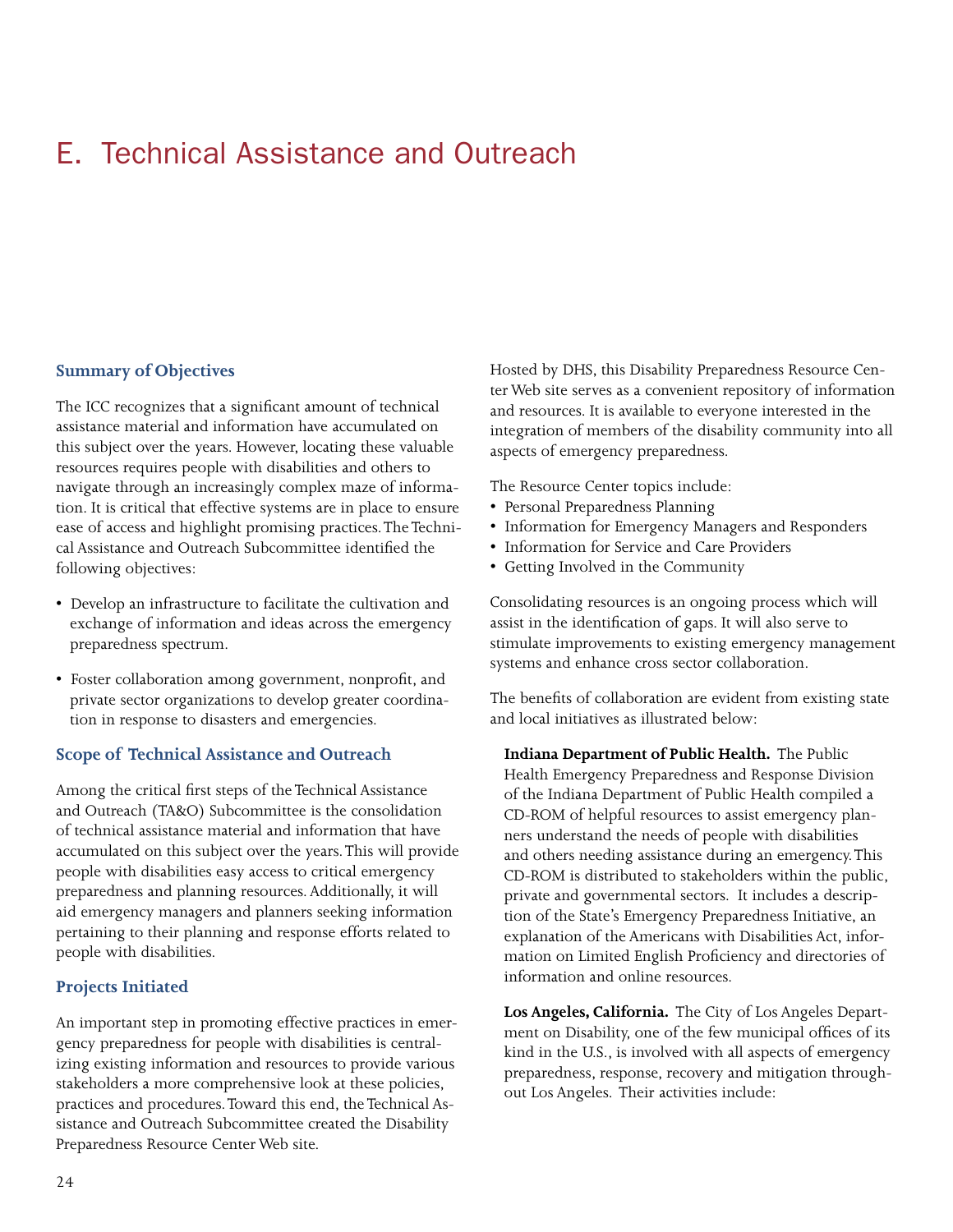- o Attendance at all city-sponsored evacuations and the provision of after action reports.
- o Education and technical assistance to the city's Emergency Preparedness Department and County Office of Bio-terrorism Preparedness Program.
- o Participation in city and county exercises and the provision of technical assistance on future drills that will include volunteers with various disabilities.
- o In partnership with the city's Emergency Preparedness Program and the Los Angeles World Airports, the department developed a model program to ensure that issues pertaining to individuals with disabilities are included in disaster response.
- o Provision of technical assistance and education on disability issues to the Mayor's Crisis Response Team.
- o Creation of the first Crisis/Disaster Response Team of Sign Language Interpreters in the country. These individuals are ready to respond to any crisis that occurs at the Los Angeles International or Ontario Airports, as well as throughout Los Angeles.
- o Hosting of "The Accessibility City Expo" where people with disabilities can attend workshops on emergency preparedness.

#### **Future Goals**

The Technical Assistance and Outreach Subcommittee will initiate several projects. These future projects and goals include:

- **Update Disability Preparedness Resource Center Web site.** The Technical Assistance and Outreach Subcommittee will maintain the online Resource Center as a living document by refining and expanding its content as relevant materials and effective practices are identified.
- **Develop Information Delivery System.** The Subcommittee will identify existing networks that may serve as effective channels of communication to stakeholders about their obligations under Federal laws to include people with disabilities in emergency preparedness and planning.
- **Develop Press Kit.** The Subcommittee will support efforts to promote inclusive and accessible emergency planning by making available online critical documents such as policy statements, groundbreaking legal precedents and fact sheets for inclusion in press kits.

#### **Conclusion**

Establishing the Disability Preparedness Resource Center Web site has been an important initial step to ensure that existing information and resources are conveniently available. This will further the integration of members of the disability community into all aspects of emergency management. Additionally, the Resource Center will assist in identifying gaps in available resources and promote initiatives that will lead to new developments to bridge such gaps.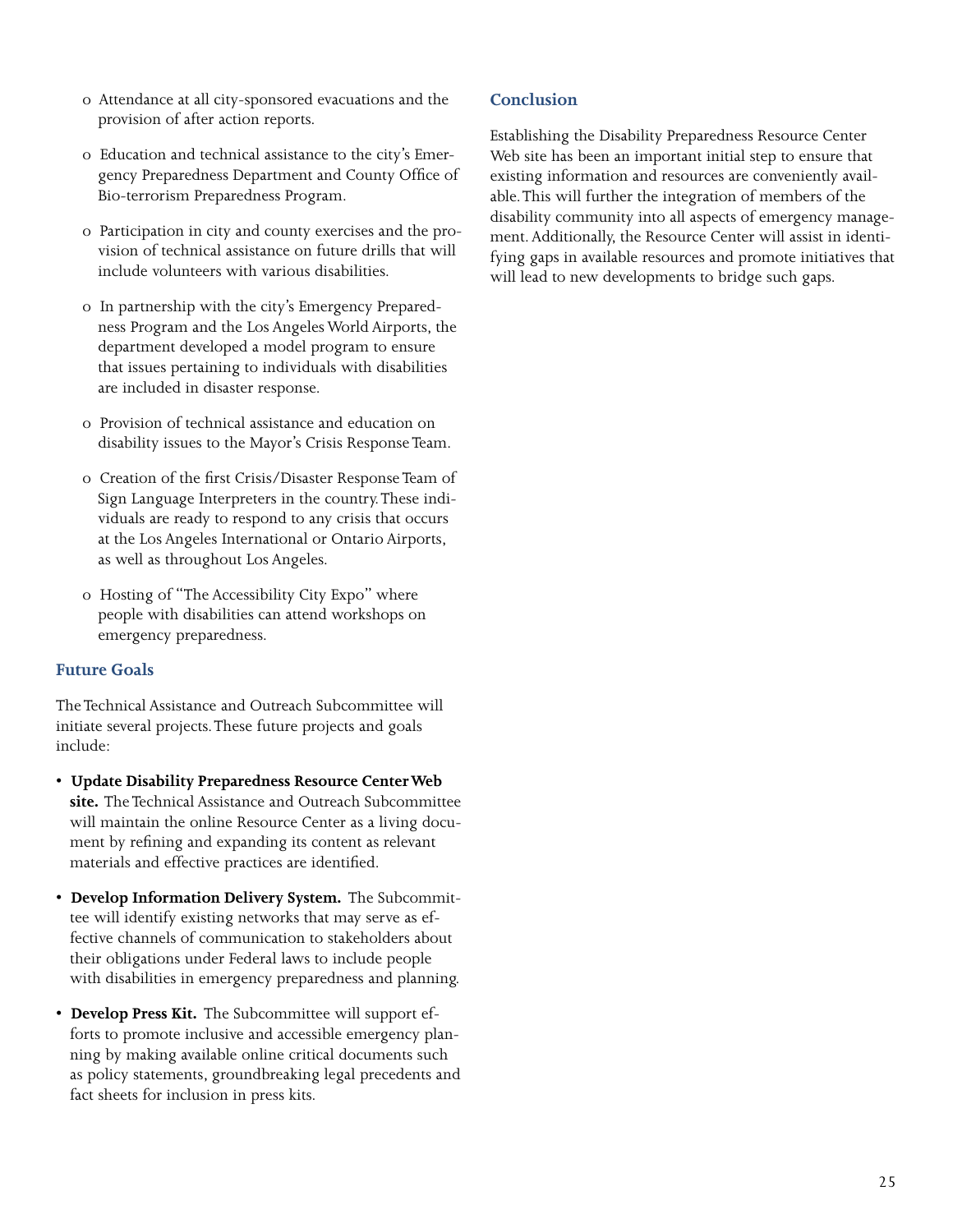## <span id="page-27-0"></span>F. Research Subcommittee

#### **Summary of Objectives**

There are many questions about how best to secure the safety and security of people with disabilities in emergency situations. The broad array of disabilities, the breadth of possible emergency scenarios and the interactive nature of certain disabilities with social environments (and disruption of those environments) means that research efforts may be required to address the many factors with the potential to impact individuals with disabilities in the context of a lifethreatening disaster.

Decisive answers to these complex issues remain uncertain. Sufficient empirically-based research focusing on disability is not available to guide the many efforts underway to prepare for potential terrorist attacks, natural disasters and other emergencies. For example, the NCD reports that while there is a wealth of anecdotal accounts, meeting minutes and unpublished reports in the popular press, there is scarce research on the experiences of people with disabilities in disaster activities.<sup>11</sup>

The mission of the Research Subcommittee is to assess, coordinate and promote Federal research related to emergency preparedness for individuals with disabilities. Primary objectives of the Research Subcommittee include: assessing the state-of-the-art on emergency preparedness and disability, identifying research gaps; coordinating Federal emergency preparedness research activities; and soliciting public input on an as needed basis. This includes, but is not limited to, gathering input from the disability community and other public and private stakeholders, developing, maintaining and disseminating to the public a compendium of Federal emergency preparedness research, and creating a research agenda on emergency preparedness and individuals with disabilities.

#### **Scope of Research Subcommittee**

The Subcommittee is identifying Federal department and agency representatives vested with responsibilities associated with research on emergency preparedness and disabilities. It is working with these representatives to identify Federallyfunded projects on emergency preparedness and disabilities. To date, participating Federal agencies and departments include:

- Department of Education;
- Department of Labor;
- U.S. Access Board;
- Department of Justice; Department of Transportation;
- Department of Agriculture;
- Department of Homeland Security;
- Department of Veterans Affairs;
- Department of Interior;
- Office of Personnel Management;
- Department of Health and Human Services (including the Agency for Healthcare Research and Quality, the Office on Disability, the Administration on Aging, the Centers for Disease Control, and the National Institute of Mental Health);
- Department of Commerce (including National Institute of Standards and Technology);
- The National Science Foundation; and
- The National Council on Disability.

The Research Subcommittee continues to broaden this partnership across the Federal Government in order to establish a comprehensive assessment of activities while still avoiding duplication of efforts.

#### *Administration*

The Research Subcommittee is chaired jointly by representatives from the NIDRR in the Department of Education (ED), and the ODEP in the DOL. The Research Subcommit-

<sup>11</sup> *Saving Lives: Including People with Disabilities in Emergency Planning.* National Council on Disability Web site. Available

<sup>&</sup>lt;http://www.ncd.gov/newsroom/publications/2005/saving\_lives.htm> (May, 2005).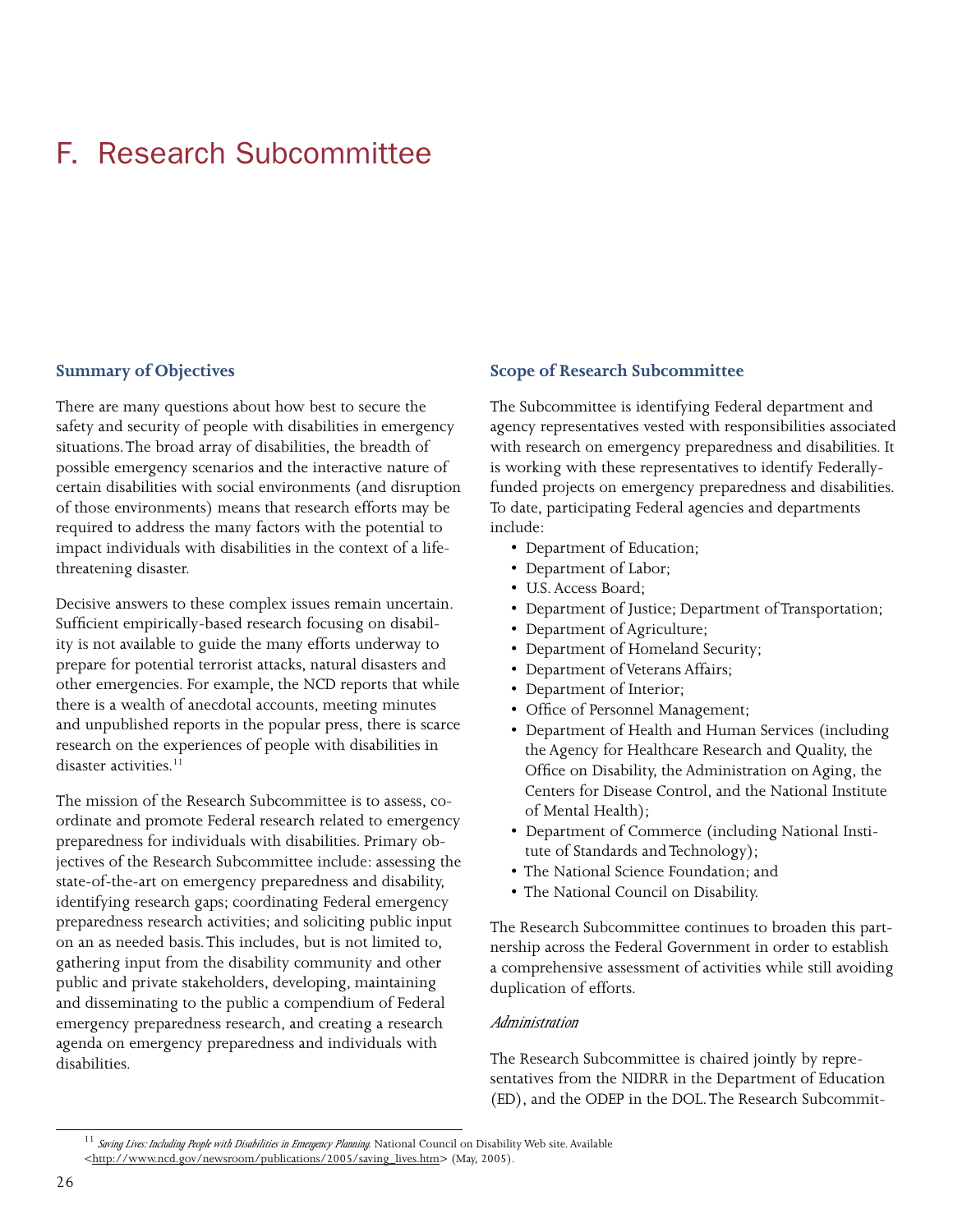tee operates as a Task Force under the Interagency Committee on Disability Research (ICDR), Interagency Subcommittee on the New Freedom Initiative (ISNFI). The Chair of the ICDR is Mr. Steven James Tingus, who also is the Director of NIDRR, located within ED's Office of Special Education and Rehabilitative Services (OSERS). The Assistant Secretary for OSERS, Mr. John H. Hager, represents ED on the Interagency Coordinating Council.

#### **Projects Initiated**

The Research Subcommittee is currently spearheading the following initiatives:

#### **Assessing the State-of-the-Art in Research on Emergency Preparedness and Disability**

The Subcommittee has launched a number of activities to assess the state-of-the-art in research on emergency preparedness and disability. An initial scan of several engineering, education, psychology, medicine and other databases yielded numerous "how to" guides, checklists, reviews of legislation, conference proceedings and catalogs of technologies useful for people with disabilities in emergency situations, but few research-specific articles.

Similarly, preliminary documentation from the Subcommittee's Federal partners suggests that little Federal support has been available for research specific to emergency preparedness and disability. Emergency preparedness has, for the most part, focused on the general population; attention to disability issues is recent. Below are some examples of Federal and Federally-funded research projects and conferences related to emergency preparedness for people with disabilities. Funding sources and grantee information are provided in footnotes.

#### **Research Projects:**

#### *• Disaster Planning, Mobility Impairment, and Best Practices:*

o Determining whether areas that have experienced natural disasters include people with mobility impairments in their disaster plans and emergency response systems, identifying morbidity and mortality of persons with mobility impairments in disasters and

identifying emerging or best practice models for individual counties.<sup>12</sup>

#### *• Emergency Evacuation:*

- Developing comprehensive, easy-to-use safe evacuation education materials and training tools that include people with disabilities.<sup>13</sup>
- o Developing standards to improve the ability of persons with disabilities to get out of buildings during mass evacuations triggered by health or safety emergency events.14

#### *• Self-Advocacy and Survival Skills:*

o Developing a Web-based software program that assists people who are deaf or hard of hearing in learning self-advocacy and survival skills for life threatening situations.<sup>15</sup>

#### *• Emergency Managers:*

Studying emergency management officials at the State and local level in the United States to determine how they have incorporated the emergency needs of people with disabilities in their emergency plans.<sup>16</sup>

#### *• Directions for the Federal Government:*

o Providing an overview of steps the Federal Government should take to build a solid and resilient infrastructure that will enable the government to include the diverse populations of people with disabilities in emergency preparedness, disaster relief and homeland security programs. This infrastructure would incorporate access to technology, physical plants, programs and communications. It also would include procurement and emergency programs and services.<sup>17</sup>

#### *• Conferences:*

o Conducting a National Consensus Conference in 2003 focused on *Pediatric Preparedness for Disasters and Terrorism*. This conference included attention to children with disabilities, including: mental health needs and children with special health care needs. A follow-up consensus conference on Emergency Preparedness is planned for September 2005, with a dual focus:

<sup>&</sup>lt;sup>12</sup> Funding Source: Centers for Disease Control and Prevention through the Association of Teachers of Preventative Medicine; Grantee: Research and Training Center on Independent Living, University of Kansas; Project Name: Nobody Left Behind: Disaster Preparedness for Persons with Mobility Impairments.

<sup>&</sup>lt;sup>13</sup> Funding Source: U.S. Department of Education, National Institute on Disability and Rehabilitation Research; Grantee: West Virginia University; Project Name: Project Safe EV-AC.

<sup>&</sup>lt;sup>14</sup> Funding Source: U.S. Department of Education, National Institute on Disability and Rehabilitation Research; Grantee: Utah State University Center for Persons with Disabilities; Project Name: Bottom-Up Modeling of Mass Pedestrian Flows: Implications for the Effective Egress of Individuals with Disabilities

<sup>&</sup>lt;sup>15</sup> Funding Source: U.S. Department of Education, National Institute on Disability and Rehabilitation Research; Grantee: Vcom3D, Inc; Project Name: Emergency Preparedness Training Software with Universal Access.

<sup>&</sup>lt;sup>16</sup> Funding Source: U.S. Department of Homeland Security; Grantee: National Organization on Disability; Project Name: Emergency Preparedness Survey.

<sup>&</sup>lt;sup>17</sup> Funding Source: National Council on Disability; Grantee: June Isaacson Kailes; Project Name: Saving Lives: Including People with Disabilities In Emergency Planning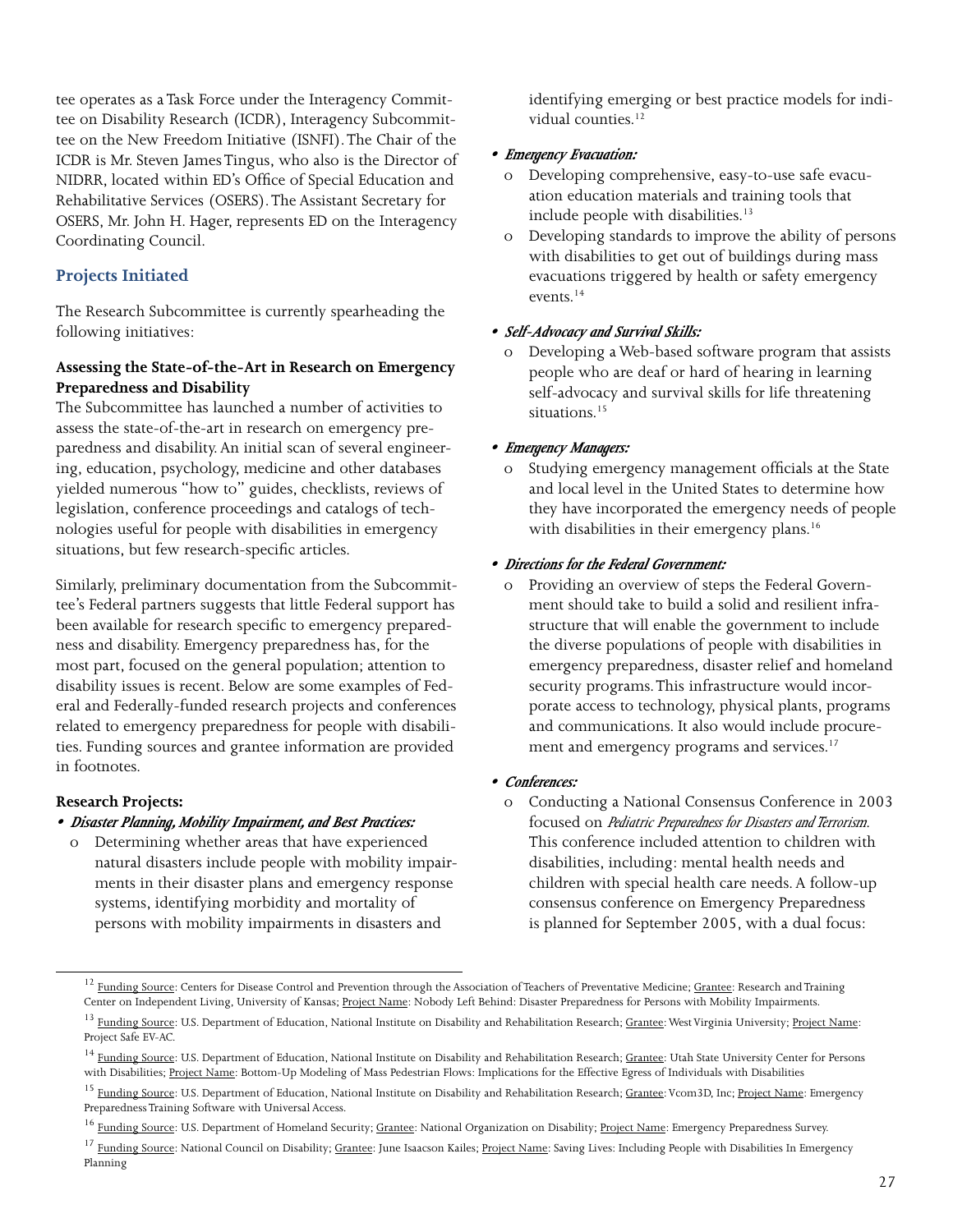pediatrics (including children with disabilities) and people with disabilities across the lifespan.18

o Conducting a conference in 2004 on *Emergency Evacuation of People with Physical Disabilities from Buildings*. 19

#### **Surveying and Compiling Federal Research Activities**

To ensure the continued and thorough investigation of Federal and Federally-funded research, the Research Subcommittee collaborated with DHS and the Interagency Coordinating Council's State, Local and Tribal Government Subcommittee to develop a survey focusing on emergency preparedness and disability.<sup>20</sup> The purpose of the survey is to develop a comprehensive compilation of programs, activities and initiatives of Federal departments and agencies that support safety and security for individuals with disabilities in emergency situations. This survey requests information related to funding (grants and contracts), training and outreach, and research. The Research Subcommittee developed the research-related questions. This survey will be sent first to Federal agencies and later to nonprofit entities and State, local and tribal governments.

#### **Soliciting Public Input**

The Research Subcommittee is committed to seeking input on research needs from public and private stakeholders (e.g., the disability community, first responders, and industry representatives) and has initiated a number of projects to further this goal. First, the Research Subcommittee has established a public input link on the ICDR Web site, which invites comment on research needs in the area of emergency preparedness and disability. Second, the Research Subcommittee is working with the Interagency Coordinating Council's Private Sector Coordination Group to identify methods of securing public input. Third, the Research Subcommittee has established a collaborative effort with Columbia University's National Center on Disaster Preparedness at Columbia University in New York. At the September 2005 Consensus Conference on Emergency Preparedness, the Research Subcommittee and the ICC will provide information on the activities of the ICC and at the same time will seek input from conference attendees to assess more fully the range of research questions and needs.

#### **Future Goals**

- Complete a comprehensive literature review and develop a discussion of research gaps.
- Create, maintain and update a list of Federal agency representatives who have responsibility for emergency preparedness research affecting people with disabilities.
- Create, maintain and update a listing of Federal research projects related to emergency preparedness and disability.
- Solicit input from the disability community and other public and private stakeholders regarding research gaps in the area of emergency preparedness and disability.
- Identify research needs in the area of emergency preparedness and disability.

#### **Conclusion**

There is a plethora of guides, checklists, tip sheets and plans related to emergency preparedness and disability, but a noticeable lack of empirical research to back up those guides, plans and practices. The nation's emergency preparedness efforts will be more effective in protecting the lives of approximately 54 million Americans with disabilities if they are based on solid research. It is critical to transition from suggestions and ideas to empirically-based research that provides evidence for what works. By doing this, people with disabilities, first responders, the health care industry and other stakeholders will receive the information they need to answer critical questions.

<sup>&</sup>lt;sup>18</sup> Funding Source: Agency for Healthcare Research and Quality; Grantee: Columbia University; Project Name: Emergency Preparedness for Special Populations. Proceedings from this conference indicate that current adult models and guidelines cannot be applied to disaster preparedness for children. Furthermore, a review of the literature in the area of pediatric preparedness yielded very little data. Conference proceedings indicate that this lack of data has resulted in policy statements that are based on a "best advice" approach rather than research findings.

<sup>&</sup>lt;sup>19</sup> This was an activity of the Federal Interagency Committee on Disability Research (ICDR). Formal recommendations from this conference are forthcoming, but cover areas such as: (a) building design, codes, and construction; (b) first responders; (c) the involvement of people with disabilities in emergency preparedness activities; (d) evacuation equipment and mobility devices; and (e) human factors and egress modeling (evacuation models that take into account human behavior).

<sup>&</sup>lt;sup>20</sup> The Interagency Committee on Disability Research Web site. Available: <http://www.icdr.us> (April, 2005).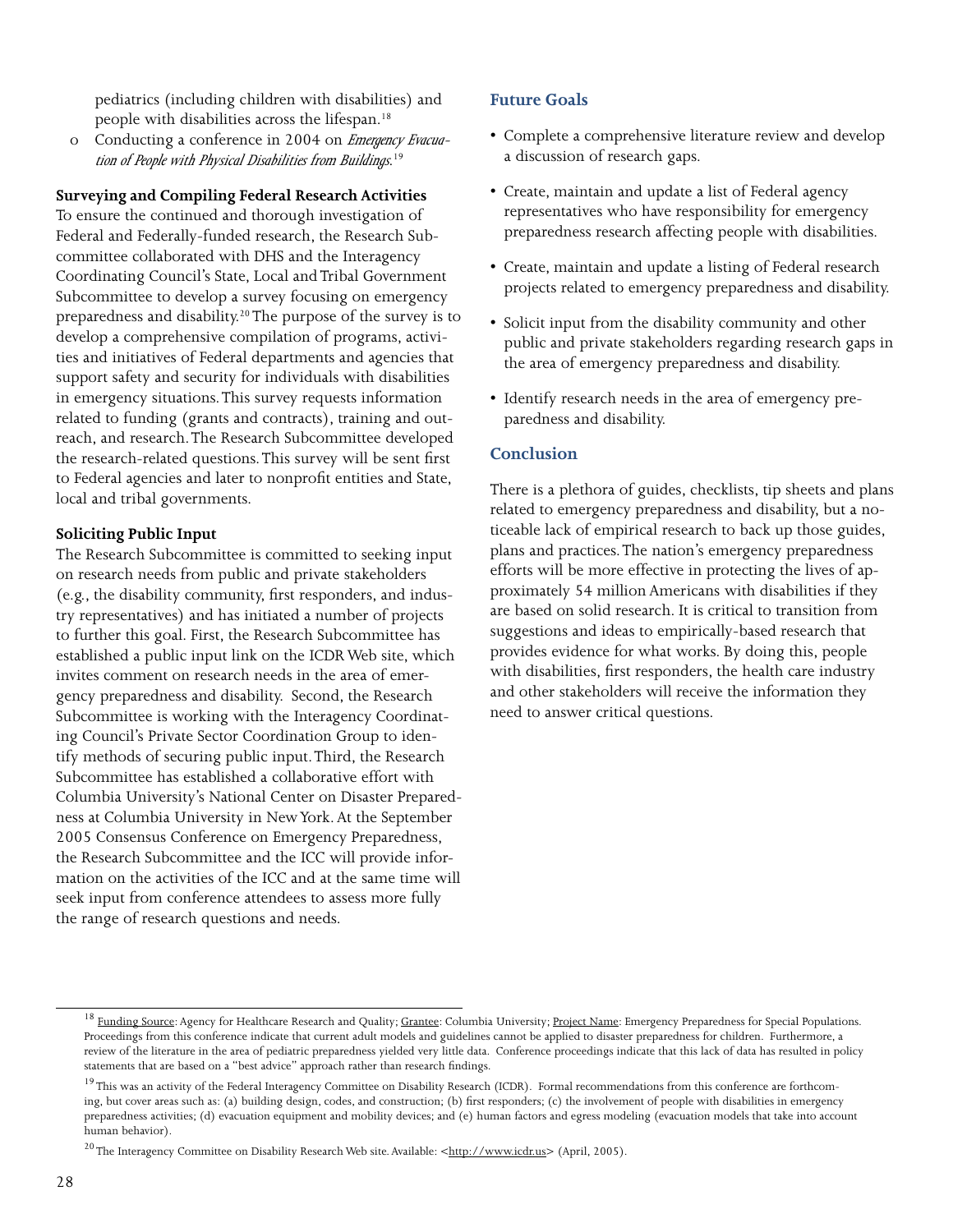### <span id="page-30-0"></span>G. State, Local and Tribal Government Coordination

#### **Summary of Subcommittee Objectives**

The Interagency Council established the State, Local and Tribal Government Coordination (SLTGC) Subcommittee as a vehicle to implement the Executive Order's mandate that the Federal Government "encourage, including through the provision of technical assistance, as appropriate, consideration of the unique needs of employees and individuals with disabilities served by State, local, and tribal governments...in emergency preparedness planning" and "facilitates cooperation among Federal, State, local and tribal governments...in the implementation of emergency preparedness plans as they relate to individuals with disabilities."

#### **Scope of SLTG Issues**

When an emergency or a disaster strikes, State, local or tribal personnel are usually the first to respond. For example, during the 2002 sniper shootings in the Washington, D.C. metropolitan area, the 2003 wildfires in California, and the violent hurricanes that ravaged the State of Florida in 2004, local entities were the first to mobilize. Even the September 11, 2001 terrorist attacks that impacted the entire nation required the widespread response of State and local first responders and emergency management personnel. Unfortunately these incidents are representative of a much longer list, a fact that underscores the importance of comprehensive and accessible disaster and emergency mitigation, preparedness, response and recovery at the State, local and tribal levels.

Because State, local and tribal jurisdictions play such pivotal roles in responding to emergencies and disasters, the SLTGC Subcommittee is working to ensure that individuals with

disabilities, and their needs, are included in State, local and tribal governments emergency preparedness planning and response. The preamble of the U.S. Department of Justice, Civil Rights Division – Disability Rights Section guidance entitled *An ADA Guide for Local Governments: Making Community Emergency Preparedness* and Response Programs Accessible to People with Disabilities serves as a guiding principle for the work of the SLTGC Subcommittee. It states:

One of the most important roles of local government is to protect their citizenry from harm, including helping people prepare for and respond to emergencies. Making local government emergency preparedness and response programs accessible to people with disabilities is a critical part of this responsibility.<sup>21</sup>

Reinforcement of the legal obligation to make emergency preparedness planning and response programs accessible are integral to the outreach efforts of the SLTGC Subcommittee. Accessibility is required by the ADA that applies to State and local governments by Title II, and to private sector service providers and nonprofits by Title III. Various local laws, codes and ordinances may apply as well. The Rehabilitation Act of 1973 applies similar obligation to local and tribal governments, private sector service providers and nonprofit entities that are recipients of Federal financial assistance. While this obligation is not specifically articulated within the federal laws mentioned, after September 11, 2001, these laws have been interpreted to include emergency preparedness planning and response.<sup>22</sup> Although this does not mean an absolute guarantee of safety to people with disabilities, what it does make clear is that:

 $^{21}$  An ADA Guide for Local Governments: Making Community Emergency Preparedness and Response Programs Accessible to People with Disabilities. (2004) Available: <http://www.usdoj.gov/crt/ada/emergencyprep.htm> (April, 2005). See also, Appendices 3.

<sup>22</sup> *An ADA Guide for Local Governments: Making Community Emergency Preparedness and Response Programs Accessible to People with Disabilities.* (2004). Available:

<sup>&</sup>lt;http://www.usdoj.gov/crt/ada/emergencyprep.htm> (April, 2005). See also, Katherine Savage, et al., vs. City Place Limited Partnership, et al., Civil No.

<sup>240306 (</sup>declaring that ADA requires places of public accommodation to consider people with disabilities in developing emergency evacuation plans).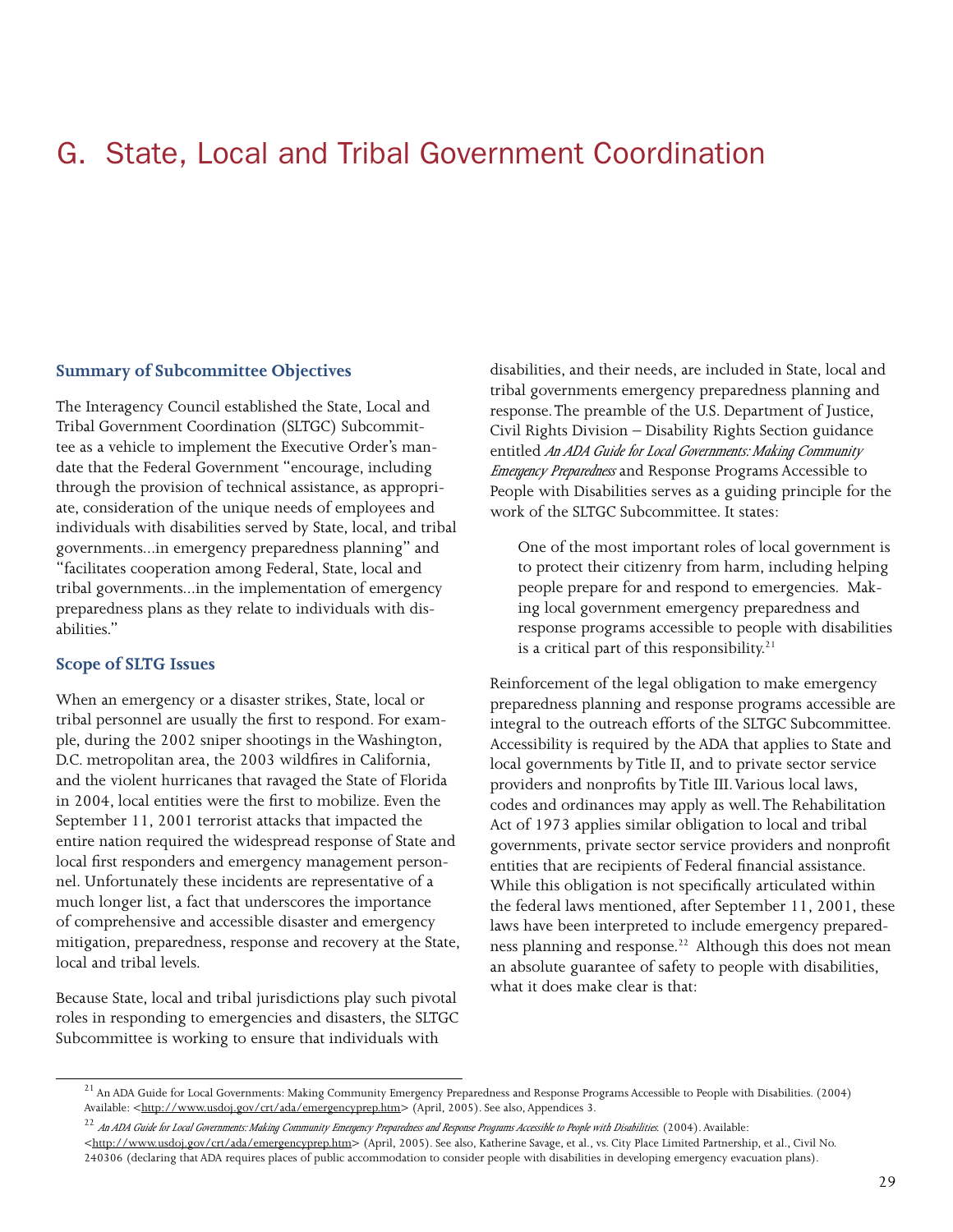[E]mergency plans must take into account all people in a community and that every individual should be afforded equal right to information and necessary awareness efforts to aid in planning one's own survival and that of others notwithstanding disabilities.<sup>23</sup>

The SLTGC Subcommittee recognizes there is no "one size fits all" approach to ensuring that State, local and tribal communities' emergency preparedness and response plans appropriately support the safety and security of individuals with disabilities. This is due in part to the vast diversity that exists among them. The broad security needs of large urban areas such as New York City or the Washington, D.C., metropolitan area contrast those of rural and tribal communities, which have a very different set of needs. Furthermore, the disability community is not homogenous; needs vary based upon the particular disability as well as an individual's interaction with his or her environment. The SLTGC Subcommittee seeks to preserve and respect the authority, discretion, responsibility and flexibility of State, local and tribal authorities, those who are most familiar with their local homeland security needs, while also seeking to ensure planning and accountability for their constituencies with disabilities.

Against this backdrop, it is a priority of the SLTGC Subcommittee to align with the significant work already taking place within FEMA and the Office of State and Local Government Coordination and Preparedness (DHS/SLGCP) that are coordinating Federal efforts to help State and local governments and emergency responders better prepared for all types of hazards, including acts of terrorism.

#### **Projects and Initiatives**

The issues that the approximately 54 million Americans with disabilities face during an emergency cannot be adequately addressed and resolved if they are not initially addressed in Federal policies and programs establishing national approach to emergency planning and response. Therefore, the incorporation of information on issues specific to people with disabilities into far-reaching national emergency preparedness mandates is a critical first step towards firmly integrating this important aspect of emergency preparedness and response into the fabric and culture of emergency management.

#### National Response Plan<sup>24</sup> and National Incident Management Systems<sup>25</sup>

The National Response Plan (NRP) and National Incident Management Systems (NIMS) provide the structure that weaves the capabilities and resources of all jurisdictions, disciplines and levels of government and the private sector into a cohesive, unified, coordinated and seamless national approach to emergency planning and response. These significant national emergency preparedness policies extend to preparedness planning and response by State and local entities. They will have a far-reaching and transformative impact on the nation's approach to managing domestic incidents. In fact, Homeland Security Presidential Directive (HSPD)-5 requires Federal departments and agencies to make adoption of the NIMS by State and local organizations a condition for Federal assistance (through grants, contracts and other activities) beginning in FY 2005.

The SLTGC Subcommittee is working to augment appropriate NIMS and NRP supporting documents such as procedures, standards, protocols and guidance with information pertaining to the needs of individuals with disabilities. Specific steps include initiating a collaborative dialogue with the FEMA, particularly the NIMS Integration Center (NIC) that is responsible for the implementation, oversight and strategic direction of NIMS and NRP. The Subcommittee will also develop "disability in emergency preparedness" technical assistance documents for incorporation into components of NIMS that are not yet fully developed.

#### National Preparedness Goal<sup>26</sup>

On December 17, 2003, President Bush issued HSPD-8. The purpose of HSPD-8 is to establish policies to strengthen the preparedness of the United States against threats or actual terrorist attacks, major disasters, and other emergencies by requiring a national domestic all-hazards preparedness goal.

The SLTGC Subcommittee is engaged in collaborative dialogue with DHS/SLGCP. DHS/SLGCP is tasked to lead the HSPD-8 implementation. The National Preparedness Goal (NP Goal) is a significant element of HSPD-8. To the extent permitted by law, requirements in existing Federal programs will be realigned to support the NP Goal. This includes statewide strategies, first responder preparedness assistance, first responder equipment standards, acquisition, research

<sup>23</sup> Sutherland, D. & Davis, E. (2005). It's the Law: Preparedness and People with Disabilities. *International Association of Emergency Managers Bulletin,* 22(3), 13-14. Available: <http://www.iaem.com/publications/Bulletin/documents/200503bulletin.pdf> (May, 2005).

<sup>&</sup>lt;sup>24</sup> *National Response Plan (NRP)*. (2004): Available: <http://www.dhs.gov/dhspublic/interweb/assetlibrary/NRPbaseplan.pdf > (April 2005).

<sup>&</sup>lt;sup>25</sup> *National Incident Management System (NIMS)*. (2004) Available <http://www.fema.gov/nims> (May, 2005).

<sup>&</sup>lt;sup>26</sup> Interim National Preparedness Goal.(2005) Available: <http://www.ojp.usdoj.gov/odp/docs/InterimNationalPreparednessGoal\_03-31-05\_1.pdf> (May, 2005).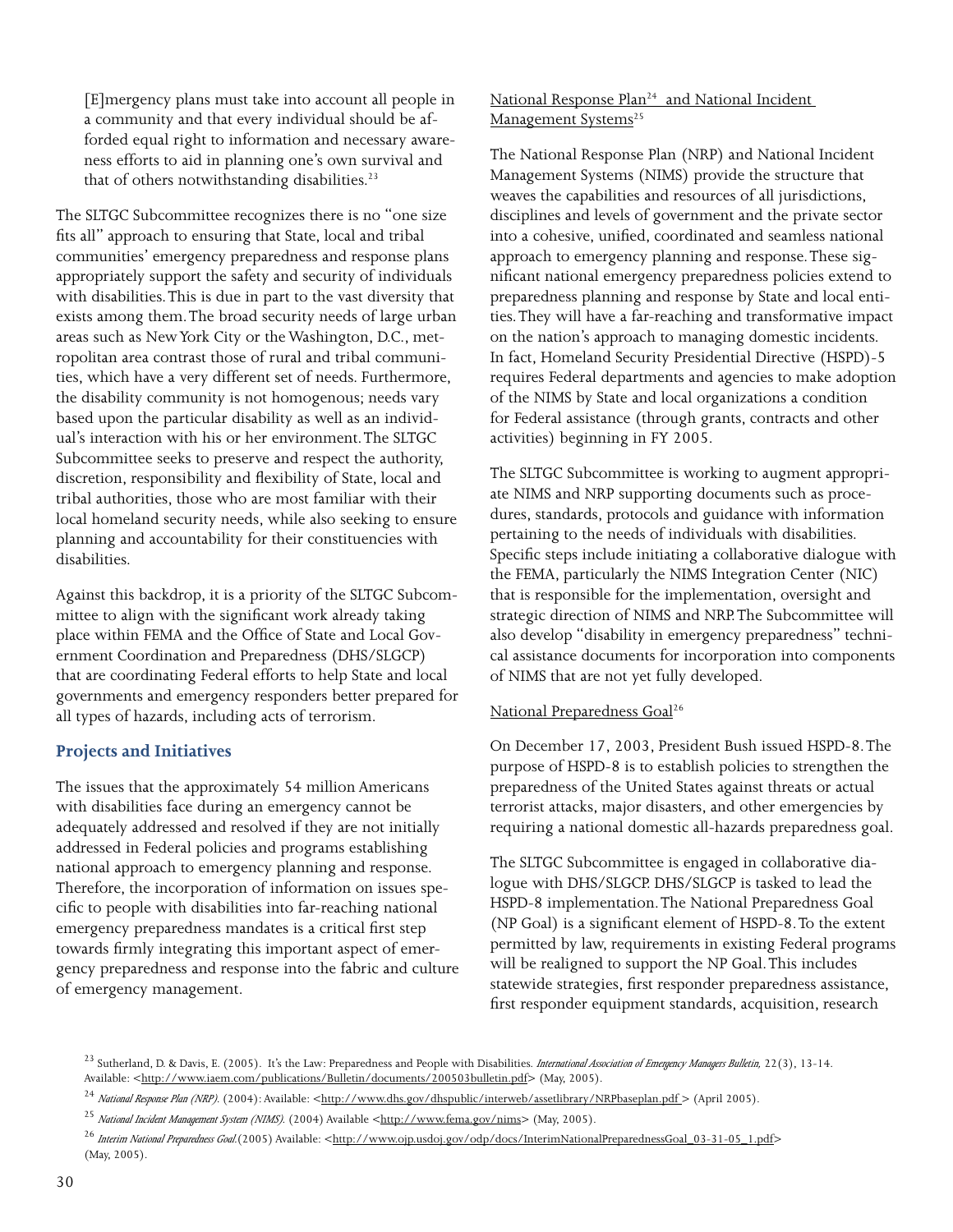and development efforts, a national training program, and a national exercise program, among other initiatives. Notably, to the extent permitted by law, State preparedness strategies will be required to support or be consistent with the NP Goal as a condition for receiving Federal preparedness funding beginning September 30, 2005.

The SLTGC Subcommittee is pursuing several initiatives in coordination with the DHS Office of Domestic Preparedness (ODP) and DHS/SLGCP. These offices are primarily responsible for coordination, information sharing, policy integration and advocacy. They are also responsible for providing training, funds for the purchase of equipment, support for the planning and execution of exercises, technical assistance and other support to assist States and local jurisdictions to prevent, plan for and respond to acts of terrorism and other incidents of national significance. Among these initiatives are:

- **Grant Guidance:** The SLTGC Subcommittee will develop disability criteria language for incorporation in future DHS/SLGCP grant guidance to State, territorial, tribal and local entities. The SLTGC Subcommittee hopes to incorporate the proposed disability criteria in DHS Homeland Security funding grant guidance, beginning with FY 2006.
- **Technical Assistance Materials:** Development of technical assistance materials for dissemination through DHS/SLGCP to the States' Homeland Security Advisors, State Emergency Managers and other key preparedness officials on the State, territorial, tribal and local levels. SLTGC Subcommittee will partner with ODP to provide technical assistance materials, fact sheets and other planning guidance on making community emergency preparedness and response programs accessible to people with disabilities. These technical assistance materials will be available through ODP's online Technical Assistance Program which provides direct assistance to State and local jurisdictions.<sup>27</sup>
- **Information Bulletin:** The SLTGC Subcommittee will tap into ODP's Information Bulletin to remind State preparedness officials of their obligation to ensure that their emergency preparedness and response programs are accessible to people with disabilities. This Bulletin is regularly disseminated to State Administrative Agencies and contacts, urban area points of contact, ad hoc personnel who requested receipt of the information

bulletins, homeland security advisors and emergency management agencies in the individual States and DHS/SLGCP personnel.

- **State Strategic Plan:** The SLTGC Subcommittee will develop and provide recommendations to DHS/SLGCP and its State Preparedness Officers on the inclusion of issues relevant to individuals with disabilities, medical or other special needs in State strategic plans, a requirement for receiving State and Urban Area Security Initiative funding.
- **Emergency Preparedness Exercises:** The SLTGC Subcommittee is engaged in efforts geared toward integrating individuals with disabilities and the issues relevant to individuals with disabilities in times of emergencies into the planning and execution of emergency drills and exercises.

#### **Results Achieved**

Throughout the past year, the SLTGC Subcommittee has capitalized on several opportunities to increase awareness at the State, local and tribal levels with regard to emergency planning and response as they relate to people with disabilities. For example:

- Former Secretary Ridge wrote a letter<sup>28</sup> to State and Territorial Governors emphasizing their emergency preparedness responsibility to their constituents with disabilities and asking them to take several specific steps to ensure that their State and Territorial emergency preparedness plans are as comprehensive as possible with regards to the needs of their constituents with disabilities.<sup>29</sup>
- In April 2005, the Subcommittee sought inclusion of individuals with disabilities as observers of the third Top Officials (TOPOFF 3) exercise sponsored by DHS. TOPOFF 3 was the most comprehensive terrorism exercise ever conducted in the United States. It was the first opportunity to evaluate the NRP and to exercise protocols of the NIMS. The Office for Civil Rights and Civil Liberties within DHS gathered feedback and comments from observers with disabilities then submitted those comments into the after action review process. A number of access issues were referred for remedial action. These initial steps have already produced several positive results. Notably, DHS/SLGCP

<sup>27</sup> Office of Domestic Preparedness HSPD-8 Overview Web site. Available: <http://www.ojp.usdoj.gov/odp/assessments/hspd8.htm> (May 2005).

<sup>28</sup> See Appendix 2 for a copy of the letter to the Governors.

<sup>&</sup>lt;sup>29</sup> ODP Technical Assistance Web site. Available: <http://www.ojp.usdoj.gov/odp/ta.htm> (May 2005).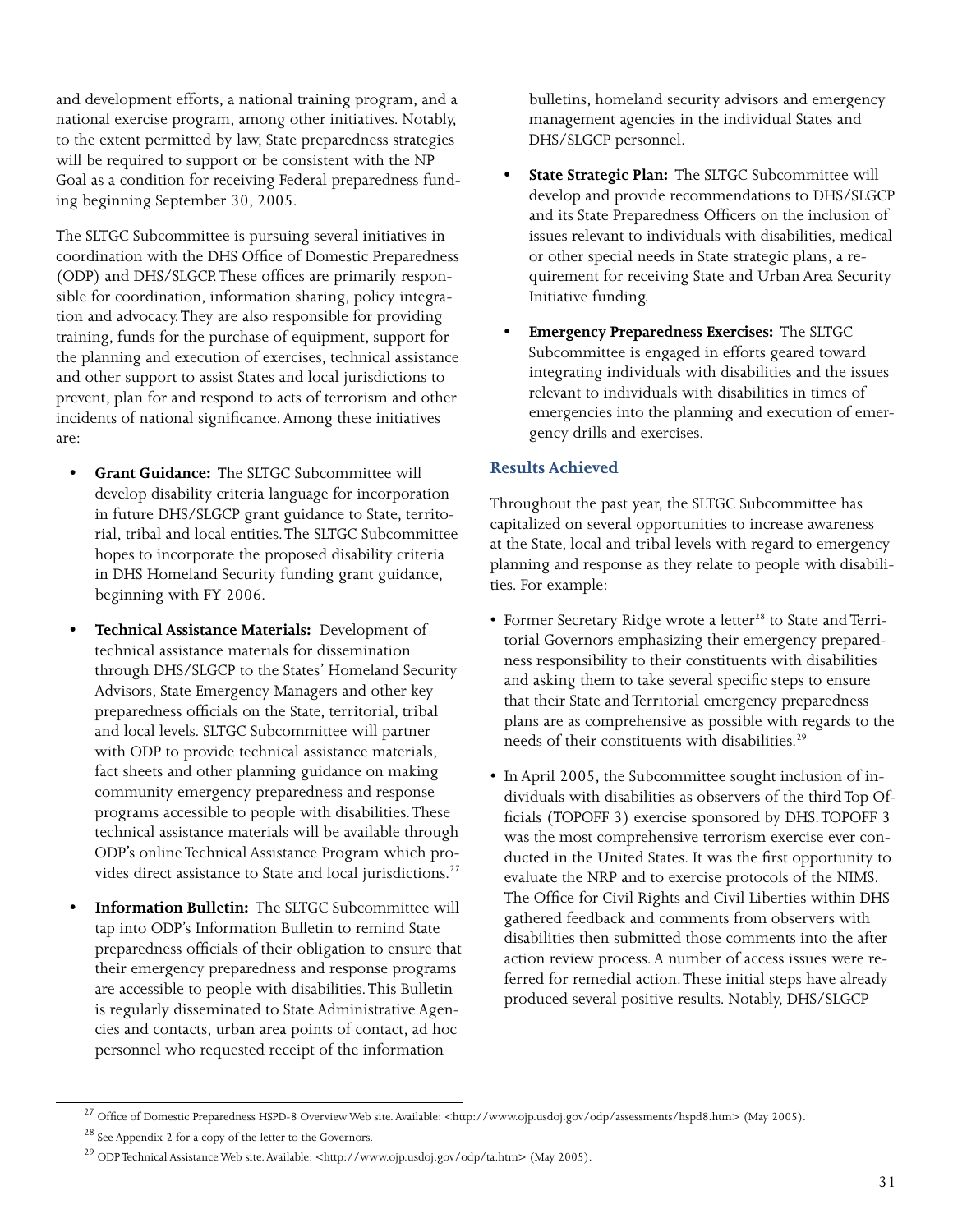has expressed commitment to a more proactive approach to integrating disability issues in future TOPOFF exercises and in the interim, in pilot exercises.

#### **Future Goals**

#### *Develop Emergency Preparedness and Individuals with Disabilities Technical Assistance Documents*

Given the diversity that exists across our nation's geographical regions and within the disability community, there is no "one size fits all" approach to ensuring that emergency preparedness plans are as comprehensive as possible with regard to the issues presented by individuals with disabilities. Therefore, a need exists for broad yet comprehensive guidance that is capable of being adapted to meet the needs of various communities.

#### *Establish Grant Criteria*

Develop emergency preparedness grant criteria stipulating that funding requests must include emergency preparedness for people with disabilities. The funding reports must include evidence of improvement in preparedness efforts as it relates to the disability community.

#### *Collect Best Practice Examples*

When SLTGC Subcommittee representatives attend conferences and communicate with State and local governments, one of their goals is to compile examples of existing activity in emergency planning for people with disabilities. "Best Practice" examples will be widely disseminated through various channels including the ICC Disability and Emergency Preparedness Resource Web site and the Emergency Preparedness NOW newsletter.

#### *Survey Federally-funded Outreach and Research Activities*

To obtain a comprehensive view of existing Federally-funded outreach and research activities supporting safety and security for individuals with disabilities in emergency and disaster situations, the Subcommittee will survey Federal departments and agencies. Knowledge of these activities is limited and there is also no central repository providing for easy access to such useful information. The Subcommittee will compile the information gathered from the survey into a central repository and make it available as a resource on the ICC Disability Preparedness Resource Web site.

#### *Conference Participation*

• Host an emergency preparedness conference for State homeland security advisors, State level emergency planners and leaders from disability consumer organizations. National leaders will recognize emergency managers who have made significant strides to include people with disabilities in their State emergency plans.

• Participate in and conduct workshops at national conferences such as the National Emergency Management Association and the International Association of Emergency Managers annual conferences that are foundational to emergency planners. As emergency managers increase their knowledgeable about issues specific to people with disabilities, and how those issues impact their response and recovery efforts, they will recognize the benefit of including people with disabilities in every step of planning.

#### **Conclusion**

The SLTGC Subcommittee recognizes that much of the nationwide emergency preparedness policies such as NIMS, NRP and the NP Goal are now well established. The Subcommittee nonetheless is committed to align the needs of Americans with disabilities into these efforts as it is a critical aspect of our nation's preparedness, as well as an expressed priority of President Bush, evidenced through his signing of Executive Order 13347. Positioning these critical issues in Federal policies having direct impact on State, tribal and local entities emergency preparedness and response activities is an important first step in setting the course for greater compliance and accountability.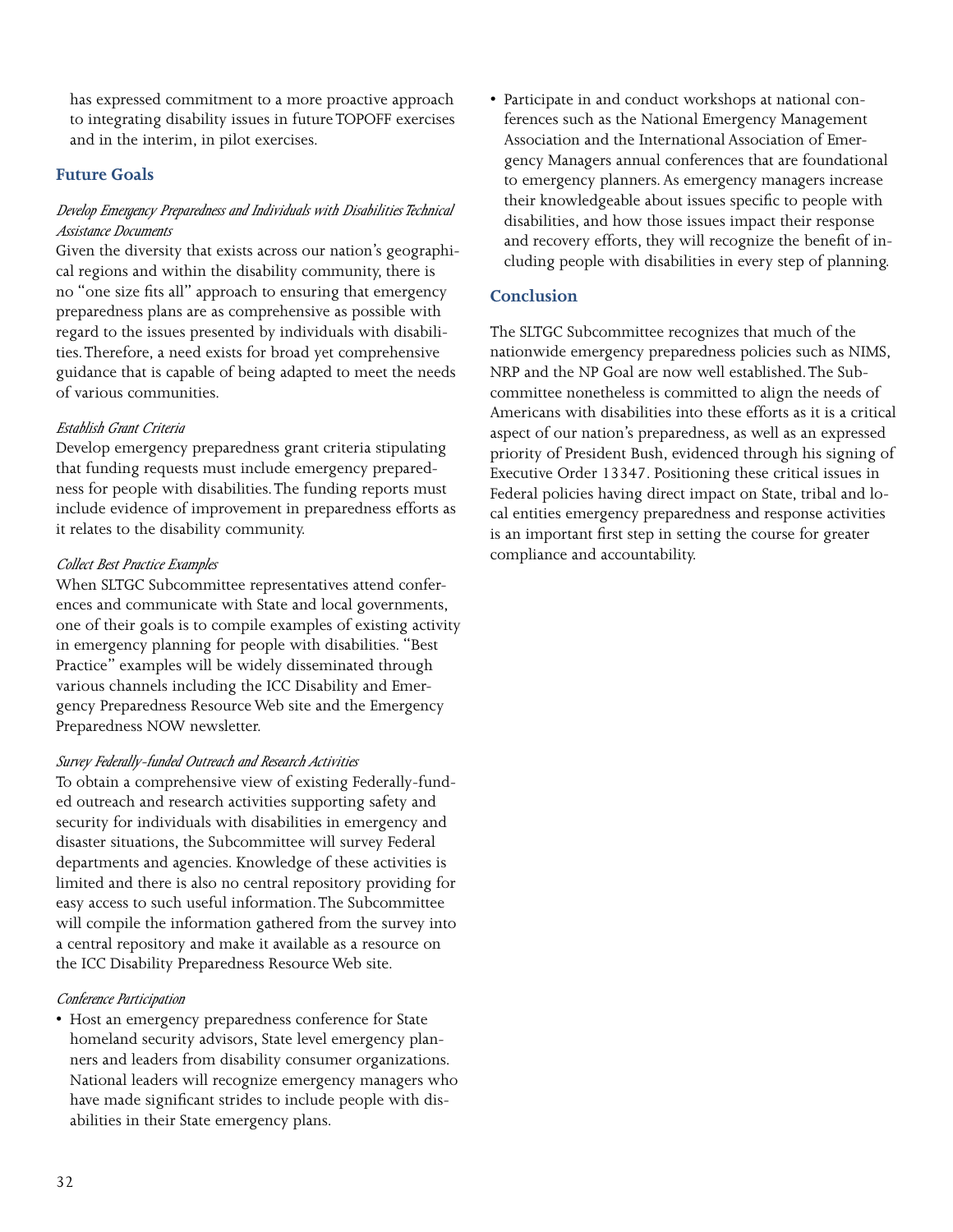### <span id="page-34-0"></span>H. Private Sector Coordination

#### **Summary of Objectives**

A critical principle of the Interagency Coordinating Council is that people with disabilities are not merely consumers in the emergency planning process. People with disabilities have ideas and alternative solutions to offer that can benefit all Americans. Therefore, it is essential to draw upon the expertise, as well as the "hands-on" knowledge, of the disability community in regards to issues, concerns and accommodations. The ICC supports this principle of consumer direction by maintaining an open dialogue with representatives from a cross-section of the disability community.

#### **Scope of Private Sector Issues**

The vast majority of people with disabilities interact with private sector entities on a daily basis. Like most Americans, people with disabilities work in private businesses, shop at neighborhood malls, enjoy themselves at movie theaters and cheer for their favorite teams at local sports arenas. However, through our dialogue with members of the disability community, it has become evident that there is a disconnect between people with disabilities and these various private entities when it comes to emergency preparedness. More often than not, these entities have overlooked people with disabilities in their planning and training.

Unfortunately, there is also a disconnect between people with disabilities and many private, nonprofit organizations that train citizens for emergency preparedness and/or provide assistance after an emergency has occurred.

People with disabilities must be empowered to obtain the information and resources necessary to protect themselves prior to, during and after an emergency. Equally important, consumer and advocacy organizations for people with disabilities should proactively undertake initiatives that link Federal, State, local and tribal emergency preparedness activities for their constituents.

#### **Projects Initiated**

The first project initiated by the Private Sector Coordination Committee was the formation of the National Citizen Corps Council Subcommittee on Individuals with Disabilities in Emergency Preparedness. This Subcommittee was formed as a partnership between the National Citizen Corps and the Office for Civil Rights and Civil Liberties, both within DHS.

Citizen Corps was launched in January 2002 by President Bush to harness the power of individuals to make communities safer, stronger and better prepared to respond to emergency situations through education, training and volunteer services. In just three years, over 1,500 State, county, local and tribal Citizen Corps Councils have been established. These councils bring together first responders and emergency managers with citizens to play active roles in homeland security.

The National Citizen Corps Council brings together national leaders from the various first responder disciplines, emergency management, volunteer and nonprofit organizations, government and the private sector to foster collaboration and support for State, tribal and local Citizen Corps Councils.

The National Citizen Corps Council Subcommittee on Individuals with Disabilities in Emergency Preparedness is a cross-disability Subcommittee which seeks to:

- Provide a forum for representatives of the disability community to exchange information and discuss mutual concerns regarding safety and security in situations involving natural or man-made emergencies and disasters.
- Promote the participation of members of the disability community in emergency preparedness training, exercises and volunteer service opportunities.
- Promote the discussion and exchange of information on issues, concerns and accommodations between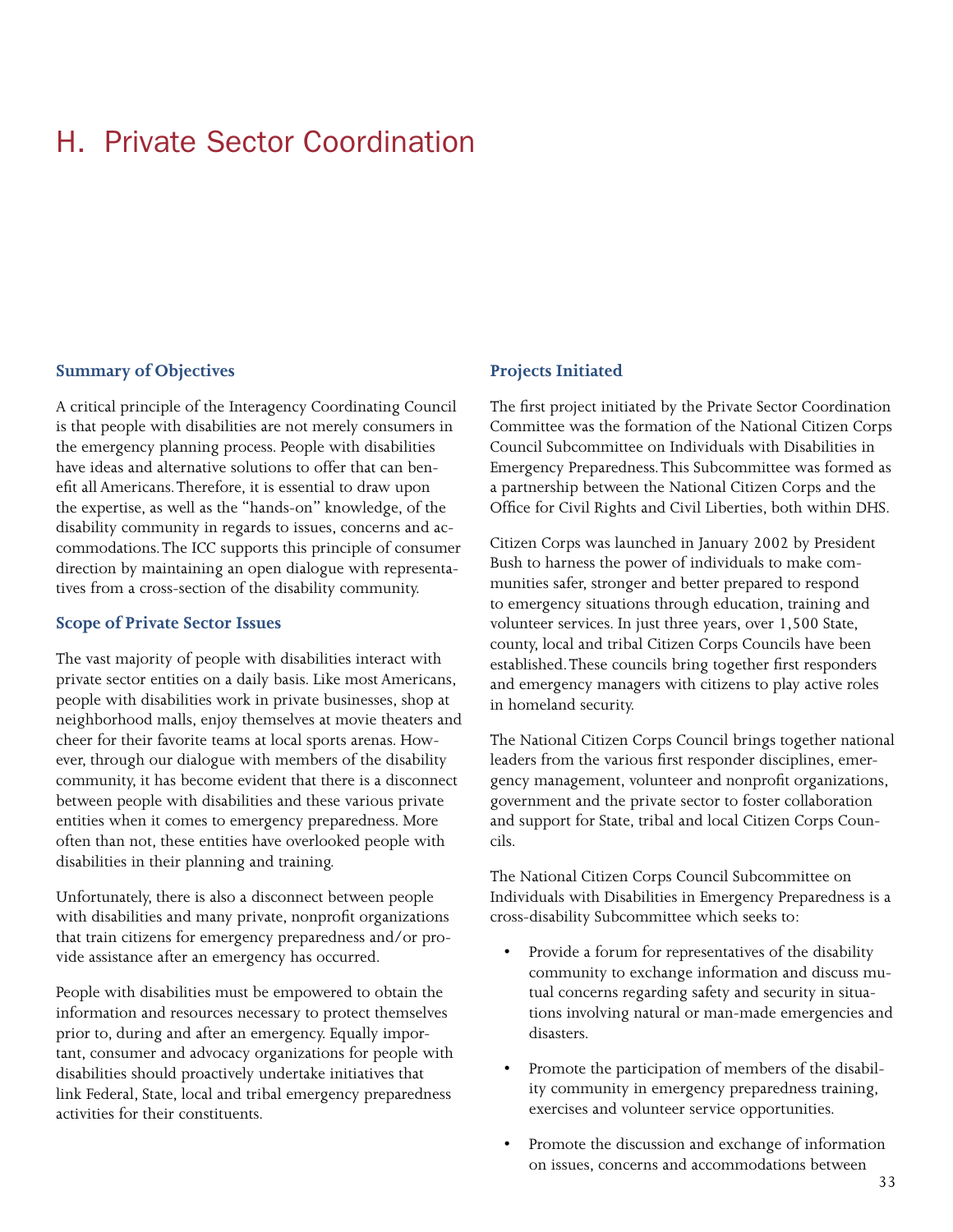the disability community and the Federal Interagency Coordinating Council on Emergency Preparedness and Individuals with Disabilities, State, local and tribal governments, private organizations and individuals.

• Prioritize issues and concerns of individuals with disabilities regarding safety and security in situations involving natural or man-made emergencies and disasters, and determine the best methods for communicating these issues and concerns to relevant individuals and entities within the government and industry.

The National Citizen Corps Subcommittee on Individuals with Disabilities in Emergency Preparedness consists of representatives from a number of national disability consumer and advocacy organizations including:

- American Association of People with Disabilities
- American Association of the Deaf-Blind
- American Association of Mental Retardation
- Capitol Area ADAPT
- Deaf and Hard of Hearing Consumer Advocacy Network
- National Association of Protection and Advocacy Systems
- National Association of the Deaf
- National Council on Independent Living
- National Federation of the Blind
- National Mental Health Association
- National Organization on Disability
- National Spinal Cord Injury Association
- Paralyzed Veterans of America
- United Cerebral Palsy Association

The National Citizen Corps Subcommittee on Individuals with Disabilities in Emergency Preparedness has met three times since its inception and will continue to meet on a quarterly basis.

#### **Results Achieved**

The National Citizen Corps Subcommittee on Individuals with Disabilities in Emergency Preparedness has achieved the following results:

#### *Dialogue and information exchange between disability organizations and the ICC:*

• Representatives from the disability organizations involved in the National Citizen Corps Subcommittee attended a quarterly meeting of the ICC and presented the major challenges and concerns that their

constituencies face during disasters or emergencies. The Chairs of the ICC Subcommittees also attended a quarterly meeting of the National Citizen Corps Subcommittee on Individuals with Disabilities in Emergency Preparedness and provided an overview of their respective Subcommittee goals and objectives.

#### *Sharing best practices:*

• Mr. Tim Lovell, Executive Director of the Tulsa Project Impact Citizen Corps Council was invited by DHS to present to the National Citizen Corps Subcommittee on Individuals with Disabilities in Emergency Preparedness on the exemplary work of the Tulsa based Citizen Corps Council.

The Tulsa Citizen Corps Council (CCC) was created in 2002 and selected by the National Citizen Corps office as one of 10 communities profiled for "Best Practices." Located in "tornado alley," a region at one time also topping the list for flooding frequency, the Tulsa CCC is committed to making a difference in emergency preparedness and response for all Oklahoma citizens.

A number of the Tulsa Citizen Corps Council's emergency preparedness initiatives were specifically implemented to benefit Tulsa citizens with disabilities. For example, one of their first projects was to make tornado-safe rooms and mass shelters wheelchair accessible. In another project, the Tulsa CCC partnered with the Tulsa Speech and Hearing Association (TSHA), to distribute National Oceanic and Atmospheric Administration (NOAA) Weather Radios designed with a flashing strobe light to schools with deaf students. These radios warn staff and students when severe weather is heading their way, increasing their lead time to find shelter. In addition, TSHA has a cadre of qualified sign language interpreters who are willing to respond in the event of a disaster.

The Safe and Secure Program is another program offered to the deaf community of Tulsa. Individuals who are deaf or hard of hearing have access, through TSHA, to classes ranging from Citizen CPR and Home Hazard Awareness to Family Disaster Preparedness and Bioterrorism Awareness.40

• On April 25-29, 2005 the first all-Accessible Community Emergency Response Team (CERT) train-thetrainer pilot was conducted in Seattle, Washington. Under the leadership of Ms. Karen Frinell-Hanrahan, the traditional CERT training was revamped to be inclusive of people with diverse abilities. Successes

<sup>&</sup>lt;sup>40</sup> Tulsa Mayor's Citizen Corps. Available: <http://www.citizencorpstulsa.org> (June, 2005.)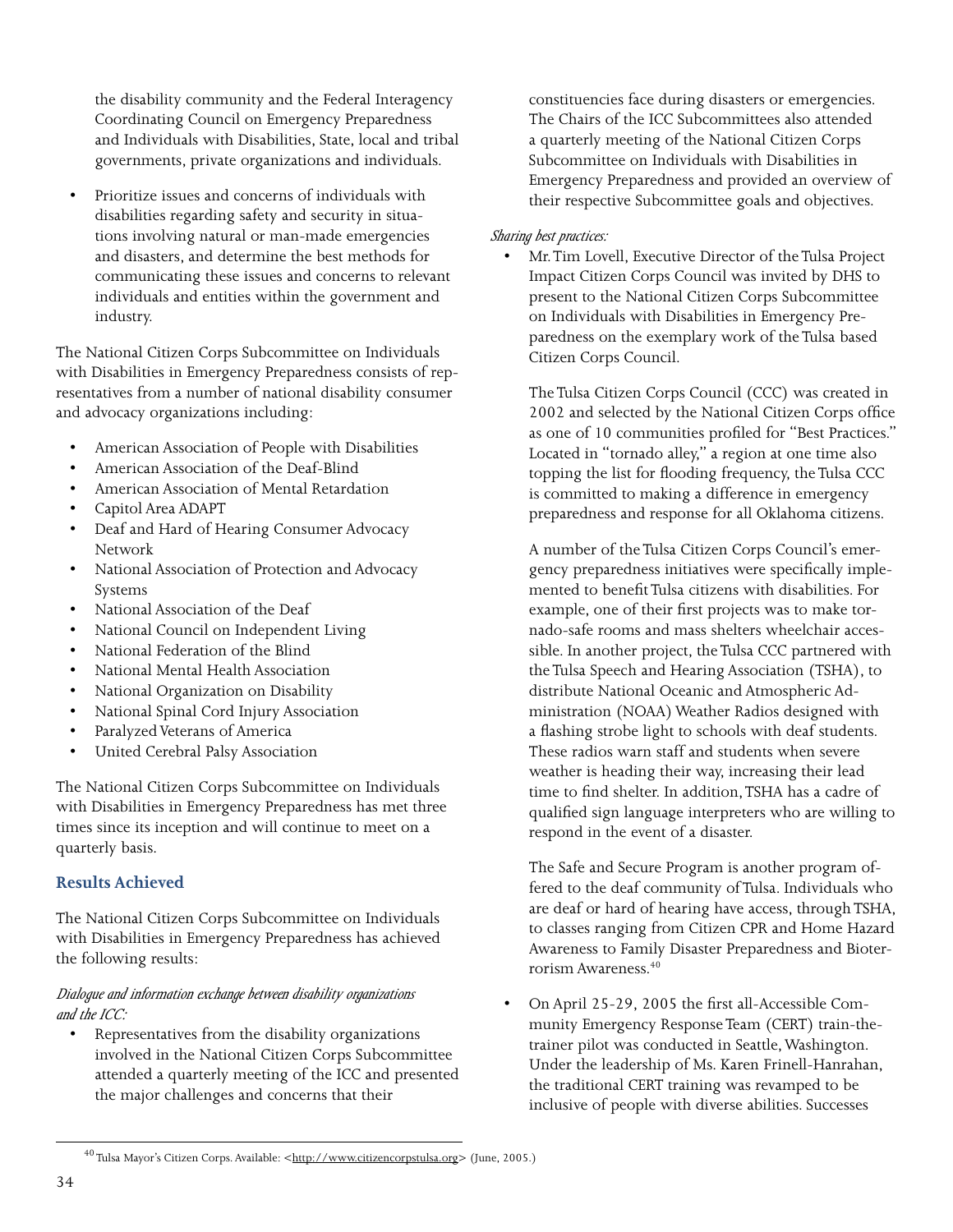included blind individuals serving as team leaders in the search and rescue exercise and individuals with mobility impairments partnering up with blind and deaf individuals to suppress fires. The process and outcomes of the program development where subsequently shared at the National CERT conference in Emmetsburg, Maryland. This improved curriculum is being directed through the DHS Office of Domestic Preparedness Training Division for approval and should be available by the end 2005.

#### *Public Awareness*

- A DHS representative working with FEMA presented an overview of the NIMS<sup>41</sup> and the NRP<sup>42</sup> to the National Citizen Corps Subcommittee on Individuals with Disabilities in Emergency Preparedness. This presentation served to enhance understanding of these important Federal emergency preparedness and response policies. Participants had the opportunity to ask questions, raise concerns and offer suggestions. Follow-up dialogue will continue as it is the intent of the Subcommittee to ensure that the ongoing rollout activities and implementation of these far-reaching national preparedness policies do not overlook the needs of the disability community
- At the invitation of DHS, Ms. Ana-Marie Jones, Executive Director of Collaborating Agencies Responding to Disasters (CARD), presented "Creating Partnership in Preparedness: Using the Incident Command System."43 This presentation afforded the National Citizen Corps Subcommittee on Individuals with Disabilities in Emergency Preparedness participants the opportunity to enhance their practical understanding of the role of the Incident Command System (ICS), a core component of NIMS, in emergency preparedness and response. This presentation also illustrated how the needs of individuals with disabilities can be integrated into the ICS.

Ms. Jones' presentation provided participants practical illustrations on ways to keep preparedness alive in their communities and agencies, develop disaster plans and bridge gaps in awareness. The CARD approach to the incident command system is oriented towards the practical needs and available resources of community-based organizations. This approach has served to simplify and personalize the ICS concept to effectively empower and motivate individuals and

#### Our Mission

"In partnership with traditional disaster relief agencies, CARD prepares local commmunity groups to participate in coordinated response and recovery efforts for vulnerable and underserved populations in Alameda County."

organizations to take responsibility for the safety of their clients, consumers and constituents. The National Citizen Corps Subcommittee on Individuals with Disabilities in Emergency Preparedness representatives came away from the presentation with a practical understanding of the NIMS and ICS concepts as well as knowledge that can benefit the organizations and their constituencies.

Additional noteworthy achievements of the ICC Private Sector Coordination Subcommittee include:

#### *Presentations on the Legal Aspects of Emergency Preparedness for Individuals with Disabilities:*

- DHS FEMA Region IV Southeastern Regional Workshop for Historically Black Colleges and Universities (HBCUs), State and Local Communities: Working Together, Preparing for Future Disasters, Jacksonville, Florida
- National Hurricane Conference, New Orleans, Louisiana
- Conference on Emergency Preparedness for People with Disabilities, Arlington, Virginia

#### *Community Education and Outreach Presentations - Individuals with Disabilities in Emergency Preparedness:*

- Center for Community Safety and the Rehabilitation Counseling Program of Winston Salem University, North Carolina
- Commission for Individuals with Disabilities of Prince George's County Department of Family Services, Prince George's, Maryland
- Conference on Emergency Preparedness for People with Disabilities, Arlington, Virginia

<sup>&</sup>lt;sup>41</sup> *National Incident Management System (NIMS)*, 2004. Available: <http://www.fema.gov/nims/> (May, 2005).

<sup>&</sup>lt;sup>42</sup> *National Response Plan (NRP)*, 2004 Available: <http://www.dhs.gov/interweb/assetlibrary/NRPbaseplan.pdf> (May, 2005).

<sup>&</sup>lt;sup>43</sup> Collaborating Agencies Responding to Disasters (CARD). Available: <http://www.FirstVictims.org> (June, 2005).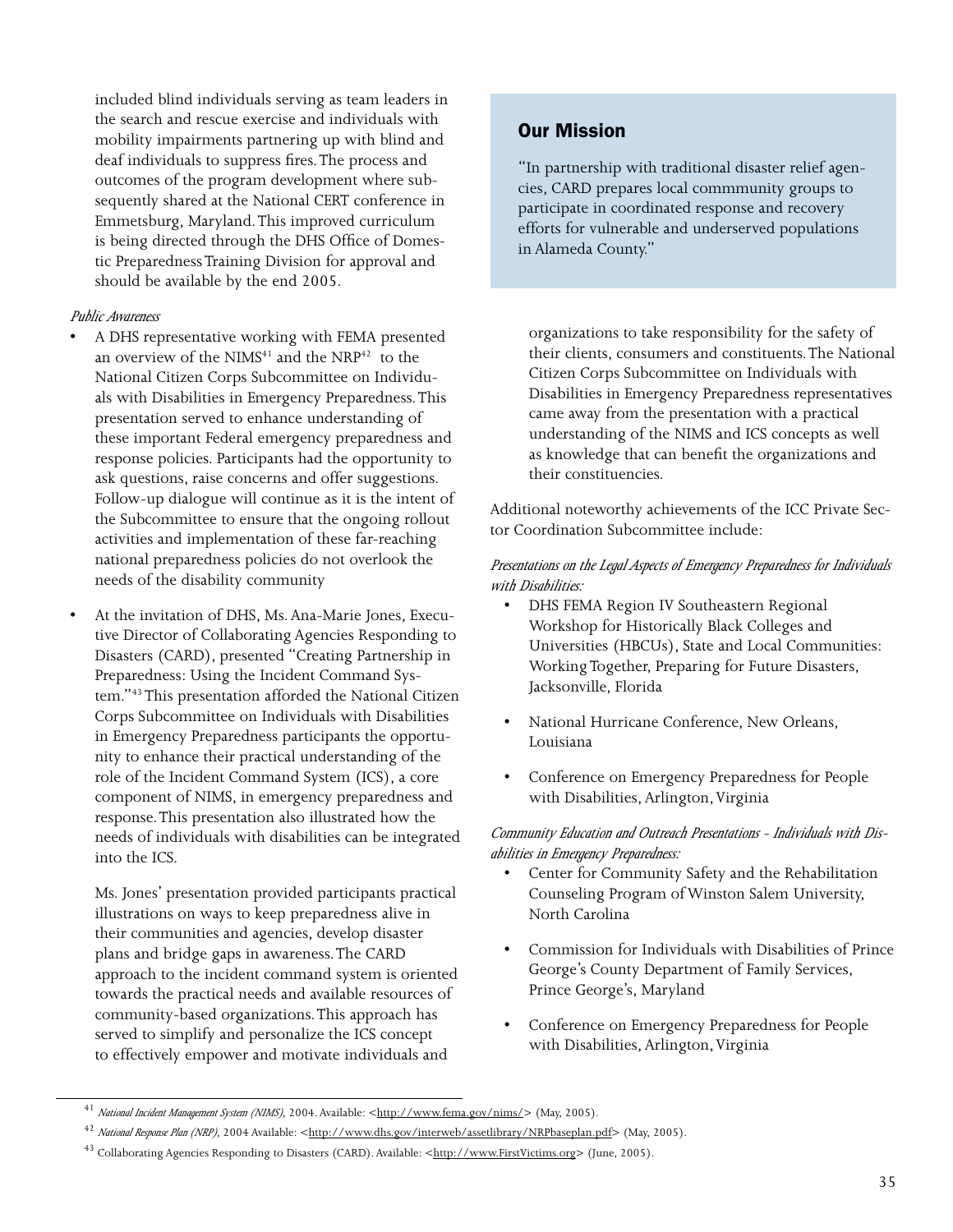- National Citizen Corps Conference, Denver, Colorado
- Pennsylvania School for the Deaf, Philadelphia, Pennsylvania
- Florida School for the Deaf and Blind, St. Augustine, Florida
- Biennial Conference of the National Association of the Deaf, Kansas City, Missouri

#### *Publications:*

• Sutherland, D. and Davis, E. (2005, March). "It's the Law: Preparedness and People with Disabilities." International Association of Emergency Managers Bulletin (Vol. 22 No. 3, pp. 13-14).

#### *Grants:*

• On September 29, 2004, the DHS Office of Domestic Preparedness announced a \$1.5 million dollar grant award to Telecommunications for the Deaf, Inc. (TDI). The TDI project, Community Emergency Preparedness Information Network (or the CEPIN Project) involves TDI and four community service centers throughout the United States. TDI will work with these four centers in developing model emergency preparedness community education programs for deaf and hard of hearing consumers. The four centers that will participate in the CEPIN project with TDI are: Deaf Counseling and Advocacy Resource Agency (DCARA) – San Francisco, California; Developmental Evaluation and Adjustment Facilities, Inc. (DEAF) – Boston, Massachusetts; Northern Virginia Resource Center for Deaf and Hard of Hearing Persons (NVRC) – Fairfax, Virginia; and Communication Service for the Deaf (CSD) – Sioux Falls, South Dakota, using one of its centers in the Midwest.

#### *Exercise:*

• The Private Sector Coordination Subcommittee successfully promoted the inclusion of observers representing several disability consumer and advocacy organizations into the third Top Officials (TOPOFF 3) exercise sponsored by the DHS Office of State and Local Government Coordination and Preparedness. TOPOFF 3 was the most comprehensive terrorism exercise ever conducted in the United States. The exercise is designed to strengthen the nation's capacity to prevent, protect against, respond to and recover from terrorist attacks involving weapons of mass

destruction. TOPOFF 3 observers with disabilities provided comprehensive follow-up reports on their experiences, including recommendations for meaningful involvement in and accessibility to future TOPOFF exercises. The Private Sector Subcommittee is serving as a liaison to the DHS Office of State and Local Government Coordination and Preparedness to ensure that the issues and concerns which arose out of TOPOFF 3 are addressed and resolved.

#### *Conference:*

• From September 22-24, 2003, the National Capital Region (with the support of DHS and in partnership with the National Organization on Disability) held an extremely successful three-day conference on Emergency Preparedness for People with Disabilities in Arlington, Virginia. DHS Secretary Tom Ridge presented the keynote address. Closing remarks were delivered by Secretary Norman Mineta from the Department of Transportation and Michael Brown, Director of FEMA. There were over 400 participants in attendance. The conference brought together first responders, people with disabilities, service providers and government officials among others, providing an opportunity for a much needed exchange of experiences and practices intended to help regional leaders enhance emergency preparedness programs for people with disabilities.<sup>44</sup>

#### **Future Goals**

- Identify resources and strategies to extend the current public information, education and training focus beyond disability consumer and advocacy organizations to include private businesses, public accommodations and volunteer organizations active in disasters such as the Salvation Army and the American Red Cross, among others. The goal will be to include these private entities in the ongoing collaborative dialogue to promote awareness and accountability for the safety and security of individuals with disabilities within their purview.
- Continue to promote promising community-based practices in emergency planning and preparedness for people with disabilities. The Subcommittee will make this information available to the widest possible audience.

<sup>&</sup>lt;sup>44</sup> Virtual Binder from the Conference on Emergency Preparedness for People with Disabilities (2004). Available: <http://www.nod.org> (2005) Webcasts from the conference can also be viewed at: <http://www.tvworldwide.com/events/NOD/player.cfm>.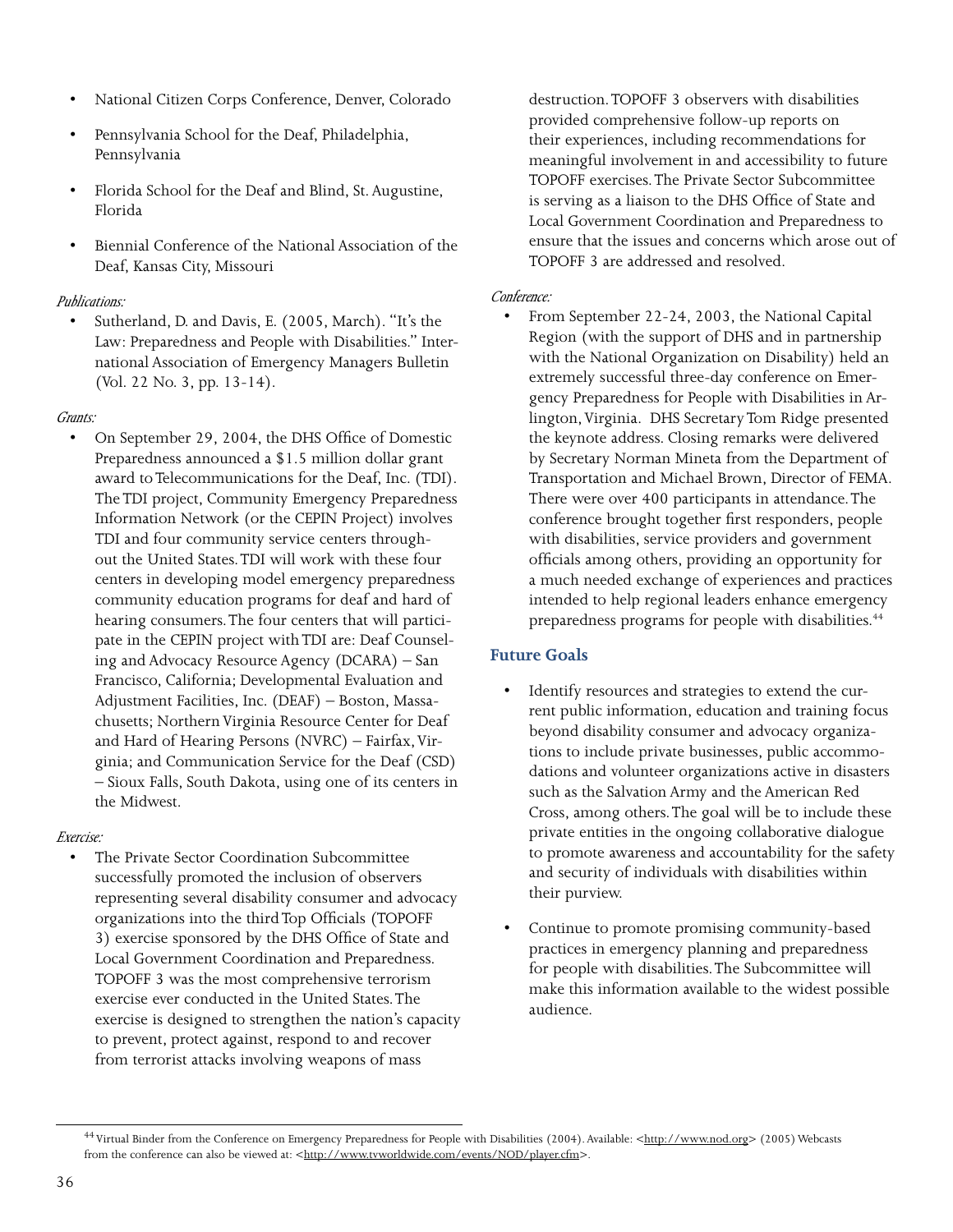#### **Conclusion**

Through private sector partnerships, citizen education on emergency preparedness and encouragement of widespread involvement in emergency planning efforts, the national capacity to prevent, prepare for, respond to and recover from disasters and emergencies will be greatly strengthened. National programs such as Citizen Corps can serve as a catalyst for more inclusive local emergency preparedness planning when diverse members of the local communities, such as individuals with disabilities, actively participate in such programs. Anecdotal information indicates many communities are already engaged in improving the safety and security of their communities. Providing further venues for those activities, documenting successes and directing communities to resources will provide citizens with a model for success and simultaneously reveal where government intervention is most needed.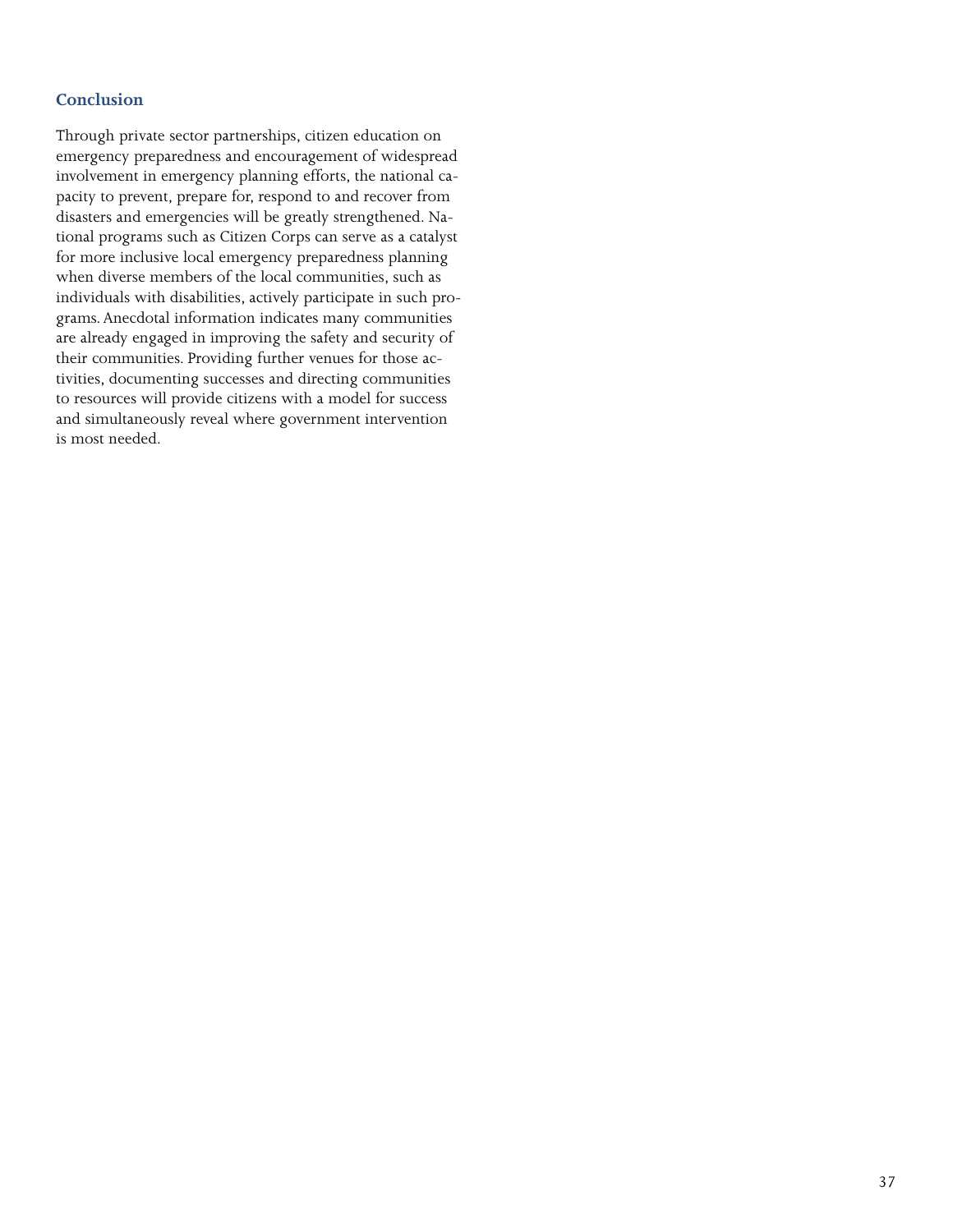## <span id="page-39-0"></span>**V. Recommendations**

Executive Order 13347 directs the Interagency Coordinating Council to submit to the President recommendations for advancing the policy set forth in the Executive Order. It requires that the Council identify future actions that the executive departments and agencies can undertake to ensure that the Federal Government appropriately supports safety and security for individuals with disabilities in situations involving disasters, including earthquakes, tornadoes, fires, floods, hurricanes and acts of terrorism.

A great deal of positive effort has been generated in the first year of the ICC, highlighting the need for coordination, funding, research, training and identification of effective practices in emergency preparedness for individuals with disabilities. The ICC, with its successful interagency collaborations, will continue its work to ensure that emergency preparedness planning incorporates the needs of individuals with disabilities. The ICC will also continue to facilitate cooperation among Federal, State, local and tribal governments and private organizations and individuals in the implementation of emergency preparedness plans as they relate to individuals with disabilities.

These recommendations do not propose or assume fundamental changes in legislation, regulations or appropriations. The recommendations represents coordination-based solutions that the ICC believes will significantly strengthen our nation's ability to integrate people with disabilities into disaster and emergency mitigation, preparedness, response and recovery efforts.

#### **Recommendation 1: Increase the rate of participation of people with disabilities in**

**emergency planning.** People with disabilities and organizations that represent them must participate as meaningful partners with Federal, State, local, and tribal government officials in the development and implementation of emergency plans. The alternative is the loss of invaluable insight and resources vital to meeting the needs and sometimes complex issues related to this large subset of our communities. Most importantly, a failure to identify and address these needs and issues can jeopardize the lives and safety of individuals with disabilities. The ICC is in a unique position to facilitate progress on this issue. In the upcoming year it will provide technical assistance and engage in outreach activities such as broad dissemination

of information on effective practices and dialogue among stakeholders at all levels.

**Recommendation 2: Increase the rate of participation of people with disabilities in emergency preparedness, response and recovery drills and exercises.** Drills and exercises are critical in determining whether the country as a whole, and States and localities are adequately prepared for man-made or natural disasters. They facilitate the process of measuring the effectiveness of existing plans by uncovering areas where improvements are necessary. The inclusion of people with disabilities as active participants in emergency drills and exercises as planners, implementers, participants and evaluators is therefore of vital importance. Specifically, inclusion of people with disabilities in these roles enables the collection of invaluable information about the effectiveness of plans (especially with regards to their needs), affords responders first-hand exposure to people with disabilities in disaster and emergency situations and tests theories about necessary services. The ICC will work with emergency planners and responders to increase the participation of people with disabilities in drills and exercises.

**Recommendation 3: Direct homeland security funding to promote the full integration of people with disabilities in all aspects of emergency preparedness, response and recovery.** There must be adequate funding to ensure that emergency planning includes people with disabilities. In the present environment, it is difficult for planners to find funds to meet their communities' needs for items ranging from evacuation devices to personal preparedness education materials. In January 2005, the Secretary of Homeland Security sent a letter to all Governors encouraging them to consider using a portion of their homeland security grants for such purposes. This effort should be replicated at the State, local and tribal levels to encourage the use of homeland security resources to achieve the goals of the Executive Order. To expedite the process, the ICC will develop a database of current funding streams devoted to emergency preparedness and people with disabilities.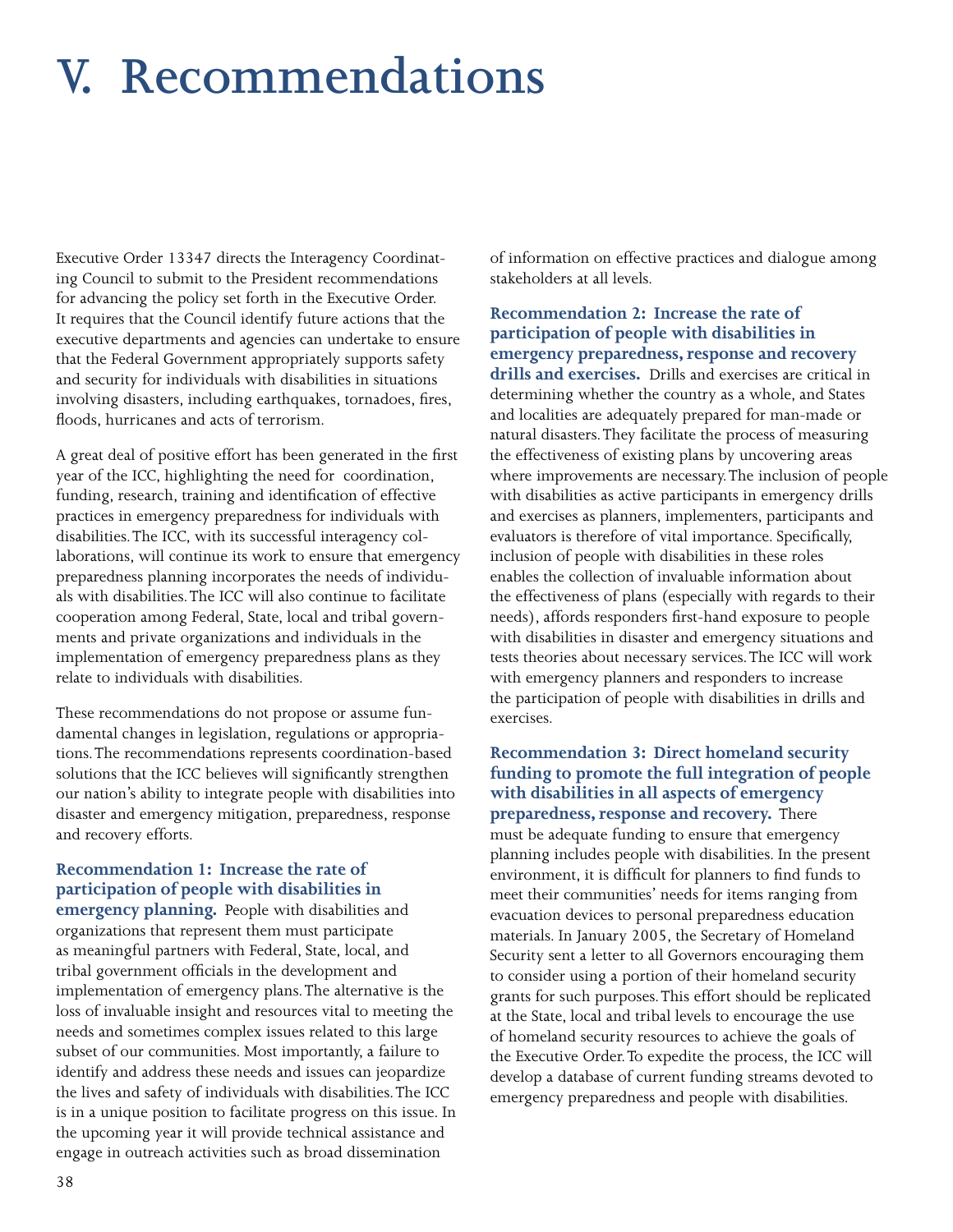**Recommendation 4: Urge Federal building officials and managers to include the concerns of federal employees and visitors with disabilities in developing emergency plans and continuity of government plans.** Section 1(a) of the President's Executive Order 13347 calls for Federal agencies to "consider, in their emergency preparedness planning, the unique needs of agency employees with disabilities and individuals with disabilities whom the agency serves." The ICC is ideally positioned to facilitate changes to Federal policies and practices that are necessary to ensure full inclusion of the more than 120,000 Federal employees with disabilities in workplace emergency plans. The ICC composition includes the key Federal departments and agencies that have policy oversight for the Federal workplace. In addition, the overall composition of the ICC will ensure that coordinated and consistent guidance on the development of inclusive emergency plans is provided to executive departments and agencies throughout the Federal Government, including at the national, regional, and field levels. The ICC's Workplace Template of Guidelines sets out comprehensive planning considerations that will serve as the framework for evaluation of policies, practices, and plans. As these competency-based planning principles are implemented by the Federal Government, it will afford the ICC opportunities to inform employers within the State, tribal, local, and private sectors about effective practices for the inclusion of individuals with disabilities in workplace emergency preparedness planning.

**Recommendation 5: Ensure that during an emergency, Telecommunications Relay Services (TRS) personnel, Public Safety Answering Point (PSAP) personnel, and captioners can travel to and from their designated facilities to provide continuity of services for persons with hearing and speech disabilities.** Telecommunications Relay Services (TRS) personnel, Public Safety Answering Point (PSAP) personnel, and captioners are critical to the disability community. Each provides an important communications link between people with hearing or speech disabilities and the remainder of the community. If they are not designated as essential personnel prior to an emergency, TRS and PSAP personnel and captioners may be restricted from traveling to or remaining at a particular location. Without trained personnel to provide these intermediate services, individuals with hearing or speech disabilities will be denied their rights to accessible communications and will not have access to public alert and warning information during and after an emergency. The ICC will work to ensure that these critical policy changes are implemented.

**Recommendation 6: Integrate the needs of individuals with disabilities into the National Response Plan (NRP) and the National Incident Management System (NIMS).** In order to fully integrate the needs of individuals with disabilities in the nation's emergency preparedness and response strategies, the ICC recommends incorporation of disability access information into the NRP and NIMS. The NRP and NIMS provide the structures that weave together the capabilities and resources of the various jurisdictions and levels of government and the private sector into a cohesive, unified, coordinated and seamless national approach. The overall goal is to harmonize and integrate existing Federal domestic prevention, preparedness, response and recovery plans into a single all-hazards plan. These preparedness and response mandates provide the ideal venue for promoting awareness of the issues surrounding people with disabilities in emergency preparedness, response and recovery. The ICC will work to ensure that the NRP, the NIMS, and other similar documents take account of the disability community.

**Recommendation 7: Coordinate evidence-based Federal research into the effectiveness of audio, visual and/or tactile protocols and technologies related to emergency preparedness, alerting, warning and response for individuals with disabilities.** In order to ensure that all persons are alerted to and warned about disasters or emergencies, accessible technologies are indispensable. The ICC is uniquely positioned to accelerate research that guides the development and integration of appropriate technologies into the Nation's emergency warning systems and practices. These technologies identified from research will guide contract procurement and technical assistance, and translate findings into guidelines. Findings will also result in information on promising new practices for alerting and warning individuals with disabilities.

**Recommendation 8: Ensure comprehensive medical approaches that address the health care and medical needs of individuals with disabilities across the lifespan of an emergency event.** In order to ensure that health care providers and emergency responders have the appropriate skills to provide life-sustaining care to individuals with disabilities for both pre-existing and incidentcaused health needs, they must receive training. Effective competency-based instructional materials and training will increase positive outcomes for individuals with disabilities in times of emergency and over the duration of the recovery process. The ICC will work to ensure development of this type of instructional material and training.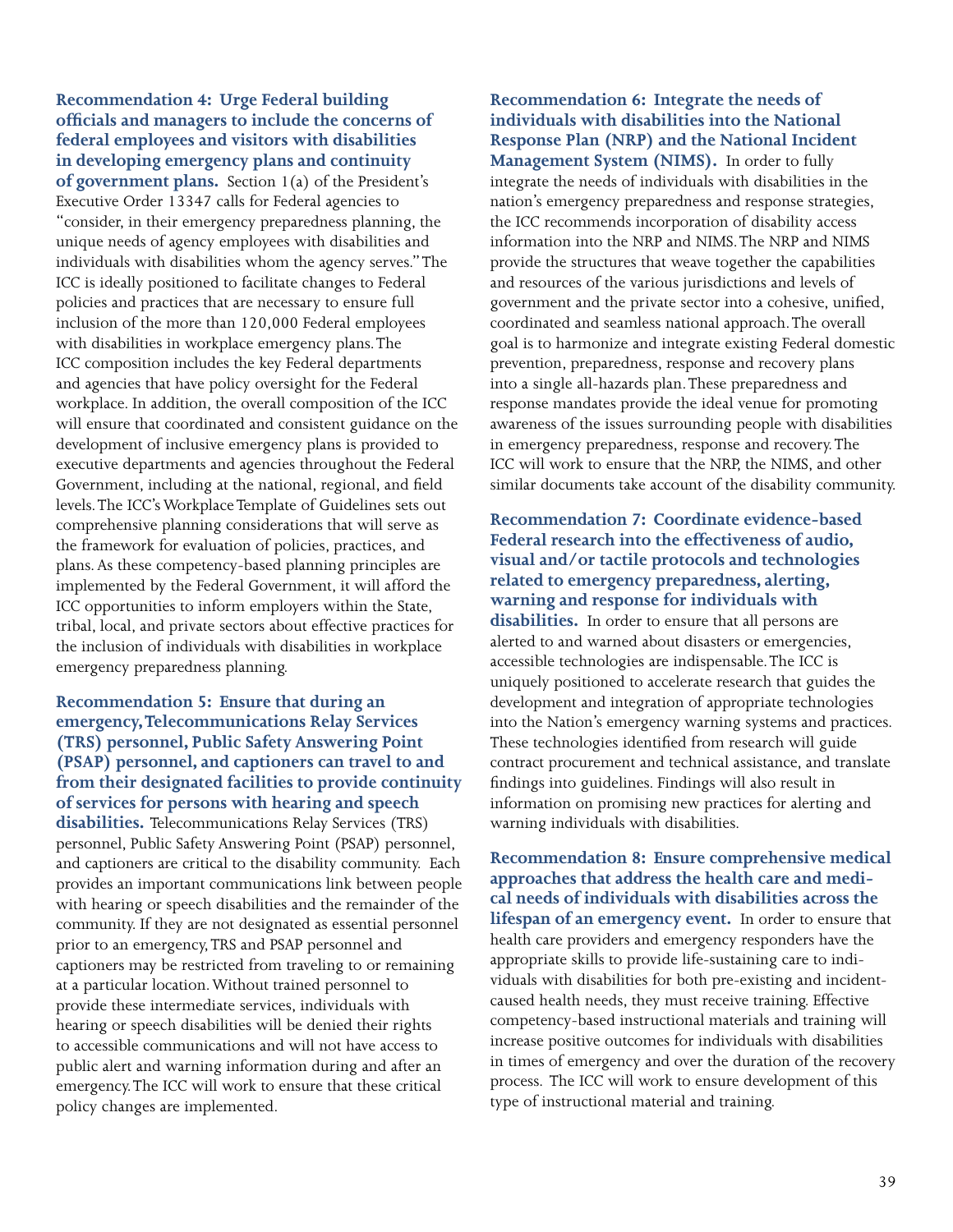## <span id="page-41-0"></span>**VI. Conclusion**

The integration of people with disabilities in all aspects of emergency management and planning is essential to the nation's mitigation, preparedness, response and recovery efforts. The needs and concerns of people with disabilities are often overlooked in these areas. Terrorist events, such as the September 11, 2001 attacks, and natural disasters, such as hurricanes, tornadoes and wildfires underscore the need for inclusive and accessible emergency planning and response.

As a result of the President's Executive Order and the creation of the Interagency Coordinating Council, Federal government departments and agencies, now more than ever before, are actively addressing these critical issues. This includes greater interagency coordination and collaboration with the purpose of ensuring that emergency preparedness and response plans appropriately support the safety and security of individuals with disabilities.

In this report the ICC has identified a variety of issues and

actions necessary to improve emergency planning and response for people with disabilities at the Federal, State, tribal and local levels in areas such as emergency communication, emergency transportation, emergency preparedness in the workplace, health and research. The report includes eight recommendations that represent coordination-based solutions that the ICC believes will significantly strengthen the nation's ability to integrate people with disabilities into disaster and emergency mitigation, preparedness, response and recovery efforts.

The ICC is committed to improving emergency preparedness and response for individuals with disabilities and looks forward to continuing its work in the upcoming year.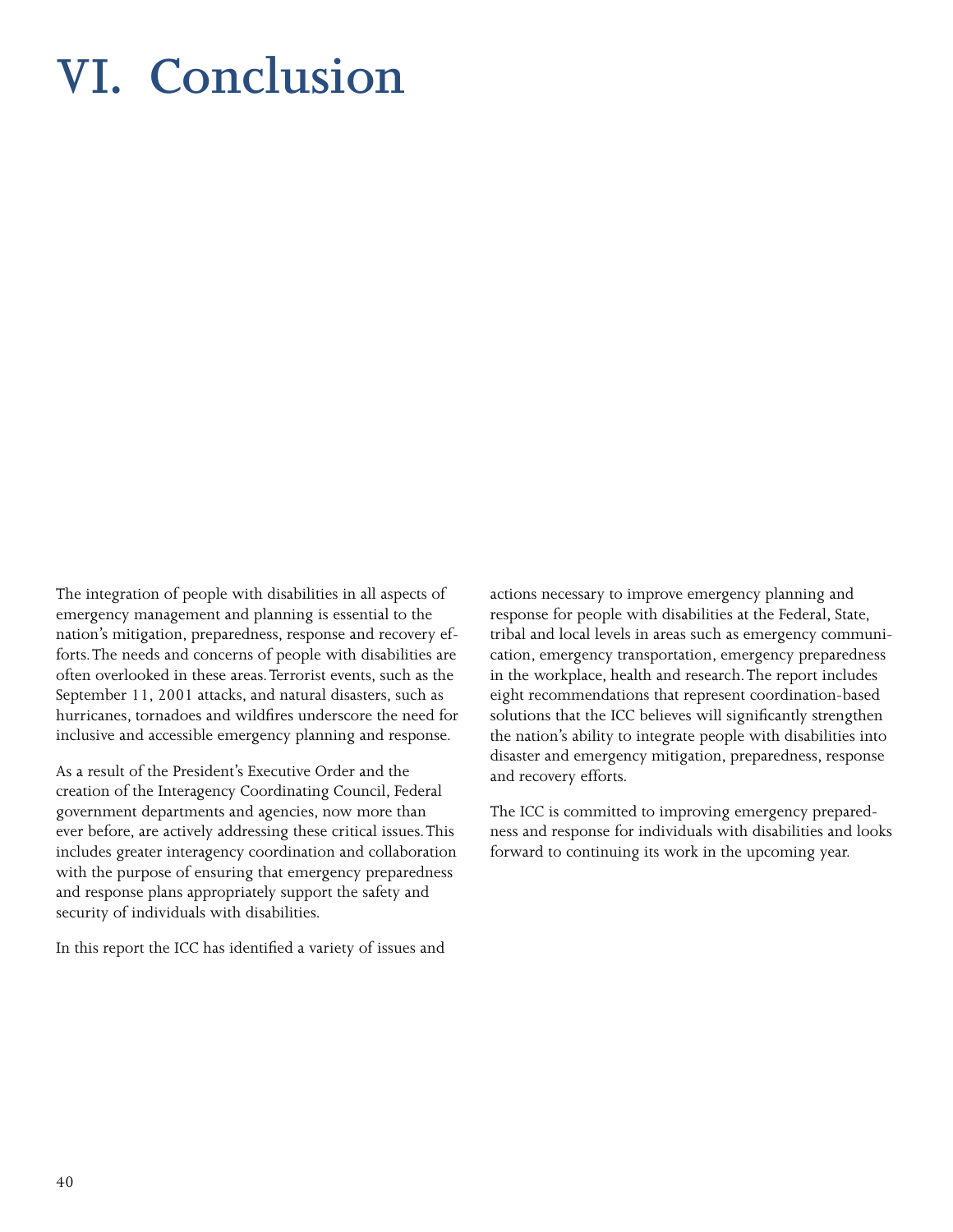## <span id="page-42-0"></span>**VII. Appendices**

### Appendix A: Text of Executive Order 13347

Federal Register/Vol. 69, No. 142/Monday, July 26, 2004/Presidential Documents

Individuals With Disabilities in Emergency Preparedness

By the authority vested in me as President by the Constitution and the laws of the United States of America, and to strengthen emergency preparedness with respect to individuals with disabilities, it is hereby ordered as follows:

**Section 1.** *Policy.* To ensure that the Federal Government appropriately supports safety and security for individuals with disabilities in situations involving disasters, including earthquakes, tornadoes, fires, floods, hurricanes, and acts of terrorism, it shall be the policy of the United States that executive departments and agencies of the Federal Government (agencies):

 (a) consider, in their emergency preparedness planning, the unique needs of agency employees with disabilities and individuals with disabilities whom the agency serves;

 (b) encourage, including through the provision of technical assistance, as appropriate, consideration of the unique needs of employees and individuals with disabilities served by State, local, and tribal governments and private organizations and individuals in emergency preparedness planning; and

 (c) facilitate cooperation among Federal, State, local, and tribal governments and private organizations and individuals in the implementation of emergency preparedness plans as they relate to individuals with disabilities.

**Sec. 2.** *Establishment of Council.* (a) There is hereby established, within the Department of Homeland Security for administrative purposes, the Interagency Coordinating Council on Emergency Preparedness and Individuals with Disabilities (the ''Council''). The Council shall consist exclusively of the following members or their designees:

(i) the heads of executive departments, the Administrator of the Environmental Protection Agency, the Administrator of General Services, the Director of the Office of Personnel Management, and the Commissioner of Social Security; and

(ii) any other agency head as the Secretary of Homeland Security may, with the concurrence of the agency head, designate.

(b) The Secretary of Homeland Security shall chair the Council, convene and preside at its meetings, determine its agenda, direct its work, and, as appropriate to particular subject matters, establish and direct subgroups of the Council, which shall consist exclusively of Council members.

(c) A member of the Council may designate, to perform the Council functions of the member, an employee of the member's department or agency who is either an officer of the United States appointed by the President, or a full-time employee serving in a position with pay equal to or greater than the minimum rate payable for GS–15 of the General Schedule.

**Sec. 3.** *Functions of Council.* (a) The Council shall:

- (i) coordinate implementation by agencies of the policy set forth in section 1 of this order;
- (ii) whenever the Council obtains in the performance of its functions information or advice from any individual who is not a full-time or permanent part-time Federal employee, obtain such information and advice only in a manner that seeks individual advice and does not involve collective judgment or consensus advice or deliberation; and
- (iii) at the request of any agency head (or the agency head's designee under section 2(c) of this order) who is a member of the Council, unless the Secretary of Homeland Security declines the request, promptly review and provide advice, for the purpose of furthering the policy set forth in section 1, on a proposed action by that agency.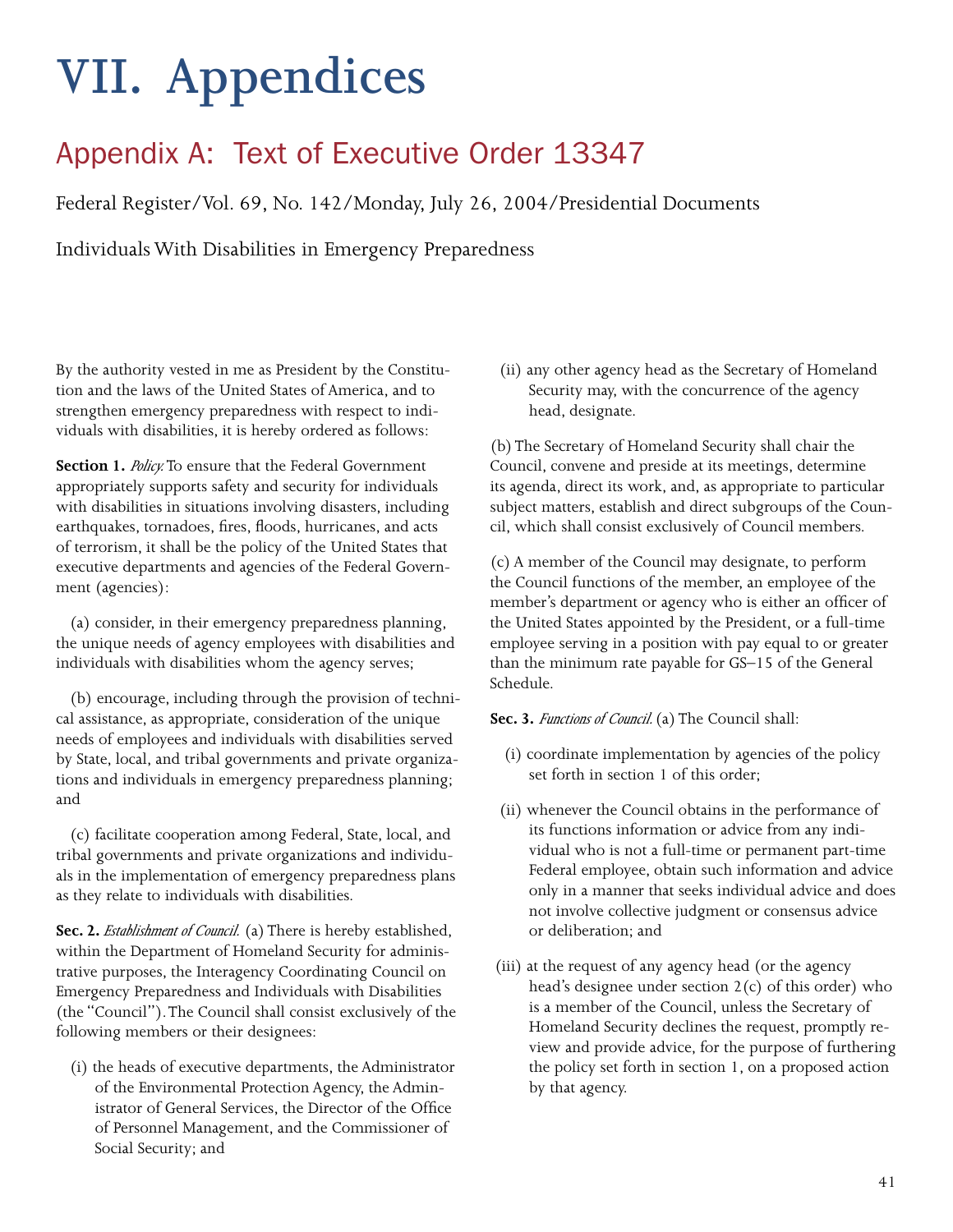(b) The Council shall submit to the President each year beginning 1 year after the date of this order, through the Assistant to the President for Homeland Security, a report that describes:

- (i) the achievements of the Council in implementing the policy set forth in section 1;
- (ii) the best practices among Federal, State, local, and tribal governments and private organizations and individuals for emergency preparedness planning with respect to individuals with disabilities; and
- (iii) recommendations of the Council for advancing the policy set forth in section 1.

**Sec. 4.** *General.* (a) To the extent permitted by law:

(i) agencies shall assist and provide information to the Council for the performance of its functions under this order; and

(ii) the Department of Homeland Security shall provide funding and administrative support for the Council.

(b) Nothing in this order shall be construed to impair or otherwise affect the functions of the Director of the Office of Management and Budget relating to budget, administrative, or legislative proposals.

(c) This order is intended only to improve the internal management of the executive branch and is not intended to, and does not, create any right or benefit, substantive or procedural, enforceable at law or in equity by a party against the United States, its departments, agencies, instrumentalities, or entities, its officers or employees, or any other person.

THE WHITE HOUSE, *July 22, 2004.*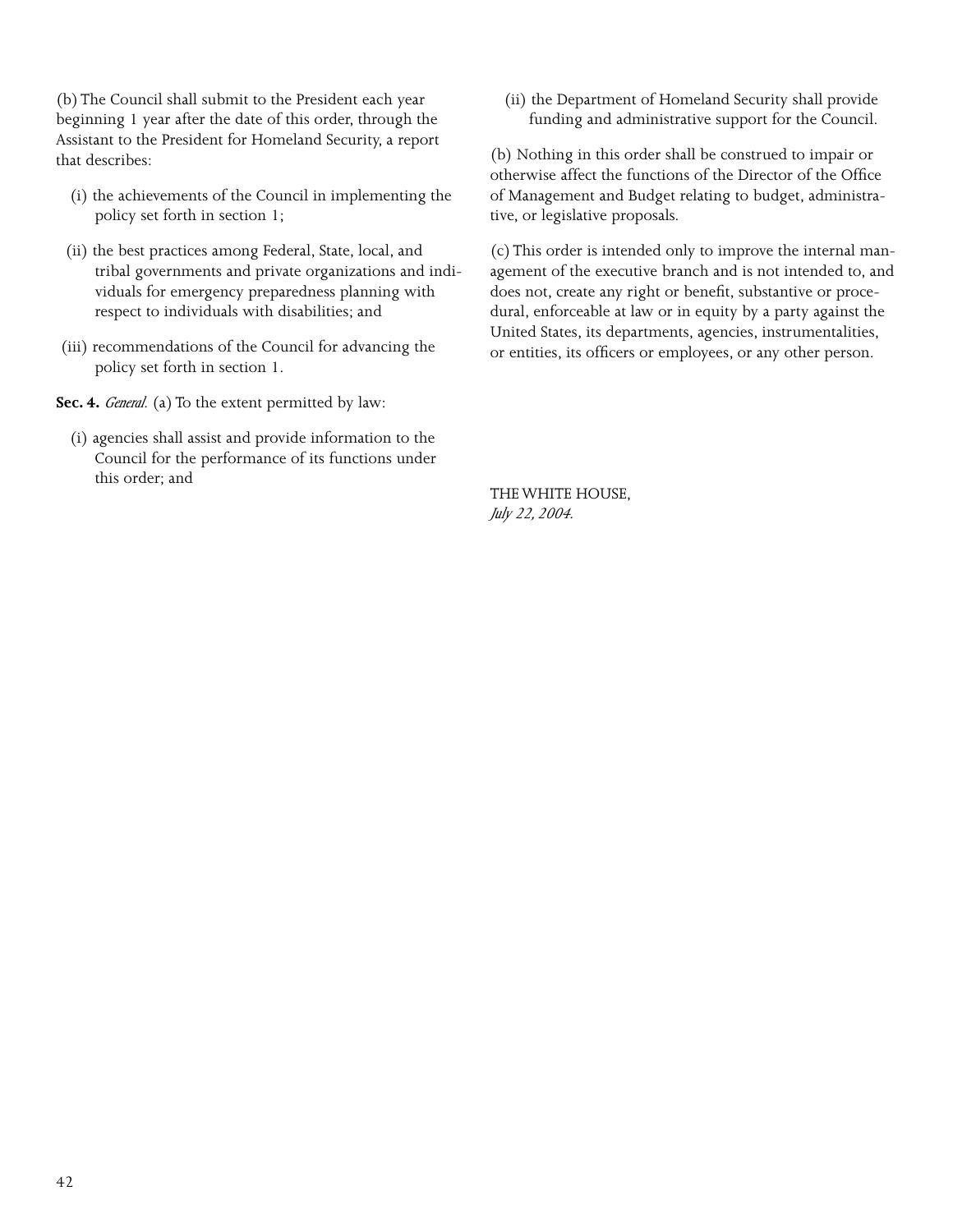## <span id="page-44-0"></span>Appendix B: Former DHS Secretary Ridge's Letter of January 3rd, 2005 to State and Territorial Governors

January 3, 2005

The Honorable Robert Riley Governor of Alabama State Capitol 600 Dexter Avenue Montgomery, Alabama 36130

Dear Governor Riley:

As you know, throughout the past two years the U.S. Department of Homeland Security has been working hard on many levels to better prepare our Nation for terrorist attacks, natural disasters and other emergencies. I know that you share my commitment to ensuring a more prepared America, and I have appreciated the opportunity to work closely with you on this critical issue.

I am writing to encourage you to consider an aspect of this issue that is a priority for President Bush and the Department of Homeland Security: incorporating the needs of Americans with disabilities in preparedness, response, and recovery efforts. While all Americans face difficulties during emergencies and disasters, these difficulties are often compounded for people with disabilities and their families. Legally and ethically, we are responsible to ensure that our fellow citizens with disabilities are as safe and secure in their communities as individuals without disabilities.

President Bush and I are deeply committed to integrating the disability community in all aspects of emergency preparedness, response, and recovery. In fact, President Bush marked the 14th anniversary of the landmark Americans with Disabilities Act in July 2004, by signing Executive Order 13347, "Individuals with Disabilities in Emergency Preparedness." We have already seen a great deal of momentum and activity at the Federal level in response to the President's direction.

To further our Nation's progress on this critical aspect of the preparedness, response, and recovery effort, I ask that you work with us in the following ways. First, I ask that you take steps to ensure that your State's existing emergency preparedness plans are as comprehensive as possible with regard to the issues facing individuals with disabilities. Encouraging individuals with disabilities to actively take part in the planning process, including in exercises, can be a significant asset to planners. We must work to ensure that emergency management personnel are properly trained with regard to preparing for, responding to, and recovering from emergencies as these situations relate to people with disabilities and to ensure that people with disabilities and their families take the initiative to prepare themselves.

Second, I ask that you take steps to ensure that emergency information and resources are available by accessible means and in accessible formats. Please consider, among other things, captioning and voice description of all broadcasts regarding emergencies and providing materials in accessible alternative formats when printed materials are made available to the public.

Third, I ask that you consider expending Federal homeland security dollars on initiatives that address and/or respond to the needs of individuals with disabilities for emergency preparedness, response, and recovery. Many of the challenges that we face in this arena will only be effectively resolved when substantial resources are applied to developing innovative solutions. I ask that you consider the use of funds in this area to be a priority.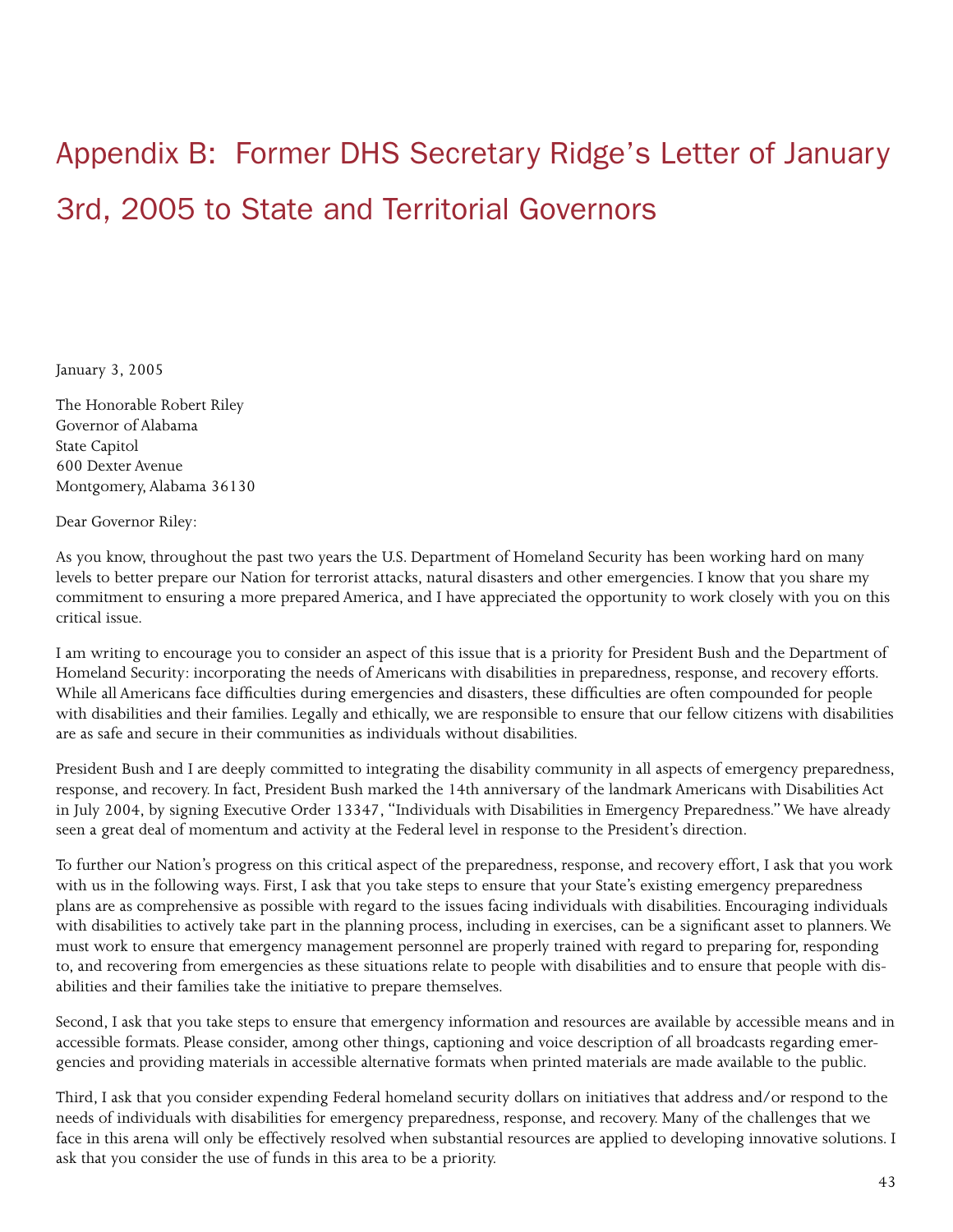Finally, many of you have already done extraordinary work in this area. I ask that you share your ideas and lessons learned with us, and we will endeavor to share your experiences with the widest possible audience. Please communicate directly with the chair of the Interagency Council on Emergency Preparedness and Individuals with Disabilities, Daniel W. Sutherland, the Department of Homeland Security's Officer for Civil Rights and Civil Liberties (civil.liberties@dhs.gov or 202-401 -1474).

Throughout all of our work on these issues, we must keep in mind that people with disabilities are not passive consumers of help. Rather, people with disabilities have a great deal to offer all Americans because they bring a unique blend of energy, ideas, and determination to these issues. By addressing this specific population's needs, all Americans will benefit.

Thank you for your commitment to this issue.

Sincerely,

Tom Ridge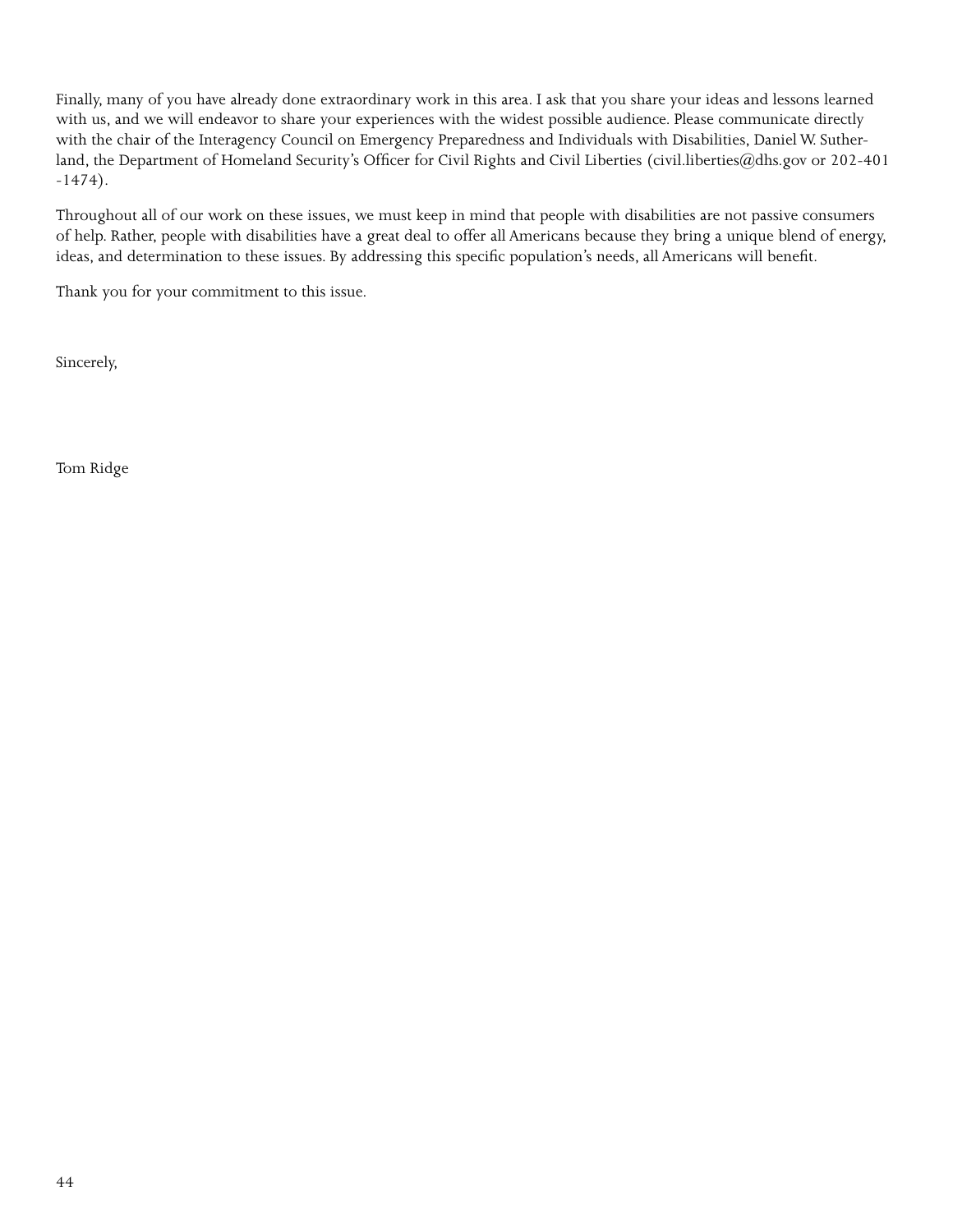## <span id="page-46-0"></span>Appendix C: An ADA Guide for Local Governments: Making Community Emergency Preparedness and Response Programs Accessible to People with Disabilities

One of the most important roles of local government is to protect their citizenry from harm, including helping people prepare for and respond to emergencies. Making local government emergency preparedness and response programs accessible to people with disabilities is a critical part of this responsibility. Making these programs accessible is also required by the Americans with Disabilities Act of 1990 (ADA).

#### **Planning**

If you are responsible for your community's emergency planning or response activities, you should involve people with disabilities in identifying needs and evaluating effective emergency management practices. Issues that have the greatest impact on people with disabilities include notification, evacuation, emergency transportation, sheltering, access to medical care and medications, access to their mobility devices or service animals while in transit or at shelters, and access to information.

In planning for emergency services, you should consider the needs of people who use mobility aids such as wheelchairs, scooters, walkers, canes or crutches, or people who have limited stamina. Plans also need to include people who use oxygen or respirators, people who are blind or who have low vision, people who are deaf or hard of hearing, people who have a cognitive disability, people with mental illness, and those with other types of disabilities.

#### **Action Step:**

**Solicit and incorporate input from people with different types of disabilities (e.g. mobility, vision, hearing, cognitive and other disabilities) regarding all phases of your emergency management plan (preparation, notification, response, and clean up).**

#### **Notification**

Many traditional emergency notification methods are not accessible to or usable by people with disabilities. People who are deaf or hard of hearing cannot hear radio, television, sirens, or other audible alerts. Those who are blind or who have low vision may not be aware of visual cues, such as flashing lights. Warning methods should be developed to ensure that all citizens will have the information necessary to make sound decisions and take appropriate, responsible action. Often, using a combination of methods will be more effective than relying on one method alone. For instance, combining visual and audible alerts will reach a greater audience than either method would by itself.

#### **Action Step:**

**Provide ways to inform people who are deaf or hard of hearing of an impending disaster if you use emergency warning systems such as sirens or other audible alerts. When the electric power supply is affected, it may be necessary to use several forms of notification. These might include the use of telephone calls, auto-dialed TTY (teletypewriter) messages, text messaging, e-mails, and even direct door-to-door contact with pre-registered individuals. Also, you should consider using open-captioning on local TV stations in addition to incorporating other innovative uses of technology into such procedures, as well as lower-tech options such as dispatching qualified sign language interpreters to assist in broadcasting emergency information provided to the media.**

#### **Evacuation**

Individuals with disabilities will face a variety of challenges in evacuating, depending on the nature of the emergency. People with a mobility disability may need assistance leaving a building without a working elevator. Individuals who are blind or who have limited vision may no longer be able to independently use traditional orientation and navigation methods. An individual who is deaf may be trapped somewhere unable to communicate with anyone because the only communication device relies on voice. Procedures should be in place to ensure that people with disabilities can evacuate the physical area in a variety of conditions and with or without assistance.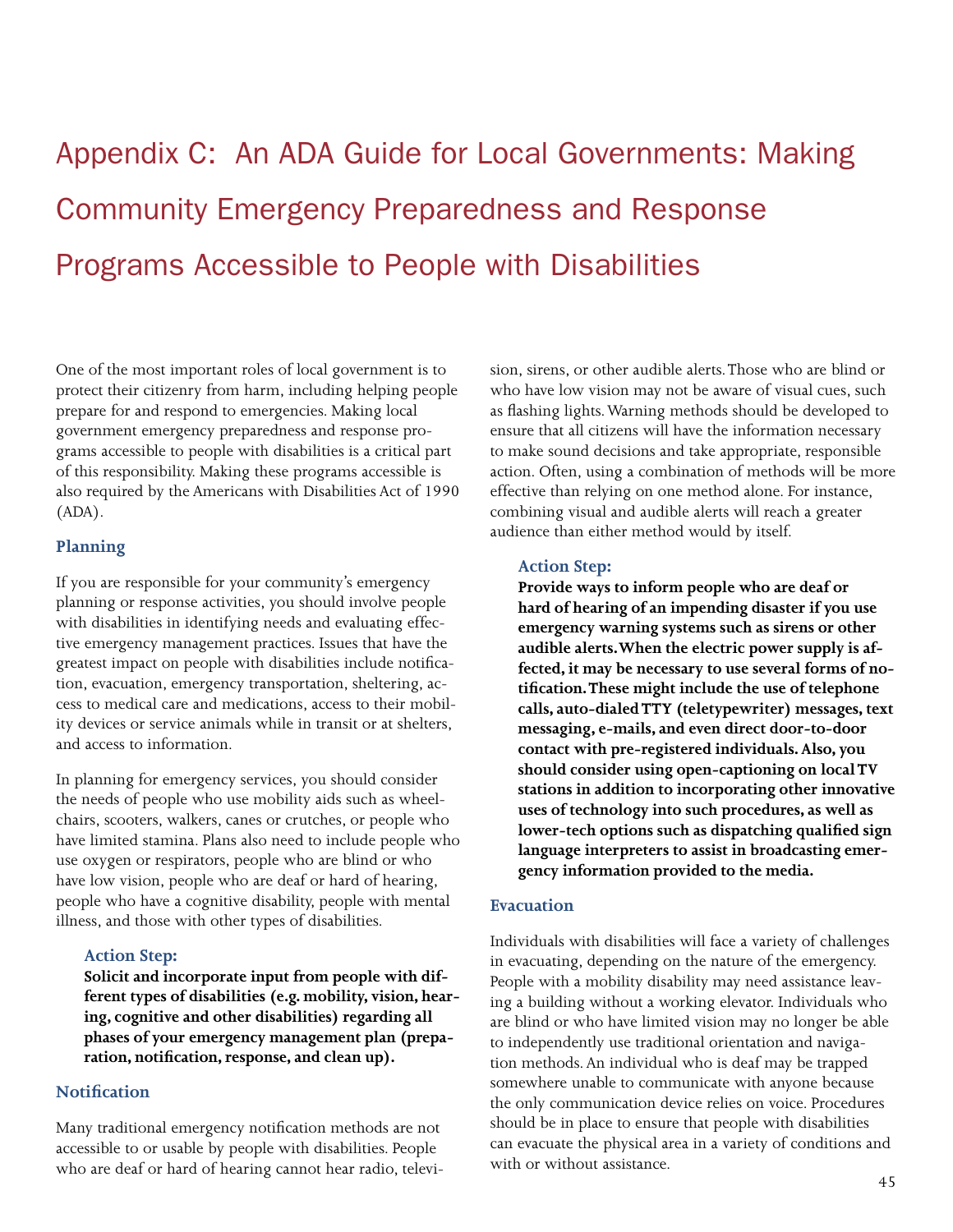#### **Action Step:**

**Adopt policies to ensure that your community evacuation plans enable people with disabilities, including those who have mobility impairments, vision impairments, hearing impairments, cognitive disabilities, mental illness, or other disabilities, to safely self-evacuate or to be evacuated by others. Some communities are instituting voluntary, confidential registries of persons with disabilities who may need individualized evacuation assistance or notification. If you adopt or maintain such a registry, have procedures in place to ensure its voluntariness, guarantee confidentiality controls, and develop a process to update the registry. Also consider how best to publicize its availability. Whether or not a registry is used, your plan should address accessible transportation needs for people who use wheelchairs, scooters, or other mobility aids as well as people who are blind or who have low vision.**

Both public and private transportation may be disrupted due to overcrowding, because of blocked streets and sidewalks, or because the system is not functioning at all. The movement of people during an evacuation is critical, but many people with disabilities cannot use traditional, inaccessible transportation.

#### **Action Step:**

**Identify accessible modes of transportation that may be available to help evacuate people with disabilities during an emergency. For instance, some communities have used lift-equipped school or transit buses to evacuate people who use wheelchairs during floods.**

#### **Sheltering**

When disasters occur, people are often provided safe refuge in temporary shelters. Some may be located in schools, office buildings, tents, or other areas. Historically, great attention has been paid to ensuring that those shelters are well stocked with basic necessities such as food, water, and blankets. But many of these shelters have not been accessible to people with disabilities. Individuals using a wheelchair or scooter have often been able somehow to get to the shelter, only to find no accessible entrance, accessible toilet, or accessible shelter area.

#### **Action Step:**

**Survey your community's shelters for barriers to access for persons with disabilities. For instance, if you are considering incorporating a particular high school gymnasium into your sheltering plan, early in the process you should examine its parking, the path to the gymnasium, and the toilets serving the gymnasium to make sure they are accessible to people with** 

**disabilities. If you find barriers to access, work with the facility's owner to try to get the barriers removed. If you are unable to do so, consider another nearby facility for your community sheltering needs.**

**Until all of your emergency shelters have accessible parking, exterior routes, entrances, interior routes to the shelter area, and toilet rooms serving the shelter area, identify and widely publicize to the public, including persons with disabilities and the organizations that serve them, the locations of the most accessible emergency shelters.**

Shelter staff and volunteers are often trained in first aid or other areas critical to the delivery of emergency services, but many have little, if any, familiarity with the needs of people with disabilities. In some instances, people with disabilities have been turned away from shelters because of volunteers' lack of confidence regarding the shelter's ability to meet their needs. Generally, people with disabilities may not be segregated or told to go to "special" shelters designated for their use. They should ordinarily be allowed to attend the same shelters as their neighbors and coworkers.

#### **Action Step:**

**Invite representatives of group homes and other people with disabilities to meet with you as part of your routine shelter planning. Discuss with them which shelters they would be more likely to use in the event of an emergency and what, if any, disability-related concerns they may have while sheltering. Develop site-specific instructions for your volunteers and staff to address these concerns.**

Many shelters have a "no pets" policy and some mistakenly apply this policy to exclude service animals such as guide dogs for people who are blind, hearing dogs for people who are deaf, or dogs that pull wheelchairs or retrieve dropped objects. When people with disabilities who use service animals are told that their animals cannot enter the shelter, they are forced to choose between safety and abandoning a highly trained animal that accompanies them everywhere and allows them to function independently.

#### **Action Step:**

**Adopt procedures to ensure that people with disabilities who use service animals are not separated from their service animals when sheltering during an emergency, even if pets are normally prohibited in shelters. While you cannot unnecessarily segregate persons who use service animals from others, you may consider the potential presence of persons who, for safety or health Reasons, should not be with certain types of animals.**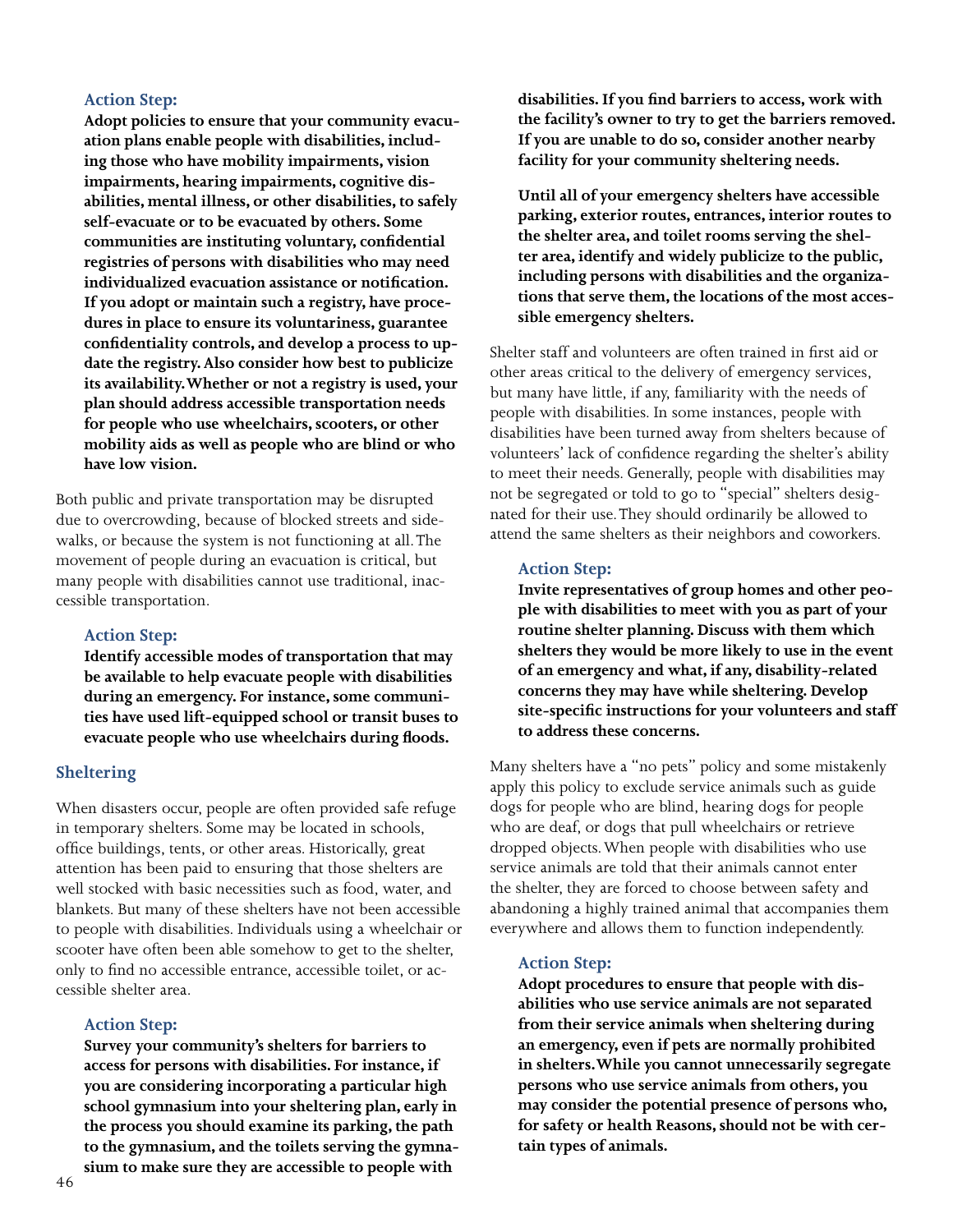Individuals whose disabilities require medications, such as certain types of insulin that require constant refrigeration, may find that many shelters do not provide refrigerators or ice-packed coolers. Individuals who use life support systems and other devices rely on electricity to function and stay alive and, in many cases, may not have access to a generator or other source of electricity within a shelter.

#### **Action Step:**

**Ensure that a reasonable number of emergency shelters have back-up generators and a way to keep medications refrigerated (such as a refrigerator or a cooler with ice). These shelters should be made available on a priority basis to people whose disabilities require access to electricity and refrigeration, for example, for using life-sustaining medical devices, providing power to motorized wheelchairs, and preserving certain medications, such as insulin, that require refrigeration. The public should be routinely notified about the location of these shelters. In addition, if you choose to maintain a confidential registry of individuals needing transportation assistance, this registry could also record those who would be in need of particular medications. This will facilitate your planning priorities.**

People who are deaf or hard of hearing may not have access to audible information routinely made available to people in the temporary shelters. Those who are blind or who have low vision will not be able to use printed notices, advisories, or other written information.

#### **Action Step:**

**Adopt procedures to provide accessible communication for people who are deaf or hard of hearing and for people with severe speech disabilities. Train**  **staff on the basic procedures for providing accessible communication, including exchanging notes or posting written announcements to go with spoken announcements. Train staff to read printed information, upon request, to persons who are blind or who have low vision.**

#### **Returning Home**

The needs of individuals with disabilities should be considered, too, when they leave a shelter or are otherwise allowed to return to their home. If a ramp has been destroyed, an individual with a mobility impairment will be unable to get into and out of the house. In case temporary housing is needed past the stay at the shelter, your emergency response plan could identify available physically accessible short-term housing, as well as housing with appropriate communication devices, such as TTY's, to ensure individuals with communication disabilities can communicate with family, friends, and medical professionals.

#### **Action Step:**

**Identify temporary accessible housing (such as accessible hotel rooms within the community or in nearby communities) that could be used if people with disabilities cannot immediately return home after a disaster if, for instance, necessary accessible features such as ramps or electrical systems have been damaged.**

If you contract with another entity, such as the American Red Cross or another local government, to provide your emergency preparedness plans and emergency response services, you should ensure that the other entity follows these steps on your behalf.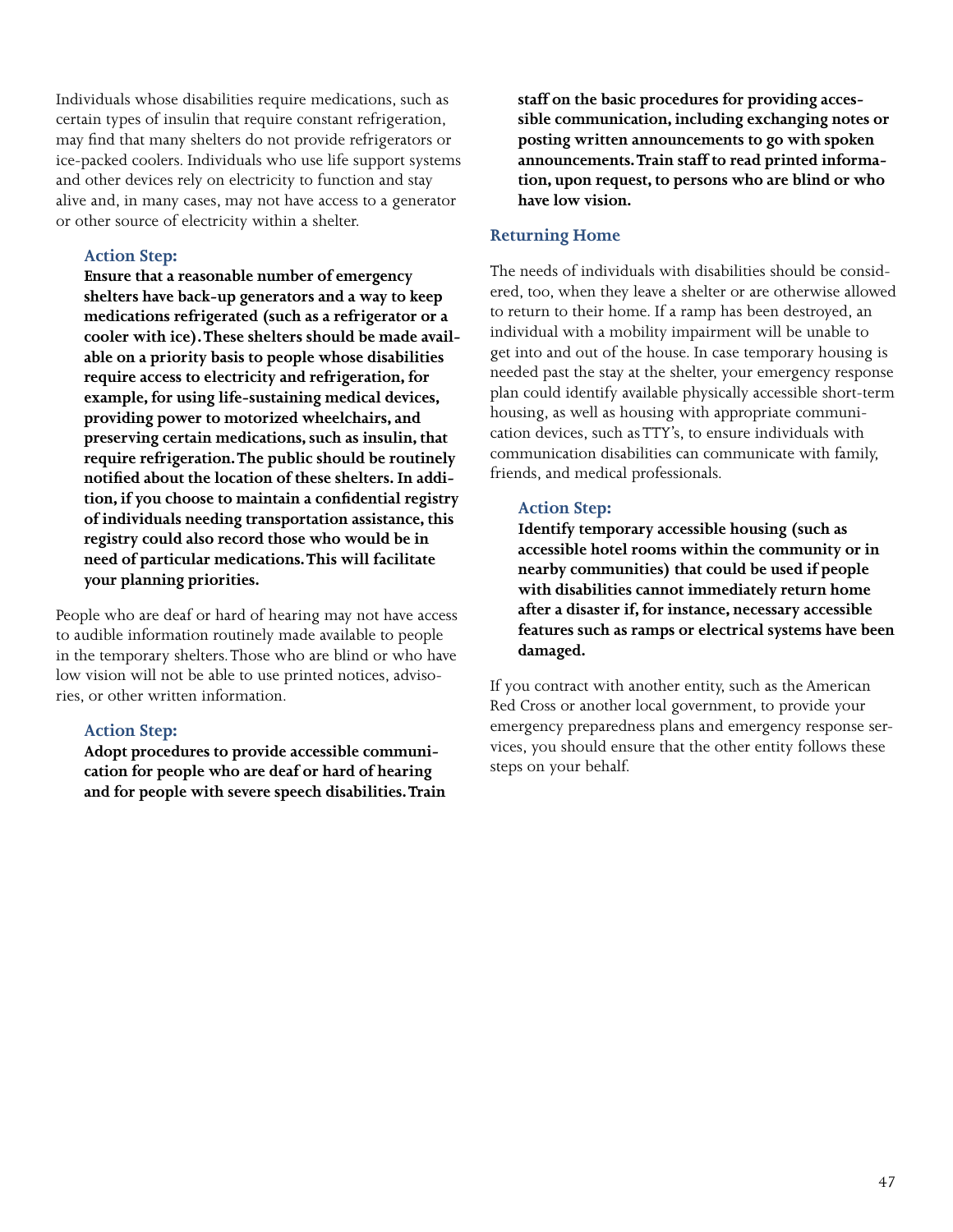### <span id="page-49-0"></span>Appendix D: Glossary of Key Terms

**Disaster** – An occurrence of a natural catastrophe, technological accident, or human caused event that has resulted in severe property damage, deaths, and/or multiple injuries. As used in the Robert T. Stafford Disaster Relief and Emergency Assistance Act, a "major disaster" is "any natural catastrophe [...] or, regardless of cause, any fire, flood or explosion, in any part o the United States, which in the determination of the President causes damage of sufficient severity and magnitude to warrant major disaster assistance under [the] Act to supplement the efforts and available resources or States, local governments, and disaster relief organizations in alleviating the damage, loss, hardship, or suffering caused thereby." (Source - FEMA, State and Local Guide (SLG 101): Guide for All-Hazard Emergency Operations Planning, 1996)

**Emergency** – Absent a Presidentially declared emergency, any incident(s), human-caused or natural, that requires responsive action to protect life or property. Under the Robert T. Stafford Disaster Relief and Emergency Assistance Act, "any occasion or instance for which, in the determination of the President, Federal assistance is needed to supplement State an d local efforts and capabilities to save lives and to protect property and public health and safety or to lesson or avert the threat of a catastrophe in any part of the United States." (Source – NIMS, March 2004)

**Mitigation** – Activities designed to reduce or eliminate risks to persons or property or to lessen the actual or potential effects or consequences of an incident. Mitigation measures may be implemented prior to, during, or after an incident. Mitigation measures are often informed by lessons learned from prior incidents. Mitigation involves ongoing actions to reduce exposure to, probability of or potential loss from hazards. Mitigation can include efforts to educate governments, businesses and the public on measures they can take to reduce loss and injury. (Source – NIMS, March 2004)

**Preparedness** - The existence of plans, procedures, policies, training, and equipment necessary at the Federal, State and local level to maximize the ability to prevent, respond to, and recover from major events. (Source – HSPD 8, December 2003)

**Prevention** - Activities undertaken by the first responder community during the early stages of an incident to reduce the likelihood or consequences of threatened or actual terrorist attacks. (Source – HSPD 8, December 2003)

**Recovery** – The development, coordination, and execution of service- and site-restoration plans for impacted communities and the reconstitution of government operations and services through individual, private-section, non governmental, public assistance programs that: identify needs and define resources; provide housing and promote restoration; address long-term care and treatment of affected persons; implement additional measures for community restoration; incorporate mitigation measures and techniques, as feasible; evaluate the incident to identify lessons learned; and develop initiatives to mitigate the effects of future incidents. (Source – NIMS, March 2004)

**Response** – Activities that address the short-term, direct effects of an incident. Response includes immediate actions to save lives, protect property, and meet basic human needs. Response also includes the execution of emergency operations plans and of mitigation activities designed to limit the loss of life, personal injury, property damage, and other unfavorable outcomes. As indicated by the situation, response activities include applying intelligence and other information to lessen the effects or consequences of an incident; increased security operations; continuing investigations into nature and source of the threat; ongoing public health and agricultural surveillance and testing processes; immunizations, isolation, or quarantine; and specific law enforcement operations aimed at preempting, interdicting or disrupting illegal activity, and apprehending actual perpetrators, and bringing them to justice. (Source – NIMS, March 2004)